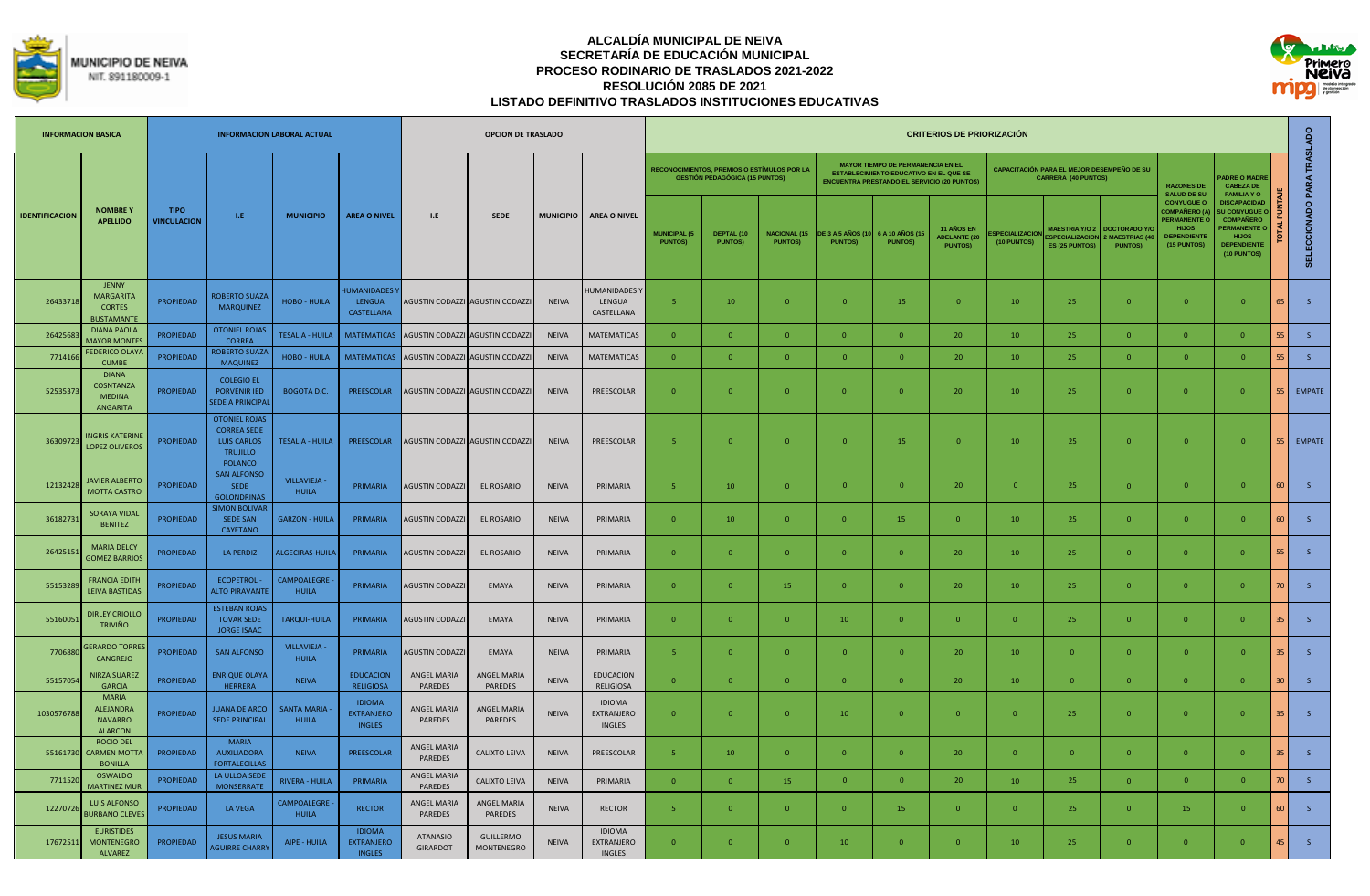



| <b>INFORMACION BASICA</b> |                                                         |                                   |                                                                                          | <b>INFORMACION LABORAL ACTUAL</b>  |                                                                               |                                                      | <b>OPCION DE TRASLADO</b>                                   |                  |                                                                 |                                       |                                                                                      |                                       |                                           |                                                                                                                                                 | <b>CRITERIOS DE PRIORIZACIÓN</b>                           |                               |                                                                          |                                                              |                                                                                                              |                                                                                                                                        |                 |                      |
|---------------------------|---------------------------------------------------------|-----------------------------------|------------------------------------------------------------------------------------------|------------------------------------|-------------------------------------------------------------------------------|------------------------------------------------------|-------------------------------------------------------------|------------------|-----------------------------------------------------------------|---------------------------------------|--------------------------------------------------------------------------------------|---------------------------------------|-------------------------------------------|-------------------------------------------------------------------------------------------------------------------------------------------------|------------------------------------------------------------|-------------------------------|--------------------------------------------------------------------------|--------------------------------------------------------------|--------------------------------------------------------------------------------------------------------------|----------------------------------------------------------------------------------------------------------------------------------------|-----------------|----------------------|
|                           |                                                         |                                   |                                                                                          |                                    |                                                                               |                                                      |                                                             |                  |                                                                 |                                       | RECONOCIMIENTOS. PREMIOS O ESTÍMULOS POR LA<br><b>GESTIÓN PEDAGÓGICA (15 PUNTOS)</b> |                                       |                                           | <b>MAYOR TIEMPO DE PERMANENCIA EN EL</b><br><b>ESTABLECIMIENTO EDUCATIVO EN EL QUE SE</b><br><b>ENCUENTRA PRESTANDO EL SERVICIO (20 PUNTOS)</b> |                                                            |                               | CAPACITACIÓN PARA EL MEJOR DESEMPEÑO DE SU<br><b>CARRERA (40 PUNTOS)</b> |                                                              | <b>RAZONES DE</b><br><b>SALUD DE SU</b>                                                                      | <b>ADRE O MADRE</b><br><b>CABEZA DE</b><br><b>FAMILIA YO</b>                                                                           |                 | <b>PARA TRASLADO</b> |
| <b>IDENTIFICACION</b>     | <b>NOMBRE Y</b><br><b>APELLIDO</b>                      | <b>TIPO</b><br><b>VINCULACION</b> | LE:                                                                                      | <b>MUNICIPIO</b>                   | <b>AREA O NIVEL</b>                                                           | 1.E                                                  | <b>SEDE</b>                                                 | <b>MUNICIPIO</b> | <b>AREA O NIVEL</b>                                             | <b>MUNICIPAL (5</b><br><b>PUNTOS)</b> | DEPTAL (10<br><b>PUNTOSI</b>                                                         | <b>NACIONAL (15</b><br><b>PUNTOS)</b> | <b>DE 3 A 5 AÑOS (10</b><br><b>PUNTOS</b> | <b>6 A 10 AÑOS (1</b><br><b>PUNTOS)</b>                                                                                                         | <b>11 AÑOS EN</b><br><b>ADELANTE (20</b><br><b>PUNTOS)</b> | SPECIALIZACIOI<br>(10 PUNTOS) | <b>MAESTRIA Y/O 2</b><br><b>SPECIALIZACION</b><br><b>ES (25 PUNTOS)</b>  | <b>DOCTORADO Y/</b><br><b>MAESTRIAS (4</b><br><b>PUNTOS)</b> | <b>CONYUGUE O</b><br><b>OMPAÑERO (A)</b><br><b>ERMANENTE O</b><br><b>HIJOS</b><br>DEPENDIENTE<br>(15 PUNTOS) | <b>DISCAPACIDAD</b><br><b>SU CONYUGUE</b><br><b>COMPAÑERO</b><br><b>ERMANENTE</b><br><b>HIJOS</b><br><b>DEPENDIENTE</b><br>(10 PUNTOS) |                 | <b>SELECCIONADO</b>  |
| 7724456                   | <b>EDINSON JAVIER</b><br>QUINTERO<br><b>QUINTERO</b>    | PROPIEDAD                         | <b>LAS JUNTAS</b>                                                                        | <b>SANTA MARIA</b><br><b>HUILA</b> | <b>CIENCIAS</b><br><b>NATURALES Y</b><br><b>EDUCACION</b><br><b>AMBIENTAL</b> | CLARETIANO<br><b>SUSTAVO TORRES</b><br>PARRA         | <b>CLARETIANO</b><br><b>GUSTAVO TORRES</b><br>PARRA         | <b>NEIVA</b>     | <b>CIENCIAS</b><br>NATURALES Y<br><b>EDUCACION</b><br>AMBIENTAL | $\mathbf{0}$                          | $\Omega$                                                                             | $\Omega$                              | $\overline{0}$                            | $\Omega$                                                                                                                                        | 20                                                         | 10                            | 25                                                                       | $\overline{0}$                                               | $\bf{0}$                                                                                                     | $\Omega$                                                                                                                               |                 | <b>EMPATE</b>        |
| 1075217241                | <b>JENNIFER</b><br><b>CUELLAR</b><br><b>GUZMAN</b>      | <b>PROPIEDAD</b>                  | <b>EL PARAISO</b>                                                                        | ALGECIRAS-HUILA                    | <b>CIENCIAS</b><br><b>NATURALES Y</b><br><b>EDUCACION</b><br><b>AMBIENTAL</b> | CLARETIANO<br>PARRA                                  | CLARETIANO<br><b>GUSTAVO TORRES GUSTAVO TORRES</b><br>PARRA | <b>NEIVA</b>     | <b>CIENCIAS</b><br>NATURALES Y<br><b>EDUCACION</b><br>AMBIENTAL | $\mathbf{0}$                          | $\Omega$                                                                             | $\Omega$                              | $\overline{0}$                            | $\Omega$                                                                                                                                        | 20                                                         | 10                            | 25                                                                       | $\mathbf{0}$                                                 | $\bf{0}$                                                                                                     | $\Omega$                                                                                                                               |                 | <b>EMPATE</b>        |
| 36067636                  | YADY PAOLA<br><b>MORENO</b><br><b>HERNADEZ</b>          | <b>PROPIEDAD</b>                  | <b>LA PRIMAVERA</b>                                                                      | <b>TERUEL - HUILA</b>              | <b>IUMANIDADES</b><br><b>LENGUA</b><br><b>CASTELLANA</b>                      | CLARETIANO<br><b>SUSTAVO TORRES</b><br>PARRA         | CLARETIANO<br><b>GUSTAVO TORRES</b><br>PARRA                | <b>NEIVA</b>     | <b>IUMANIDADES</b><br>LENGUA<br>CASTELLANA                      | $\mathbf{0}$                          | $\overline{0}$                                                                       | 15                                    | $\overline{0}$                            | 15                                                                                                                                              | $\overline{0}$                                             | $\overline{0}$                | 25                                                                       | $\mathbf{0}$                                                 | $\mathbf{0}$                                                                                                 | $\overline{0}$                                                                                                                         |                 | <b>EMPATE</b>        |
| 55166284                  | <b>NUVIA DUSSAN</b><br><b>QUINTERO</b>                  | <b>PROPIEDAD</b>                  | <b>LA VICTORIA</b>                                                                       | <b>VILLAVIEJA</b><br><b>HUILA</b>  | UMANIDADES <sup>®</sup><br><b>LENGUA</b><br>CASTELLANA                        | <b>CLARETIANO</b><br>PARRA                           | CLARETIANO<br><b>GUSTAVO TORRES GUSTAVO TORRES</b><br>PARRA | <b>NEIVA</b>     | <b>IUMANIDADES</b><br>LENGUA<br>CASTELLANA                      | $\Omega$                              | $\Omega$                                                                             | $\Omega$                              | $\overline{0}$                            | $\Omega$                                                                                                                                        | 20                                                         | 10                            | 25                                                                       | $\mathbf{0}$                                                 | $\mathbf{0}$                                                                                                 | $\Omega$                                                                                                                               |                 | <b>EMPATE</b>        |
| 1080182998                | <b>ANYI VIVIANA</b><br><b>MANRIQUE</b><br><b>MENDEZ</b> | PROPIEDAD                         | <b>EL PARAISO SEDI</b><br><b>NARANJO BAJOS</b>                                           | LGECIRAS-HUILA                     | PRIMARIA                                                                      | <b>CLARETIANO</b><br><b>GUSTAVO TORRES</b><br>PARRA  | CLARETIANO<br><b>GUSTAVO TORRES</b><br>PARRA                | <b>NEIVA</b>     | PRIMARIA                                                        | $\Omega$                              | $\Omega$                                                                             | $\Omega$                              | 10                                        | $\Omega$                                                                                                                                        | $\overline{0}$                                             | $\Omega$                      | 25                                                                       | $\mathbf{0}$                                                 | $\bf{0}$                                                                                                     | $\Omega$                                                                                                                               |                 | SI                   |
| 26429753                  | <b>NATALIA</b><br><b>RODRIGUEZ</b><br>ANGULO            | <b>PROPIEDAD</b>                  | <b>SAN ANTONIO DI</b><br><b>ANACONIA SEDE</b><br><b>PALACIOS</b>                         | <b>NEIVA</b>                       | PRIMARIA                                                                      | <b>CLARETIANO</b><br><b>GUSTAVO TORRES</b><br>PARRA  | <b>CLARETIANO</b><br><b>GUSTAVO TORRES</b><br>PARRA         | <b>NEIVA</b>     | PRIMARIA                                                        | $\Omega$                              | $\Omega$                                                                             | $\Omega$                              | 10                                        | $\Omega$                                                                                                                                        | $\Omega$                                                   | $\Omega$                      | 25                                                                       | $\Omega$                                                     | $\Omega$                                                                                                     | $\Omega$                                                                                                                               |                 | SI                   |
| 769437                    | <b>TELISMAR</b><br><b>RODRIGUEZ</b><br><b>MEDINA</b>    | <b>PROPIEDAD</b>                  | <b>GUSTIN CODAZZ</b>                                                                     | <b>NEIVA</b>                       | <b>COORDINADOR</b>                                                            | DEPARTAMENTA<br><b>TIERRA DE</b><br><b>PROMISION</b> | DEPARTAMENTA<br><b>TIERRA DE</b><br><b>PROMISION</b>        | <b>NEIVA</b>     | COORDINADOR                                                     | $\mathbf{0}$                          | $\mathbf{0}$                                                                         | $\overline{0}$                        | 10                                        | $\overline{0}$                                                                                                                                  | $\overline{0}$                                             | $\mathbf{0}$                  | 25                                                                       | $\mathbf{0}$                                                 | $\mathbf{0}$                                                                                                 | $\overline{0}$                                                                                                                         |                 | SI                   |
| 7686239                   | <b>ANGEL YOBANY</b><br><b>BAHAMON</b><br><b>CAMACHO</b> | PROPIEDAD                         | <b>SCUELA NORMAL</b><br><b>SUPERIOR</b>                                                  | <b>SIGANTE - HUILA</b>             | <b>CIENCIAS</b><br><b>RELIGIOSAS</b>                                          | DEPARTAMENTA<br><b>TIFRRA DE</b><br>PROMISION        | DEPARTAMENTA<br><b>TIERRA DE</b><br><b>PROMISION</b>        | <b>NEIVA</b>     | <b>EDUCACION</b><br><b>RELIGIOSA</b>                            | $\Omega$                              | $\Omega$                                                                             | $\Omega$                              | $\Omega$                                  | $\Omega$                                                                                                                                        | 20                                                         | $\Omega$                      | $\mathbf{0}$                                                             | $\overline{0}$                                               | $\mathbf{0}$                                                                                                 | $\Omega$                                                                                                                               | 20 <sup>°</sup> | S1                   |
| 3630979                   | <b>JATALIA MENDE</b><br>LUGO                            | PROPIEDAD                         | <b>ANTONIO BARAYA</b>                                                                    | <b>BARAYA - HUILA</b>              | <b>IDIOMA</b><br><b>EXTRANJERO</b><br><b>INGLES</b>                           | DEPARTAMENTA<br><b>TIERRA DE</b><br><b>PROMISION</b> | DEPARTAMENTA<br><b>TIERRA DE</b><br><b>PROMISION</b>        | <b>NEIVA</b>     | <b>IDIOMA</b><br><b>EXTRANJERO</b><br><b>INGLES</b>             | -5                                    | 10                                                                                   | $\Omega$                              | 10                                        | $\overline{0}$                                                                                                                                  | $\Omega$                                                   | $\Omega$                      | 25                                                                       | $\Omega$                                                     | $\mathbf{0}$                                                                                                 | $\Omega$                                                                                                                               | 50              | SI                   |
| 3606670                   | SANDRA MILENA<br>PINEDA BUSTOS                          | <b>PROPIEDAD</b>                  | <b>GABRIEL PLAZAS</b><br><b>SEDE ALBERTO</b><br><b>GALINDO</b>                           | <b>VILLAVIEJA</b><br><b>HUILA</b>  | PRIMARIA                                                                      | <b>DEPARTAMENTA</b><br><b>TIERRA DE</b><br>PROMISION | EL LAGO                                                     | <b>NEIVA</b>     | PRIMARIA                                                        | $\Omega$                              | $\Omega$                                                                             | $\Omega$                              | 10                                        | $\Omega$                                                                                                                                        | $\Omega$                                                   | 10 <sup>1</sup>               | 25                                                                       | $\Omega$                                                     | $\mathbf{0}$                                                                                                 | $\Omega$                                                                                                                               | 45 <sub>1</sub> | S1                   |
| 7727043                   | <b>HECTOR</b><br>FERNANDO<br><b>HERRERA DUSSAN</b>      | <b>PROPIEDAD</b>                  | <b>ANTONIO</b><br><b>BARAYA SEDE</b><br><b>ROMULO</b><br><b>BORRERO</b><br><b>DUSSAN</b> | <b>BARAYA - HUILA</b>              | PRIMARIA                                                                      | DEPARTAMENTA<br><b>TIERRA DE</b><br>PROMISION        | <b>ENRRIQUETA</b><br>SOLANO                                 | <b>NEIVA</b>     | PRIMARIA                                                        | $\mathbf{0}$                          | $\Omega$                                                                             | $\Omega$                              | $\Omega$                                  | 15                                                                                                                                              | $\overline{0}$                                             | $\Omega$                      | 25                                                                       | $\overline{0}$                                               | $\mathbf{0}$                                                                                                 | $\Omega$                                                                                                                               |                 | S1                   |
| 12131087                  | PABLO EMILIO<br>POLO COLLAZOS                           | <b>PROPIEDAD</b>                  | LA PRIMAVERA                                                                             | <b>TERUEL - HUILA</b>              | <b>RECTOR</b>                                                                 | DEPARTAMENTAI<br><b>TIERRA DE</b><br>PROMISION       | DEPARTAMENTA<br><b>TIERRA DE</b><br>PROMISION               | <b>NEIVA</b>     | <b>RECTOR</b>                                                   | $\mathbf{0}$                          | $\overline{0}$                                                                       | $\mathbf{0}$                          | $\overline{0}$                            | $\overline{0}$                                                                                                                                  | 20                                                         | 10                            | 25                                                                       | $\overline{0}$                                               | $\mathbf 0$                                                                                                  | $\Omega$                                                                                                                               | 55.             | S1                   |
| 7702955                   | <b>ALEXANDER</b><br>CARDENAS<br>PERDOMO                 | PROPIEDAD                         | <b>NILO</b>                                                                              | PALERMO - HUILA                    | <b>CIENCIAS</b><br><b>NATURALES</b><br>QUIMICA                                | EDUARDO<br>SANTOS                                    | EDUARDO<br>SANTOS                                           | <b>NEIVA</b>     | <b>CIENCIAS</b><br>NATURALES<br>QUIMICA                         | $\Omega$                              | $\Omega$                                                                             | $\Omega$                              | $\Omega$                                  | $\Omega$                                                                                                                                        | 20                                                         | 10                            | 25                                                                       | $\Omega$                                                     | $\mathbf{0}$                                                                                                 | $\Omega$                                                                                                                               |                 | SI                   |
| 55163761                  | LIDIANA<br><b>CARDOSO TAO</b>                           | <b>PROPIEDAD</b>                  | <b>ANACLETO</b><br><b>GARCIA SEDE</b><br><b>BAJO ORIENTE</b>                             | <b>TELLO - HUILA</b>               | PRIMARIA                                                                      | <b>EDUARDO</b><br>SANTOS                             | <b>LBERTO ROSERC</b><br>CONCHA                              | <b>NEIVA</b>     | PRIMARIA                                                        | $\Omega$                              | $\Omega$                                                                             | $\Omega$                              | $\Omega$                                  | 10                                                                                                                                              | $\Omega$                                                   | 10                            | 25                                                                       | $\Omega$                                                     | $\mathbf{0}$                                                                                                 | $\Omega$                                                                                                                               |                 | S1                   |
| 1075209064                | LEIDY JOHANA<br><b>JARAMILLO</b><br><b>MUÑOZ</b>        | <b>PROPIEDAD</b>                  | <b>JUAN XXIII SEDE</b><br><b>GUSTIN CODAZZ</b>                                           | <b>ILGECIRAS-HUILA</b>             | PRIMARIA                                                                      | <b>EDUARDO</b><br>SANTOS                             | EDUARDO<br>SANTOS                                           | <b>NEIVA</b>     | PRIMARIA                                                        | 5.                                    | 10                                                                                   | $\Omega$                              | 10                                        | $\overline{0}$                                                                                                                                  | $\Omega$                                                   | $\overline{0}$                | 25                                                                       | $\overline{0}$                                               | $\mathbf{0}$                                                                                                 | $\Omega$                                                                                                                               | 50              | S1                   |
| 55070764                  | <b>DERLY LUBETH</b><br><b>FIESCO RIVAS</b>              | <b>PROPIEDAD</b>                  | <b>JESUS MARIA</b><br><b>AGUIRRE CHARRY</b>                                              | AIPE - HUILA                       | <b>TECNOLOGIA E</b><br><b>INFORMATICA</b>                                     | <b>EDUARDO</b><br>SANTOS                             | <b>EDUARDO</b><br>SANTOS                                    | <b>NFIVA</b>     | <b><i>TECNOLOGIA E</i></b><br><b>INFORMATICA</b>                | $\Omega$                              | $\Omega$                                                                             | $\Omega$                              | 10                                        | $\Omega$                                                                                                                                        | $\Omega$                                                   | 10                            | 25 <sub>1</sub>                                                          | $\Omega$                                                     | $\Omega$                                                                                                     | $\Omega$                                                                                                                               |                 | <b>EMPATE</b>        |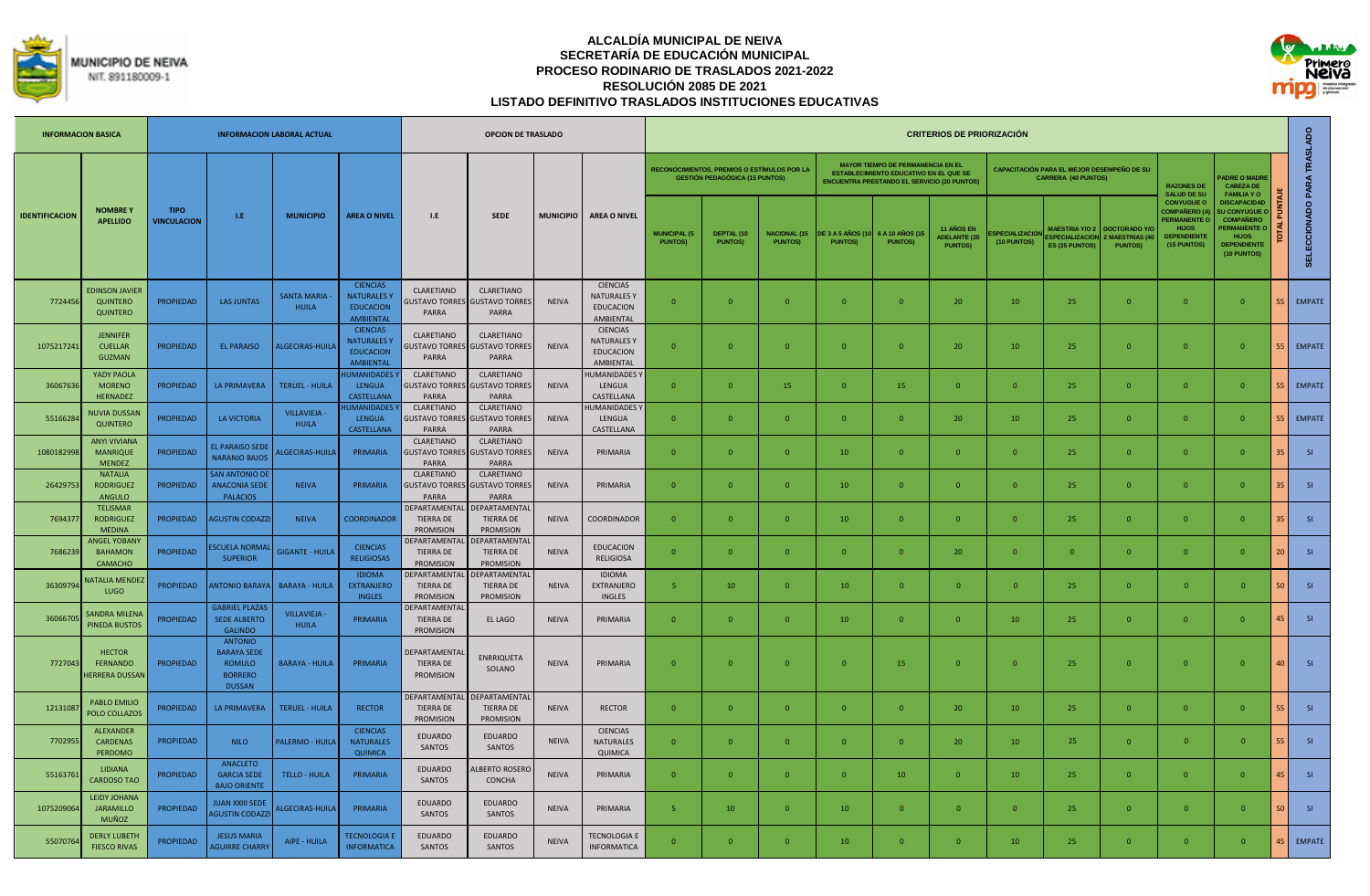



|                       | <b>INFORMACION BASICA</b>                                |                                   |                                                                                             | <b>INFORMACION LABORAL ACTUAL</b>  |                                                     |                          | <b>OPCION DE TRASLADO</b> |              |                                              |                                       |                                                                                      |                                        |                                             |                                                                                                                                                 | <b>CRITERIOS DE PRIORIZACIÓN</b>                    |                                      |                                                                          |                                                                   |                                                                                                               |                                                                                                                                          |                 |                            |
|-----------------------|----------------------------------------------------------|-----------------------------------|---------------------------------------------------------------------------------------------|------------------------------------|-----------------------------------------------------|--------------------------|---------------------------|--------------|----------------------------------------------|---------------------------------------|--------------------------------------------------------------------------------------|----------------------------------------|---------------------------------------------|-------------------------------------------------------------------------------------------------------------------------------------------------|-----------------------------------------------------|--------------------------------------|--------------------------------------------------------------------------|-------------------------------------------------------------------|---------------------------------------------------------------------------------------------------------------|------------------------------------------------------------------------------------------------------------------------------------------|-----------------|----------------------------|
|                       |                                                          |                                   |                                                                                             |                                    |                                                     |                          |                           |              |                                              |                                       | RECONOCIMIENTOS, PREMIOS O ESTÍMULOS POR LA<br><b>GESTIÓN PEDAGÓGICA (15 PUNTOS)</b> |                                        |                                             | <b>MAYOR TIEMPO DE PERMANENCIA EN EL</b><br><b>ESTABLECIMIENTO EDUCATIVO EN EL QUE SE</b><br><b>ENCUENTRA PRESTANDO EL SERVICIO (20 PUNTOS)</b> |                                                     |                                      | CAPACITACIÓN PARA EL MEJOR DESEMPEÑO DE SU<br><b>CARRERA (40 PUNTOS)</b> |                                                                   | <b>RAZONES DE</b><br><b>SALUD DE SU</b>                                                                       | <b>ADRE O MADRE</b><br><b>CABEZA DE</b><br><b>FAMILIA YO</b>                                                                             |                 |                            |
| <b>IDENTIFICACION</b> | <b>NOMBREY</b><br><b>APELLIDO</b>                        | <b>TIPO</b><br><b>VINCULACION</b> | $\mathbf{LE}$ .                                                                             | <b>MUNICIPIO</b>                   | <b>AREA O NIVEL</b>                                 | L.E                      | SEDE                      |              | MUNICIPIO AREA O NIVEL                       | <b>MUNICIPAL (5</b><br><b>PUNTOS)</b> | DEPTAL (10<br><b>PUNTOS)</b>                                                         | <b>NACIONAL (15)</b><br><b>PUNTOS)</b> | <b>DE 3 A 5 AÑOS (10)</b><br><b>PUNTOS)</b> | 6 A 10 AÑOS (15<br><b>PUNTOS)</b>                                                                                                               | 11 AÑOS EN<br><b>ADELANTE (20</b><br><b>PUNTOS)</b> | <b>SPECIALIZACION</b><br>(10 PUNTOS) | <b>SPECIALIZACION</b><br>ES (25 PUNTOS)                                  | MAESTRIA Y/O 2 DOCTORADO Y/C<br>2 MAESTRIAS (40<br><b>PUNTOS)</b> | <b>CONYUGUE O</b><br>COMPAÑERO (A<br><b>PERMANENTE O</b><br><b>HIJOS</b><br><b>DEPENDIENTE</b><br>(15 PUNTOS) | <b>DISCAPACIDAD</b><br><b>U CONYUGUE</b><br><b>COMPAÑERO</b><br><b>PERMANENTE C</b><br><b>HIJOS</b><br><b>DEPENDIENTE</b><br>(10 PUNTOS) |                 | SELECCIONADO PARA TRASLADO |
| 771259                | <b>CESAR AUGUSTO</b><br><b>FORERO BONILLA</b>            | <b>PROPIEDAD</b>                  | <b>NILO</b>                                                                                 | PALERMO - HUILA                    | <b>TECNOLOGIA E</b><br><b>INFORMATICA</b>           | <b>EDUARDO</b><br>SANTOS | <b>EDUARDO</b><br>SANTOS  | <b>NEIVA</b> | TECNOLOGIA E<br><b>INFORMATICA</b>           | $\mathbf{0}$                          | $\overline{0}$                                                                       | $\mathbf{0}$                           | 10                                          | $\overline{0}$                                                                                                                                  | $\overline{0}$                                      | 10                                   | 25                                                                       | $\overline{0}$                                                    | $\overline{0}$                                                                                                | $\mathbf{0}$                                                                                                                             | 45              | EMPATE                     |
| 1618545               | <b>CARLOS ANDRES</b><br><b>TINOCO RIVERA</b>             | <b>PROPIEDAD</b>                  | <b>LOS NEGROS</b>                                                                           | ALGECIRAS-HUILA                    | <b>CIENCIAS</b><br><b>SOCIALES</b>                  | EL CAGUAN                | EL CAGUAN                 | <b>NEIVA</b> | <b>CIENCIAS</b><br><b>SOCIALES</b>           | $\mathbf{0}$                          | 10                                                                                   | $\mathbf{0}$                           | $\mathbf{0}$                                | $\overline{0}$                                                                                                                                  | 20                                                  | 10                                   | 25                                                                       | $\overline{0}$                                                    | $\overline{0}$                                                                                                | $\Omega$                                                                                                                                 | 65              | S1                         |
| 771893                | <b>CARLOS ANDRES</b><br><b>ANDRADE ORTIZ</b>             | <b>PROPIEDAD</b>                  | <b>ORGE ELIECER</b><br><b>GAITAN SEDE</b><br>PRINCIPAL                                      | <b>GIGANTE - HUILA</b>             | <b>CIENCIAS</b><br><b>SOCIALES</b>                  | EL CAGUAN                | EL CAGUAN                 | <b>NEIVA</b> | <b>CIENCIAS</b><br>SOCIALES                  | $\overline{0}$                        | $\overline{0}$                                                                       | $\mathbf{0}$                           | $\overline{0}$                              | 15                                                                                                                                              | $\overline{0}$                                      | 10                                   | 25                                                                       | $\overline{0}$                                                    | $\overline{0}$                                                                                                | $\overline{0}$                                                                                                                           | 50 <sub>1</sub> | $-SI$                      |
| 1075260163            | ANGIE LIZETH<br><b>RIETO GONZALE</b>                     | <b>PROPIEDAD</b>                  | <b>SANTA RITA</b>                                                                           | AIPE - HUILA                       | <b>IDIOMA</b><br><b>EXTRANJERO</b><br><b>INGLES</b> | EL CAGUAN                | <b>EL TRIUNFO</b>         | <b>NEIVA</b> | <b>IDIOMA</b><br>EXTRANJERO<br><b>INGLES</b> | -5                                    | 10                                                                                   | $\mathbf{0}$                           | 10                                          | $\overline{0}$                                                                                                                                  | $\overline{0}$                                      | $\overline{0}$                       | 25                                                                       | $\overline{0}$                                                    | $\overline{0}$                                                                                                | $\overline{0}$                                                                                                                           | 50 <sup>1</sup> | S1                         |
| 55166130              | ESPERANZA<br>AFUR GONZALE                                | PROPIEDAD                         | <b>JUAN XXIII SEDE</b><br><b>AGUSTIN CODAZZ</b>                                             | ALGECIRAS-HUILA                    | PREESCOLAR                                          | EL CAGUAN                | EL CAGUAN                 | <b>NEIVA</b> | PREESCOLAR                                   | -5                                    | $\overline{0}$                                                                       | $\mathbf{0}$                           | $\overline{0}$                              | 15                                                                                                                                              | $\overline{0}$                                      | 10                                   | $\overline{0}$                                                           | $\overline{0}$                                                    | 15                                                                                                            | 10                                                                                                                                       | 55              | S1                         |
| 7713705               | <b>OSE WILLINGTON</b><br>CASANOVA<br>MOSQUERA            | <b>PROPIEDAD</b>                  | <b>ANA ELISA</b><br><b>CUENCA LARA</b><br><b>SEDE AMELIA</b><br>PERDOMO DE<br><b>GARCIA</b> | YAGUARA - HUILA                    | PRIMARIA                                            | <b>EL CAGUAN</b>         | EL CAGUAN                 | <b>NEIVA</b> | PRIMARIA                                     | $\mathbf{0}$                          | $\mathbf{0}$                                                                         | $\mathbf{0}$                           | $\mathbf{0}$                                | $\overline{0}$                                                                                                                                  | 20                                                  | 10 <sup>°</sup>                      | 25                                                                       | $\mathbf{0}$                                                      | $\overline{0}$                                                                                                | $\overline{0}$                                                                                                                           | 55.             | S1                         |
| 26424277              | <b>NANCY MILENA</b><br><b>CELADA</b><br><b>COLLANTES</b> | <b>PROPIEDAD</b>                  | <b>NICOLAS GARCIA</b><br><b>BAHAMON SEDE</b><br><b>HECTOR</b><br>PERDOMO SOTO               | <b>TELLO - HUILA</b>               | PRIMARIA                                            | EL CAGUAN                | EL CAGUAN                 | <b>NEIVA</b> | PRIMARIA                                     | $\mathbf{0}$                          | $\mathbf{0}$                                                                         | $\mathbf{0}$                           | $\overline{0}$                              | $\overline{0}$                                                                                                                                  | 20                                                  | 10                                   | 25                                                                       | $\overline{0}$                                                    | $\mathbf{0}$                                                                                                  | $\mathbf{0}$                                                                                                                             | 55              | S1                         |
| 5515927               | <b>NYDIA BELLO</b><br><b>CALDERON</b>                    | <b>PROPIEDAD</b>                  | <b>CANSARROCINE</b><br>SEDE BAJO<br><b>GETZEN</b>                                           | LA PLATA - HUILA                   | PRIMARIA                                            | EL CAGUAN                | EL CAGUAN                 | <b>NEIVA</b> | PRIMARIA                                     | $\mathbf{0}$                          | $\mathbf{0}$                                                                         | $\mathbf{0}$                           | $\mathbf{0}$                                | $\overline{0}$                                                                                                                                  | 20                                                  | 10                                   | 25                                                                       | $\overline{0}$                                                    | $\overline{0}$                                                                                                | $\overline{0}$                                                                                                                           | 55.             | S1                         |
| 1213970               | <b>HERMES GOMEZ</b><br>SANDOVAL                          | <b>PROPIEDAD</b>                  | <b>N ANDRES SED</b><br><b>EL JORDAN</b>                                                     | <b>TELLO - HUILA</b>               | PRIMARIA                                            | EL CAGUAN                | EL CAGUAN                 | <b>NEIVA</b> | PRIMARIA                                     | $\mathbf{0}$                          | 10                                                                                   | $\Omega$                               | $\Omega$                                    | $\overline{0}$                                                                                                                                  | 20                                                  | $\Omega$                             | 25                                                                       | $\Omega$                                                          | $\overline{0}$                                                                                                | $\Omega$                                                                                                                                 |                 | S1                         |
| 36181065              | <b>CLARA PATRICI</b><br>PEREZ                            | PROPIEDAD                         | <b>LA ARCADIA</b>                                                                           | ALGECIRAS-HUILA                    | PRIMARIA                                            | EL CAGUAN                | EL CAGUAN                 | <b>NEIVA</b> | PRIMARIA                                     | $\overline{0}$                        | $\overline{0}$                                                                       | $\mathbf{0}$                           | $\mathbf{0}$                                | 15                                                                                                                                              | $\overline{0}$                                      | $\Omega$                             | 25                                                                       | $\overline{0}$                                                    | $\overline{0}$                                                                                                | 10                                                                                                                                       | 50              | S1                         |
| 5505857               | <b>DORIS POLANIA</b><br>SANCHEZ                          | <b>PROPIEDAD</b>                  | <b>MARTICAS SEDE</b><br><b>SANTO DOMINGC</b>                                                | <b>ACEVEDO - HUILA</b>             | PRIMARIA                                            | EL CAGUAN                | EL TRIUNFO                | <b>NEIVA</b> | PRIMARIA                                     | $\mathbf{0}$                          | $\overline{0}$                                                                       | $\Omega$                               | $\mathbf{0}$                                | 15                                                                                                                                              | $\overline{0}$                                      | 10                                   | $\overline{0}$                                                           | $\overline{0}$                                                    | $\overline{0}$                                                                                                | $\overline{0}$                                                                                                                           | 25 <sub>1</sub> | S1                         |
| 1075217313            | <b>HON ANDERSON</b><br><b>CORONADO</b><br>ROJAS          | PROPIEDAD                         | SANTA JUANA DE<br><b>ARCO SEDE SINA</b>                                                     | <b>SANTA MARIA</b><br><b>HUILA</b> | PRIMARIA                                            | EL CAGUAN                | LA LINDOSA                | <b>NEIVA</b> | PRIMARIA                                     | $\overline{0}$                        | $\overline{0}$                                                                       | $\mathbf{0}$                           | $\overline{0}$                              | $\overline{0}$                                                                                                                                  | 20                                                  | $\Omega$                             | 25                                                                       | $\overline{0}$                                                    | $\overline{0}$                                                                                                | $\overline{0}$                                                                                                                           | 45              | S1                         |
| 36309153              | ORENA URRIAGO<br><b>HOYOS</b>                            | <b>PROPIEDAD</b>                  | <b>WINNIPEG</b>                                                                             | PITALITO - HUILA                   | PREESCOLAR                                          | <b>EL LIMONAR</b>        | <b>GARABATICOS</b>        | <b>NEIVA</b> | PREESCOLAR                                   | -5                                    | $\mathbf{0}$                                                                         | $\mathbf{0}$                           | 10                                          | $\overline{0}$                                                                                                                                  | $\overline{0}$                                      | $\Omega$                             | 25                                                                       | $\overline{0}$                                                    | $\overline{0}$                                                                                                | $\overline{0}$                                                                                                                           | 40              | S1                         |
| 26427372              | <b>VERONICA</b><br><b>ALFONSO</b><br><b>GAMBOA</b>       | PROPIEDAD                         | <b>ANA ELISA</b><br><b>CUENCA LARA</b><br><b>SEDE FERNANDO</b><br><b>MONJE</b>              | YAGUARA - HUILA                    | PRIMARIA                                            | <b>EL LIMONAR</b>        | <b>BUENOS AIRES</b>       | <b>NEIVA</b> | PRIMARIA                                     | $\mathbf{0}$                          | 10                                                                                   | $\mathbf{0}$                           | $\overline{0}$                              | $\Omega$                                                                                                                                        | 20                                                  | 10                                   | 25                                                                       | $\Omega$                                                          | $\overline{0}$                                                                                                | $\overline{0}$                                                                                                                           | 65              | S1                         |
| 26501242              | <b>LIGIA LIEVANO</b><br>HERNANDEZ                        | <b>PROPIEDAD</b>                  | ROBERTO SUAZA<br><b>AARQUINEZ SED</b><br><b>ESTORACAL</b>                                   | <b>HOBO - HUILA</b>                | PRIMARIA                                            | EL LIMONAR               | <b>BUENOS AIRES</b>       | <b>NEIVA</b> | PRIMARIA                                     | $\mathbf{0}$                          | $\mathbf{0}$                                                                         | $\mathbf{0}$                           | $\overline{0}$                              | $\overline{0}$                                                                                                                                  | 20                                                  | $\mathbf{0}$                         | $\overline{0}$                                                           | $\mathbf{0}$                                                      | $\overline{0}$                                                                                                | $\overline{0}$                                                                                                                           | 20              | S1                         |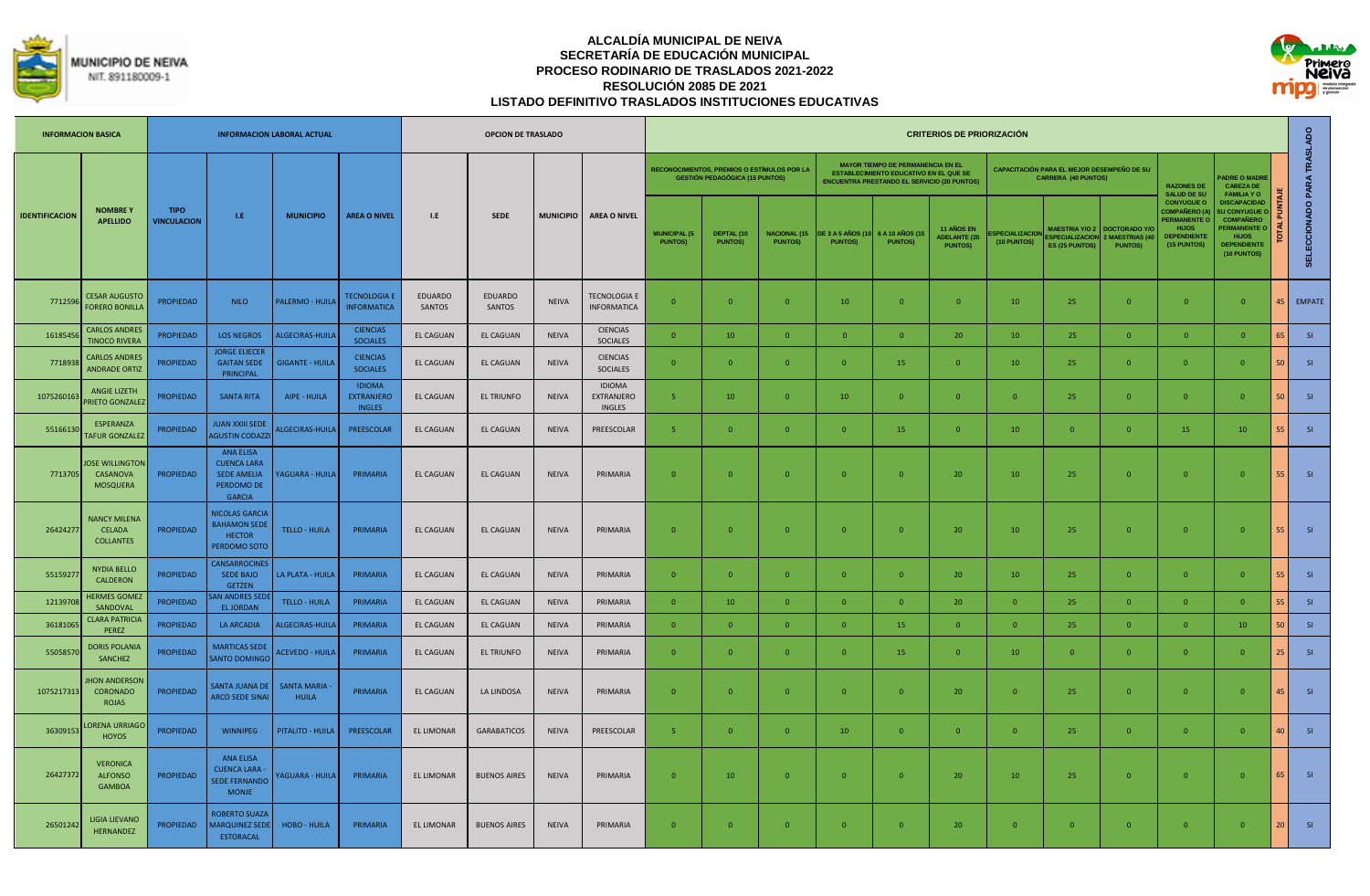



|                       | <b>INFORMACION BASICA</b>                                   |                                   |                                                                                 | <b>INFORMACION LABORAL ACTUAL</b>  |                                                     |                                        | <b>OPCION DE TRASLADO</b>               |                  |                                            |                                       |                                                                                             |                                        |                                            |                                                                                                                                                 | <b>CRITERIOS DE PRIORIZACIÓN</b>                           |                                      |                                                                                 |                                                       |                                                                                                                      |                                                                                                                                       |                 |                            |
|-----------------------|-------------------------------------------------------------|-----------------------------------|---------------------------------------------------------------------------------|------------------------------------|-----------------------------------------------------|----------------------------------------|-----------------------------------------|------------------|--------------------------------------------|---------------------------------------|---------------------------------------------------------------------------------------------|----------------------------------------|--------------------------------------------|-------------------------------------------------------------------------------------------------------------------------------------------------|------------------------------------------------------------|--------------------------------------|---------------------------------------------------------------------------------|-------------------------------------------------------|----------------------------------------------------------------------------------------------------------------------|---------------------------------------------------------------------------------------------------------------------------------------|-----------------|----------------------------|
|                       |                                                             |                                   |                                                                                 |                                    |                                                     |                                        |                                         |                  |                                            |                                       | <b>RECONOCIMIENTOS, PREMIOS O ESTÍMULOS POR LA</b><br><b>GESTIÓN PEDAGÓGICA (15 PUNTOS)</b> |                                        |                                            | <b>MAYOR TIEMPO DE PERMANENCIA EN EL</b><br><b>ESTABLECIMIENTO EDUCATIVO EN EL QUE SE</b><br><b>ENCUENTRA PRESTANDO EL SERVICIO (20 PUNTOS)</b> |                                                            |                                      | <b>CAPACITACIÓN PARA EL MEJOR DESEMPEÑO DE SU</b><br><b>CARRERA (40 PUNTOS)</b> |                                                       | <b>RAZONES DE</b><br><b>SALUD DE SU</b>                                                                              | <b>ADRE O MADRE</b><br><b>CABEZA DE</b><br><b>FAMILIA YO</b>                                                                          |                 |                            |
| <b>IDENTIFICACION</b> | <b>NOMBREY</b><br><b>APELLIDO</b>                           | <b>TIPO</b><br><b>VINCULACION</b> | L.E                                                                             | <b>MUNICIPIO</b>                   | <b>AREA O NIVEL</b>                                 | 1.E                                    | <b>SEDE</b>                             | <b>MUNICIPIO</b> | <b>AREA O NIVEL</b>                        | <b>MUNICIPAL (5</b><br><b>PUNTOS)</b> | DEPTAL (10<br><b>PUNTOS)</b>                                                                | <b>NACIONAL (15)</b><br><b>PUNTOS)</b> | <b>DE 3 A 5 AÑOS (10</b><br><b>PUNTOS)</b> | 6 A 10 AÑOS (1<br><b>PUNTOS)</b>                                                                                                                | <b>11 AÑOS EN</b><br><b>ADELANTE (20</b><br><b>PUNTOS)</b> | <b>SPECIALIZACION</b><br>(10 PUNTOS) | <b>MAESTRIA Y/O 2</b><br><b>SPECIALIZACION</b><br><b>ES (25 PUNTOS)</b>         | DOCTORADO Y/<br><b>MAESTRIAS (4</b><br><b>PUNTOS)</b> | <b>CONYUGUE O</b><br><b>COMPAÑERO (A)</b><br><b>ERMANENTE O</b><br><b>HIJOS</b><br><b>DEPENDIENTE</b><br>(15 PUNTOS) | <b>DISCAPACIDAD</b><br><b>U CONYUGUE</b><br><b>COMPAÑERO</b><br><b>ERMANENTE</b><br><b>HIJOS</b><br><b>DEPENDIENTE</b><br>(10 PUNTOS) |                 | SELECCIONADO PARA TRASLADO |
| 55174434              | <b>UCERO MENDEZ</b><br><b>MURCIA</b>                        | <b>PROPIEDAD</b>                  | <b>NUCLEO ESCOLAR</b><br><b>L GUADUAL SEDI</b><br><b>LOMA LARGA</b>             | <b>RIVERA - HUILA</b>              | PRIMARIA                                            | <b>EL LIMONAR</b>                      | <b>EL LIMONAR</b>                       | <b>NEIVA</b>     | PRIMARIA                                   | $\Omega$                              | $\Omega$                                                                                    | $\Omega$                               | $\Omega$                                   | $\Omega$                                                                                                                                        | 20                                                         | 10                                   | 25                                                                              | $\Omega$                                              | $\Omega$                                                                                                             | $\Omega$                                                                                                                              |                 | SI                         |
| 3375100               | <b>ANDREA PAOLA</b><br>CASTRO MOSSO:                        | <b>PROPIEDAD</b>                  | EL CISNE SEDE LA<br><b>NEIRA</b>                                                | <b>SANTA MARIA</b><br><b>HUILA</b> | PRIMARIA                                            | EL LIMONAR                             | <b>EL LIMONAR</b>                       | <b>NEIVA</b>     | PRIMARIA                                   | $\Omega$                              | $\Omega$                                                                                    | $\Omega$                               | $\Omega$                                   | 15                                                                                                                                              | $\mathbf{0}$                                               | $\Omega$                             | $\overline{0}$                                                                  | $\overline{0}$                                        | $\overline{0}$                                                                                                       | $\Omega$                                                                                                                              |                 | SI                         |
| 26425628              | <b>CLAUDIA INES</b><br><b>QUIRIGA</b><br>PERDOMO            | <b>PROPIEDAD</b>                  | <b>ECOPETROL SEDI</b><br><b>ALTO VILLA</b><br><b>HERMOSA</b>                    | CAMPOALFGRE<br><b>HUILA</b>        | PRIMARIA                                            | EL LIMONAR                             | <b>LOMA LINDA</b>                       | <b>NEIVA</b>     | PRIMARIA                                   | $\Omega$                              | $\Omega$                                                                                    | $\Omega$                               | $\Omega$                                   | 15                                                                                                                                              | $\Omega$                                                   | 10                                   | 25                                                                              | $\overline{0}$                                        | $\mathbf{0}$                                                                                                         | 10                                                                                                                                    | 60              | SI                         |
| 4061256               | LINA MARCELA<br>CASTAÑO<br><b>CUELLAR</b>                   | <b>PROPIEDAD</b>                  |                                                                                 | SOSIMO SUAREZ   GIGANTE - HUILA    | <b>TECNOLOGIA E</b><br><b>INFORMATICA</b>           | <b>EL LIMONAR</b>                      | <b>EL LIMONAR</b>                       | <b>NEIVA</b>     | <b>TECNOLOGIA E</b><br><b>INFORMATICA</b>  | $\Omega$                              | $\Omega$                                                                                    | $\Omega$                               | $\Omega$                                   | 15                                                                                                                                              | $\Omega$                                                   | $\Omega$                             | 25                                                                              | $\Omega$                                              | $\Omega$                                                                                                             | $\Omega$                                                                                                                              |                 | SI                         |
| 111750392             | ADELINA MUNA<br>VALENZUELA                                  | <b>PROPIEDAD</b>                  |                                                                                 | TULIO ARBELAEZ   GARZON - HUILA    | <b>CIENCIAS</b><br><b>SOCIALES</b>                  | <b>ENRIQUE OLAYA</b><br>HERRERA        | ENRIQUE OLAYA<br>HERRERA                | <b>NEIVA</b>     | <b>CIENCIAS</b><br><b>SOCIALES</b>         | -5                                    | 10                                                                                          | $\overline{0}$                         | $\mathbf{0}$                               | 15                                                                                                                                              | $\overline{0}$                                             | $\mathbf{0}$                         | 25                                                                              | $\mathbf{0}$                                          | $\mathbf{0}$                                                                                                         | $\mathbf{0}$                                                                                                                          |                 | SI                         |
| 26425852              | <b>ALEJANDRA</b><br><b>MILENA RIVAS</b><br><b>FIERRO</b>    | <b>PROPIEDAD</b>                  | <b>ISMAFL</b><br><b>PERDOMO</b><br><b>BORRERO</b>                               | <b>GIGANTE - HUILA</b>             | <b>HUMANIDADES</b><br><b>LENGUA</b><br>CASTELLANA   | <b>ENRIQUE OLAYA</b><br>HERRERA        | <b>ENRIQUE OLAYA</b><br>HERRERA         | <b>NFIVA</b>     | <b>IUMANIDADES</b><br>LENGUA<br>CASTELLANA | $\Omega$                              | $\Omega$                                                                                    | $\Omega$                               | $\Omega$                                   | $\Omega$                                                                                                                                        | 20                                                         | 10 <sup>10</sup>                     | 25                                                                              | $\Omega$                                              | $\Omega$                                                                                                             | $\Omega$                                                                                                                              |                 | SI                         |
| 2660738               | <b>LILIA ANDREA</b><br><b>SANCHEZ ORTIZ</b>                 | <b>PROPIEDAD</b>                  | <b>LA PRIMAVERA</b><br>SEDE LOS<br><b>ARRAYANES</b>                             | <b>TERUEL - HUILA</b>              | PRIMARIA                                            | <b>ENRIQUE OLAYA</b><br>HERRERA        | ENRIQUE OLAYA<br>HERRERA                | <b>NEIVA</b>     | PRIMARIA                                   | $\overline{0}$                        | $\Omega$                                                                                    | 15                                     | $\mathbf{0}$                               | $\Omega$                                                                                                                                        | 20                                                         | 10                                   | 25                                                                              | $\mathbf{0}$                                          | $\mathbf{0}$                                                                                                         | $\Omega$                                                                                                                              |                 | SI                         |
| 55167457              | <b>MIREYA</b><br><b>CERQUERA</b><br>SOLARTE                 | <b>PROPIEDAD</b>                  | <b>JUAN XXIII SEDI</b><br><b>HFRMINIA</b><br><b>SCORCIA PEREZ</b>               | ALGECIRAS-HUILA                    | PRIMARA                                             | <b>ENRIQUE OLAYA</b><br>HERRERA        | <b>INRIQUE OLAYA</b><br>HERRERA         | <b>NEIVA</b>     | PRIMARIA                                   | $\Omega$                              | $\Omega$                                                                                    | $\Omega$                               | $\Omega$                                   | 15                                                                                                                                              | $\Omega$                                                   | $\Omega$                             | 25                                                                              | $\Omega$                                              | $\Omega$                                                                                                             | $\Omega$                                                                                                                              | 40 <sup>1</sup> | SI                         |
| 66678435              | <b>MELBA IVONE</b><br><b>QUINTANA</b><br><b>OBANDO</b>      | <b>PROPIEDAD</b>                  | <b>TECNICO</b><br><b>SUPERIOR SEDE</b><br><b>FLORESMIRO</b><br><b>AZUERO</b>    | <b>NEIVA</b>                       | PRIMARIA                                            | <b>ENRIQUE OLAY/</b><br>HERRERA        | <b>LAS CAMELIAS</b>                     | <b>NEIVA</b>     | PRIMARIA                                   | $\Omega$                              | $\Omega$                                                                                    | $\Omega$                               | $\overline{0}$                             | 15                                                                                                                                              | $\overline{0}$                                             | 10                                   | 25                                                                              | $\Omega$                                              | $\Omega$                                                                                                             | $\Omega$                                                                                                                              | 50              | SI                         |
| 55150549              | <b>ANGELA DEL</b><br>PILAR ALVAREZ<br><b>ROJAS</b>          | <b>PROPIEDAD</b>                  | <b>RODRIGO LARA</b><br><b>BONILLA</b>                                           | <b>NEIVA</b>                       | PREESCOLAR                                          | <b>GABRIEL GARCIA</b><br>MARQUEZ       | <b>HUMBERTO</b><br><b>TAFUR CHARRY</b>  | <b>NEIVA</b>     | PREESCOLAR                                 | $\overline{0}$                        | $\Omega$                                                                                    | $\Omega$                               | 10                                         | $\Omega$                                                                                                                                        | $\overline{0}$                                             | 10                                   | $\overline{0}$                                                                  | $\mathbf{0}$                                          | $\mathbf{0}$                                                                                                         | $\mathbf{0}$                                                                                                                          | 20 <sup>1</sup> | SI                         |
| 1211530               | <b>VICTOR HUGO</b><br>OSADA POLANCO                         | <b>PROPIEDAD</b>                  | <b>MAJO</b>                                                                     | <b>GARZON - HUILA</b>              | PRIMARIA                                            | <b>GABRIEL GARCIA</b><br>MARQUEZ       | <b>JOSE MARIA</b><br>CARBONEL           | <b>NEIVA</b>     | PRIMARIA                                   | $\Omega$                              | $\Omega$                                                                                    | $\Omega$                               | $\Omega$                                   | $\Omega$                                                                                                                                        | 20                                                         | 10                                   | $\overline{0}$                                                                  | $\Omega$                                              | $\mathbf{0}$                                                                                                         | $\Omega$                                                                                                                              |                 | SI                         |
| 80076409              | <b>WILLIAN DAVID</b><br><b>SUAREZ</b><br><b>RODRIGUEZ</b>   | <b>PROPIEDAD</b>                  | <b>OBERTO DURAN</b><br><b>ALVIRA</b>                                            | <b>NEIVA</b>                       | <b>TECNOLOGIA E</b><br><b>INFORMATICA</b>           | <b>GABRIEL GARCIA</b><br>MARQUEZ       | <b>GABRIEL GARCIA</b><br><b>MARQUEZ</b> | <b>NEIVA</b>     | <b>TECNOLOGIA E</b><br><b>INFORMATICA</b>  | $\Omega$                              | $\Omega$                                                                                    | $\Omega$                               | 10                                         | $\Omega$                                                                                                                                        | $\Omega$                                                   | 10 <sup>°</sup>                      | $\overline{0}$                                                                  | $\Omega$                                              | $\Omega$                                                                                                             | $\Omega$                                                                                                                              | 20.             | SI                         |
| 1075225490            | <b>LUISA MARIA</b><br>GONZALEZ<br><b>ROUILLE</b>            | PROPIEDAD                         |                                                                                 | ANTONIO BARAYA   BARAYA - HUILA    | <b>COORDINADOR</b>                                  | <b>HUMBERTO</b><br><b>TAFUR CHARRY</b> | <b>HUMBERTO</b><br><b>TAFUR CHARRY</b>  | NEIVA            | COORDINADOR                                | -5                                    | $\overline{0}$                                                                              | $\Omega$                               | 10                                         | $\overline{0}$                                                                                                                                  | $\overline{0}$                                             | $\mathbf{0}$                         | 25                                                                              | $\mathbf{0}$                                          | $\mathbf{0}$                                                                                                         | $\mathbf 0$                                                                                                                           | 40 L            | SI                         |
| 2652971               | ERIKA VIVIANA<br><b>POBRE SILVA</b>                         | <b>PROPIEDAD</b>                  | <b>LAS JUNTAS</b>                                                               | <b>SANTA MARIA</b><br><b>HUILA</b> | <b>IDIOMA</b><br><b>EXTRANJERO</b><br><b>INGLES</b> | <b>HUMBERTO</b><br><b>TAFUR CHARRY</b> | <b>HUMBERTO</b><br><b>TAFUR CHARRY</b>  | <b>NEIVA</b>     | <b>IDIOMA</b><br>EXTRANJERO<br>INGLES      | $\Omega$                              | $\Omega$                                                                                    | $\Omega$                               | $\Omega$                                   | $\Omega$                                                                                                                                        | 20                                                         | 10 <sup>1</sup>                      | 25                                                                              | $\Omega$                                              | $\Omega$                                                                                                             | $\Omega$                                                                                                                              |                 | SI                         |
| 26421758              | <b>EUGENIA</b><br><b>CATHERINE</b><br><b>PUENTES RIVERA</b> | <b>PROPIEDAD</b>                  | <b>JORGE VILLAMIL</b><br><b>ORTEGA</b>                                          | <b>GIGANTE - HUILA</b>             | <b>ORIENTADOR</b><br><b>ESCOLAR</b>                 | HUMBERTO<br><b>TAFUR CHARRY</b>        | HUMBERTO<br><b>TAFUR CHARRY</b>         | <b>NEIVA</b>     | <b>ORIENTADOR</b><br><b>ESCOLAR</b>        | $\Omega$                              | 10                                                                                          | $\Omega$                               | $\overline{0}$                             | 15                                                                                                                                              | $\Omega$                                                   | 10 <sup>1</sup>                      | 25                                                                              | $\Omega$                                              | $\overline{0}$                                                                                                       | $\Omega$                                                                                                                              | 60              | SI                         |
| 36066502              | <b>MARCELA CORTI</b><br><b>DIAZ</b>                         | <b>PROPIEDAD</b>                  | <b>RODRIGO LARA</b><br><b>BONILLA-</b><br><b>RODRIGO LARA</b><br><b>BONILLA</b> | <b>NEIVA</b>                       | PREESCOLAR                                          | <b>HUMBERTO</b><br><b>TAFUR CHARRY</b> | LAS PALMAS                              | <b>NEIVA</b>     | PREESCOLAR                                 | $\Omega$                              | $\Omega$                                                                                    | $\Omega$                               | 10                                         | $\Omega$                                                                                                                                        | $\overline{0}$                                             | 10                                   | 25                                                                              | $\Omega$                                              | $\mathbf{0}$                                                                                                         | $\Omega$                                                                                                                              | 45 <sub>1</sub> | S1                         |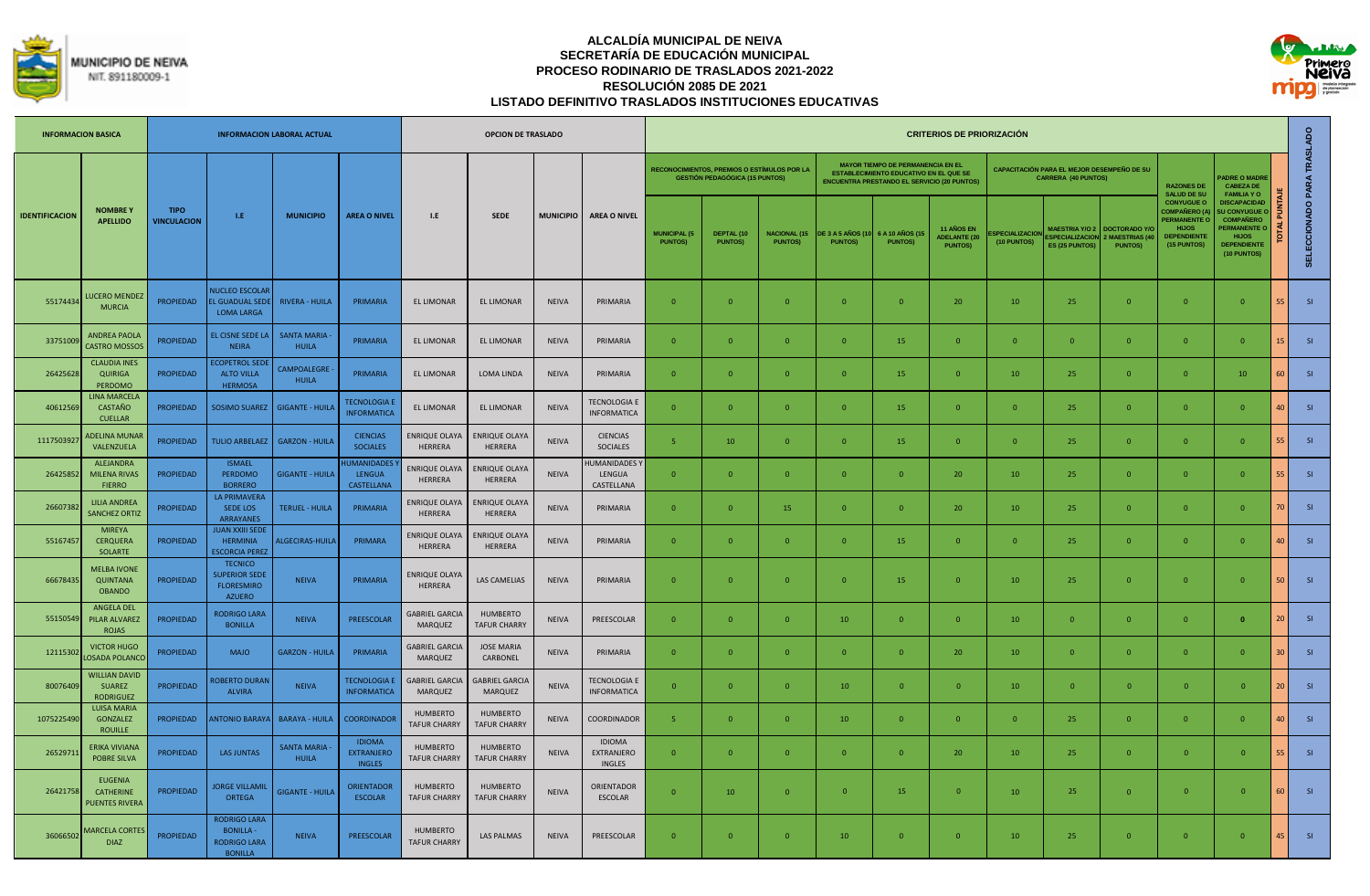



|                       | <b>INFORMACION BASICA</b>                            |                                   |                                                                                  | <b>INFORMACION LABORAL ACTUAL</b>  |                                                       |                                         | <b>OPCION DE TRASLADO</b>                |                  |                                              |                                       |                                                                                      |                                        |                                           |                                                                                                                                                 | <b>CRITERIOS DE PRIORIZACIÓN</b>                    |                                       |                                                                          |                                               |                                                                                                               |                                                                                                                                          |                 |                            |
|-----------------------|------------------------------------------------------|-----------------------------------|----------------------------------------------------------------------------------|------------------------------------|-------------------------------------------------------|-----------------------------------------|------------------------------------------|------------------|----------------------------------------------|---------------------------------------|--------------------------------------------------------------------------------------|----------------------------------------|-------------------------------------------|-------------------------------------------------------------------------------------------------------------------------------------------------|-----------------------------------------------------|---------------------------------------|--------------------------------------------------------------------------|-----------------------------------------------|---------------------------------------------------------------------------------------------------------------|------------------------------------------------------------------------------------------------------------------------------------------|-----------------|----------------------------|
|                       |                                                      |                                   |                                                                                  |                                    |                                                       |                                         |                                          |                  |                                              |                                       | RECONOCIMIENTOS. PREMIOS O ESTÍMULOS POR LA<br><b>GESTIÓN PEDAGÓGICA (15 PUNTOS)</b> |                                        |                                           | <b>MAYOR TIEMPO DE PERMANENCIA EN EL</b><br><b>ESTABLECIMIENTO EDUCATIVO EN EL QUE SE</b><br><b>ENCUENTRA PRESTANDO EL SERVICIO (20 PUNTOS)</b> |                                                     |                                       | CAPACITACIÓN PARA EL MEJOR DESEMPEÑO DE SU<br><b>CARRERA (40 PUNTOS)</b> |                                               | <b>RAZONES DE</b><br><b>SALUD DE SU</b>                                                                       | <b>ADRE O MADRE</b><br><b>CABEZA DE</b><br><b>FAMILIA YO</b>                                                                             |                 |                            |
| <b>IDENTIFICACION</b> | <b>NOMBREY</b><br><b>APELLIDO</b>                    | <b>TIPO</b><br><b>VINCULACION</b> | L.E                                                                              | <b>MUNICIPIO</b>                   | <b>AREA O NIVEL</b>                                   | 1.E                                     | <b>SEDE</b>                              | <b>MUNICIPIO</b> | <b>AREA O NIVEL</b>                          | <b>MUNICIPAL (5</b><br><b>PUNTOS)</b> | <b>DEPTAL (10</b><br><b>PUNTOS)</b>                                                  | <b>NACIONAL (15)</b><br><b>PUNTOS)</b> | <b>DE 3 A 5 AÑOS (1</b><br><b>PUNTOS)</b> | 6 A 10 AÑOS (15<br><b>PUNTOS)</b>                                                                                                               | 11 AÑOS EN<br><b>ADELANTE (20</b><br><b>PUNTOS)</b> | <b>SPECIAL IZACIOL</b><br>(10 PUNTOS) | SPECIALIZACION 2 MAESTRIAS (4<br>ES (25 PUNTOS)                          | MAESTRIA Y/O 2 DOCTORADO Y/<br><b>PUNTOS)</b> | <b>CONYUGUE O</b><br>COMPAÑERO (A<br><b>PERMANENTE O</b><br><b>HLIOS</b><br><b>DEPENDIENTE</b><br>(15 PUNTOS) | <b>DISCAPACIDAD</b><br><b>J CONYUGUE</b><br><b>COMPAÑERO</b><br><b>PERMANENTE C</b><br><b>HIJOS</b><br><b>DEPENDIENTE</b><br>(10 PUNTOS) |                 | SELECCIONADO PARA TRASLADO |
| 5516093               | <b>YENY PATRICIA</b><br>MUÑOZ LOZANC                 | PROPIEDAD                         | <b>SAN MIGUEL</b>                                                                | CAMPOALEGRE<br><b>HUILA</b>        | PREESCOLAR                                            | <b>HUMBERTO</b><br><b>TAFUR CHARRY</b>  | <b>LAS PALMITAS</b>                      | <b>NEIVA</b>     | PREESCOLAR                                   | $\overline{0}$                        | $\overline{0}$                                                                       | $\mathbf{0}$                           | $\overline{0}$                            | 15                                                                                                                                              | $\overline{0}$                                      | 10                                    | $\overline{0}$                                                           | $\overline{0}$                                | $\mathbf{0}$                                                                                                  | $\overline{0}$                                                                                                                           | 25              | S1                         |
| 8316975               | <b>CESAR AUGUSTO</b><br><b>CHARRY NARVAEZ</b>        | <b>PROPIEDAD</b>                  | <b>EUGENIO FERRO</b><br>FALLA                                                    | <b>CAMPOALEGRE</b><br><b>HUILA</b> | <b>TECNOLOGIA E</b><br><b>INFORMATICA</b>             | <b>HUMBERTO</b><br><b>TAFUR CHARRY</b>  | <b>HUMBERTO</b><br><b>TAFUR CHARRY</b>   | <b>NEIVA</b>     | <b>TECNOLOGIA E</b><br><b>INFORMATICA</b>    | $\overline{0}$                        | $\overline{0}$                                                                       | $\Omega$                               | $\overline{0}$                            | 15                                                                                                                                              | $\Omega$                                            | 10                                    | 25                                                                       | $\overline{0}$                                | $\mathbf{0}$                                                                                                  | $\overline{0}$                                                                                                                           | 50 <sup>1</sup> | S1                         |
| 8025550               | <b>JESUS ALEXIS</b><br><b>MATTA BASTIDA</b>          | PROPIEDAD                         | <b>MUNICIPAL</b><br>WINNIPEG SEDE<br>CHARGUAYACO                                 | PITALITO - HUILA                   | <b>CIENCIAS</b><br><b>NATURALES</b><br><b>QUIMICA</b> | <b>INEM JULIAN</b><br><b>MOTA SALAS</b> | <b>INEM JULIAN</b><br><b>MOTTA SALAS</b> | <b>NEIVA</b>     | <b>CIENCIAS</b><br>NATURALES<br>QUIMICA      | $\mathbf{0}$                          | $\overline{0}$                                                                       | $\mathbf{0}$                           | 10                                        | $\overline{0}$                                                                                                                                  | $\mathbf{0}$                                        | 10                                    | 25                                                                       | $\overline{0}$                                | $\mathbf{0}$                                                                                                  | $\overline{0}$                                                                                                                           | 45              | S1                         |
| 12187500              | <b>JOSE YESID</b><br>PERDOMO<br><b>GARZON</b>        | PROPIEDAD                         | <b>AGUSTIN CODAZZI</b>                                                           | <b>NEIVA</b>                       | <b>CIENCIAS</b><br><b>SOCIALES</b>                    | <b>INEM JULIAN</b><br><b>MOTA SALAS</b> | <b>INEM JULIAN</b><br><b>MOTA SALAS</b>  | <b>NEIVA</b>     | <b>CIENCIAS</b><br><b>SOCIALES</b>           | $\Omega$                              | $\Omega$                                                                             | $\Omega$                               | $\overline{0}$                            | $\overline{0}$                                                                                                                                  | 20                                                  | $\Omega$                              | 25                                                                       | $\Omega$                                      | $\mathbf{0}$                                                                                                  | $\Omega$                                                                                                                                 | 45              | S1                         |
| 26420893              | <b>CATHERINE</b><br><b>VARGAS</b><br><b>BAUTISTA</b> | <b>PROPIEDAD</b>                  | AN ADOLFO SED<br><b>LOS GUADUALES</b>                                            | <b>ACEVEDO - HUILA</b>             | PRIMARIA                                              | <b>INEM JULIAN</b><br><b>MOTA SALAS</b> | CANDIDO<br>LEGUIZAMO                     | <b>NEIVA</b>     | PRIMARIA                                     | 5                                     | 10                                                                                   | $\Omega$                               | $\mathbf{0}$                              | $\overline{0}$                                                                                                                                  | 20                                                  |                                       | $\mathbf{0}$                                                             | $\mathbf{0}$                                  | $\overline{0}$                                                                                                | $\mathbf 0$                                                                                                                              | 35 <sub>1</sub> | S1                         |
| 3630262               | NGELA YORLEN<br><b>OSSO ANDRADE</b>                  | <b>PROPIEDAD</b>                  | <b>SAN JUAN BOSCO</b>                                                            | <b>PALERMO - HUILA</b>             | <b>CIENCIAS</b><br><b>NATURALES</b><br><b>QUIMICA</b> | <b>JAIRO MORERA</b><br>LIZCANO          | <b>JAIRO MORERA</b><br>LIZCANO           | <b>NEIVA</b>     | <b>CIENCIAS</b><br>NATURALES<br>QUIMICA      | -5                                    | $\mathbf 0$                                                                          | $\mathbf{0}$                           | $\overline{0}$                            | $\overline{0}$                                                                                                                                  | 20                                                  | 10                                    | 25                                                                       | $\overline{0}$                                | $\mathbf{0}$                                                                                                  | $\mathbf{0}$                                                                                                                             | 60              | S1                         |
| 770664                | <b>JOSE ANTONIO</b><br>CARDOZO<br><b>GONZALEZ</b>    | PROPIEDAD                         | <b>MISAEL</b><br><b>PASTRANA</b><br><b>BORRERO</b>                               | <b>TERUEL - HUILA</b>              | COORDINADOR                                           | <b>JAIRO MORERA</b><br>LIZCANO          | <b>JAIRO MORERA</b><br>LIZCANO           | <b>NEIVA</b>     | COORDINADOR                                  | $\Omega$                              | $\Omega$                                                                             | $\Omega$                               | 10                                        | $\overline{0}$                                                                                                                                  | $\Omega$                                            | $\Omega$                              | 25                                                                       | $\Omega$                                      | $\overline{0}$                                                                                                | $\Omega$                                                                                                                                 | 35 <sup>1</sup> | S1                         |
| 9733221               | <b>BELDON JAMES</b><br><b>QUINTERO</b><br>RERNAL     | <b>PROPIEDAD</b>                  | <b>OTONIEL ROJAS</b><br><b>CORREA</b>                                            | <b>TESALIA - HUILA</b>             | <b>IUMANIDADES</b><br><b>LENGUA</b><br>CASTELLANA     | <b>JAIRO MORERA</b><br>LIZCANO          | <b>JAIRO MORERA</b><br>LIZCANO           | <b>NEIVA</b>     | <b>IUMANIDADES</b><br>LENGUA<br>CASTELLANA   | $\mathbf{0}$                          | $\Omega$                                                                             | 15                                     | 10 <sup>°</sup>                           | $\overline{0}$                                                                                                                                  | $\Omega$                                            | $\Omega$                              | 25                                                                       | $\overline{0}$                                | $\overline{0}$                                                                                                | $\overline{0}$                                                                                                                           | 50              | S1                         |
| 26424744              | YAMILETH<br><b>CHARRY</b><br><b>CALDERON</b>         | PROPIEDAD                         |                                                                                  | NTONIO BARAYA   BARAYA - HUILA     | <b>IDIOMA</b><br>EXTRANJERO<br><b>INGLES</b>          | <b>JAIRO MORERA</b><br>LIZCANO          | <b>JAIRO MORERA</b><br>LIZCANO           | <b>NEIVA</b>     | <b>IDIOMA</b><br>EXTRANJERO<br><b>INGLES</b> | 5                                     | 10                                                                                   | $\mathbf{0}$                           | 10                                        | $\overline{0}$                                                                                                                                  | $\overline{0}$                                      | $\overline{0}$                        | $\mathbf{0}$                                                             | $\overline{0}$                                | $\mathbf{0}$                                                                                                  | $\overline{0}$                                                                                                                           | $25 -$          | SI                         |
| 772222                | <b>JUAN CARLOS</b><br>OLAYA                          | PROPIEDAD                         | <b>JOSE HILARIO</b><br>LOPEZ                                                     | CAMPOALEGRE<br>HUILA               | <b>MATEMATICAS</b>                                    | <b>JAIRO MORERA</b><br>LIZCANO          | <b>JAIRO MORERA</b><br>LIZCANO           | <b>NEIVA</b>     | <b>MATEMATICAS</b>                           | $\overline{\mathbf{S}}$               | $\Omega$                                                                             | $\Omega$                               | $\Omega$                                  | 15                                                                                                                                              | $\Omega$                                            | $\Omega$                              | 25                                                                       | $\Omega$                                      | $\mathbf{0}$                                                                                                  | $\Omega$                                                                                                                                 |                 | SI                         |
| 5516716               | <b>IRETH MOSSC</b><br><b>MURCIA</b>                  | <b>PROPIEDAD</b>                  | <b>JOSE ACEVEDO</b><br><b>GOMEZ SEDE</b><br><b>ANGEL MARIA</b><br><b>BONILLA</b> | <b>ACEVEDO - HUILA</b>             | PRIMARIA                                              | <b>JAIRO MORERA</b><br>LIZCANO          | <b>JAIRO MORERA</b><br>LIZCANO           | <b>NEIVA</b>     | PRIMARIA                                     | $\overline{5}$                        | 10                                                                                   | $\Omega$                               | $\overline{0}$                            | $\overline{0}$                                                                                                                                  | 20                                                  | $\overline{0}$                        | $\overline{0}$                                                           | $\overline{0}$                                | $\mathbf{0}$                                                                                                  | $\mathbf{0}$                                                                                                                             | 35              | S1                         |
| 107524716             | <b>KAREN BRIGGITE</b><br><b>GARCIA TRILLERA</b>      | PROPIEDAD                         | <b>ELISA SUAREZ D</b><br><b>ORTIZ SEDE LA</b><br><b>ARADITA</b>                  | ALPUJARRA -<br><b>TOLIMA</b>       | PRIMARIA                                              | <b>JAIRO MORERA</b><br>LIZCANO          | PANORAMA                                 | <b>NEIVA</b>     | PRIMARIA                                     | $\mathbf{0}$                          | $\Omega$                                                                             | $\Omega$                               | $\overline{0}$                            | 15                                                                                                                                              | $\Omega$                                            | $\Omega$                              | 25                                                                       | $\Omega$                                      | $\overline{0}$                                                                                                | $\Omega$                                                                                                                                 | 40              | S1                         |
| 107524993             | <b>IDRIANA AROCA</b><br>PALOMAR                      | <b>PROPIEDAD</b>                  | <b>SAN VICENTE</b><br>SEDE LAS BRISAS                                            | LA PLATA - HUILA                   | PRIMARIA                                              | <b>JAIRO MORERA</b><br>LIZCANO          | PANORAMA                                 | <b>NEIVA</b>     | PRIMARIA                                     | $\Omega$                              | $\Omega$                                                                             | $\Omega$                               | $\Omega$                                  | 15                                                                                                                                              | $\Omega$                                            | $\Omega$                              | $\overline{0}$                                                           | $\Omega$                                      | $\overline{0}$                                                                                                | $\Omega$                                                                                                                                 | $15-1$          | S1                         |
| 1210806               | <b>MIGUEL ANTONI</b><br><b>PEREZ SUAREZ</b>          | <b>PROPIEDAD</b>                  | <b>SAGOVIANAS</b>                                                                | LA PLATA - HUILA                   | <b>RECTOR</b>                                         | <b>JAIRO MORERA</b><br>LIZCANO          | <b>JAIRO MORERA</b><br>LIZCANO           | <b>NEIVA</b>     | <b>RECTOR</b>                                | $\mathbf{0}$                          | $\overline{0}$                                                                       | $\mathbf{0}$                           | $\overline{0}$                            | 15                                                                                                                                              | $\overline{0}$                                      | 10                                    | 25                                                                       | $\overline{0}$                                | $\overline{0}$                                                                                                | $\mathbf{0}$                                                                                                                             | 50              | S1                         |
| 8308769               | LDEMAR FIERR<br>CAUPAZ                               | PROPIEDAD                         | <b>MARIA</b><br><b>AUXILIADORA</b><br><b>FORTALECILLAS</b>                       | <b>NEIVA</b>                       | <b>IUMANIDADES</b><br>LENGUA<br>CASTELLANA            | AIRO MOSQUERA<br><b>MORENO</b>          | AIRO MOSQUERA<br><b>MORENO</b>           | <b>NEIVA</b>     | <b>IUMANIDADES</b><br>LENGUA<br>CASTELLANA   | -5                                    | 10                                                                                   | $\mathbf{0}$                           | $\overline{0}$                            | 15                                                                                                                                              | $\mathbf{0}$                                        | 10                                    | 25                                                                       | $\overline{0}$                                | $\mathbf{0}$                                                                                                  | 10                                                                                                                                       | 75              | S1                         |
| 1075278541            | <b>CAREN MANUEL</b><br>SALAMANCA<br><b>JIMENEZ</b>   | <b>PROPIEDAD</b>                  | SAN JOSE                                                                         | <b>OPORAPA - HUILA</b>             | <b>IDIOMA</b><br><b>EXTRANJERO</b><br><b>INGLES</b>   | AIRO MOSQUERA<br><b>MORENO</b>          | AIRO MOSQUERA<br><b>MORENO</b>           | <b>NEIVA</b>     | <b>IDIOMA</b><br>EXTRANJERO<br><b>INGLES</b> | $\mathbf{0}$                          | $\mathbf{0}$                                                                         | $\mathbf{0}$                           | 10                                        | $\overline{0}$                                                                                                                                  | $\overline{0}$                                      |                                       | 25                                                                       | $\overline{0}$                                | $\overline{0}$                                                                                                | $\overline{0}$                                                                                                                           | 35              | S1                         |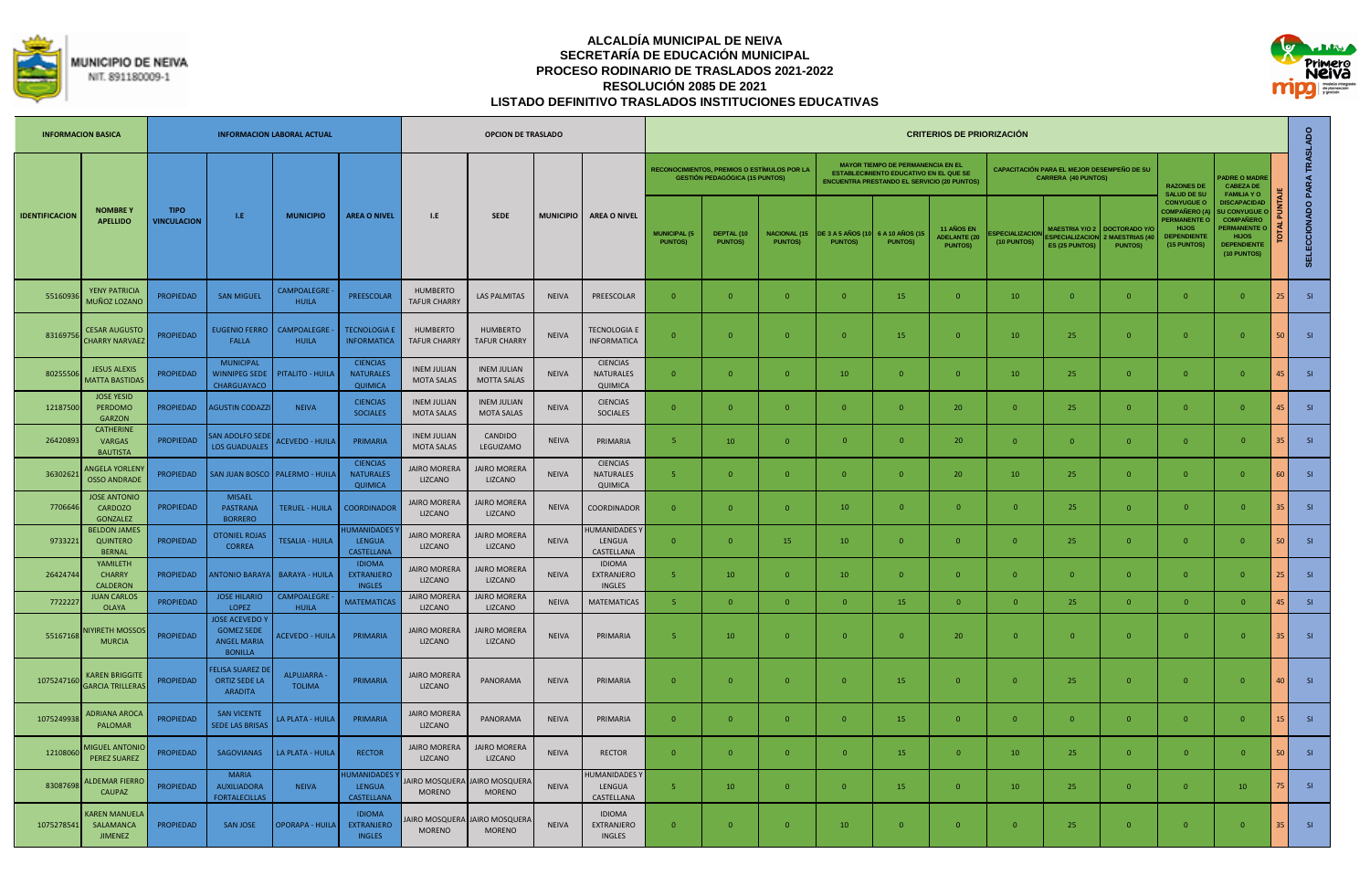



| <b>INFORMACION BASICA</b> |                                                    |                                   |                                                                                  | <b>INFORMACION LABORAL ACTUAL</b>  |                                                     |                                       | OPCION DE TRASLADO                    |                  |                                              |                                       |                                                                                             |                                       |                                     |                                                                                                                                                 | <b>CRITERIOS DE PRIORIZACIÓN</b>                     |                                      |                                                                          |                                                           |                                                                                                               |                                                                                                                                  |                 |                            |
|---------------------------|----------------------------------------------------|-----------------------------------|----------------------------------------------------------------------------------|------------------------------------|-----------------------------------------------------|---------------------------------------|---------------------------------------|------------------|----------------------------------------------|---------------------------------------|---------------------------------------------------------------------------------------------|---------------------------------------|-------------------------------------|-------------------------------------------------------------------------------------------------------------------------------------------------|------------------------------------------------------|--------------------------------------|--------------------------------------------------------------------------|-----------------------------------------------------------|---------------------------------------------------------------------------------------------------------------|----------------------------------------------------------------------------------------------------------------------------------|-----------------|----------------------------|
|                           |                                                    |                                   |                                                                                  |                                    |                                                     |                                       |                                       |                  |                                              |                                       | <b>RECONOCIMIENTOS, PREMIOS O ESTÍMULOS POR LA</b><br><b>GESTIÓN PEDAGÓGICA (15 PUNTOS)</b> |                                       |                                     | <b>MAYOR TIEMPO DE PERMANENCIA EN EL</b><br><b>ESTABLECIMIENTO EDUCATIVO EN EL QUE SE</b><br><b>ENCUENTRA PRESTANDO EL SERVICIO (20 PUNTOS)</b> |                                                      |                                      | CAPACITACIÓN PARA EL MEJOR DESEMPEÑO DE SU<br><b>CARRERA (40 PUNTOS)</b> |                                                           | <b>RAZONES DE</b><br><b>SALUD DE SU</b>                                                                       | <b>ADRE O MADRE</b><br><b>CABEZA DE</b><br><b>FAMILIA YO</b>                                                                     |                 |                            |
| <b>IDENTIFICACION</b>     | <b>NOMBREY</b><br><b>APELLIDO</b>                  | <b>TIPO</b><br><b>VINCULACION</b> | LE.                                                                              | <b>MUNICIPIO</b>                   | <b>AREA O NIVEL</b>                                 | I.E                                   | <b>SEDE</b>                           | <b>MUNICIPIO</b> | <b>AREA O NIVEL</b>                          | <b>MUNICIPAL (5</b><br><b>PUNTOS)</b> | DEPTAL (10<br><b>PUNTOS)</b>                                                                | <b>NACIONAL (15</b><br><b>PUNTOS)</b> | DE 3 A 5 AÑOS (10<br><b>PUNTOS)</b> | 6 A 10 AÑOS (1<br><b>PUNTOS)</b>                                                                                                                | 11 AÑOS EN<br><b>ADELANTE (20)</b><br><b>PUNTOS)</b> | <b>SPECIALIZACIOL</b><br>(10 PUNTOS) | <b>MAESTRIA Y/O 2</b><br><b>SPECIALIZACION</b><br>ES (25 PUNTOS)         | <b>DOCTORADO Y/G</b><br>2 MAESTRIAS (40<br><b>PUNTOS)</b> | <b>CONYUGUE O</b><br><b>COMPAÑERO (/</b><br><b>PERMANENTE O</b><br><b>HLIOS</b><br>DEPENDIENTE<br>(15 PUNTOS) | <b>DISCAPACIDAD</b><br>U CONYUGUE<br><b>COMPAÑERO</b><br><b>ERMANENTE C</b><br><b>HIJOS</b><br><b>DEPENDIENTE</b><br>(10 PUNTOS) |                 | SELECCIONADO PARA TRASLADO |
| 36301957                  | <b>SABEL CALDEROI</b><br><b>MARTINEZ</b>           | <b>PROPIEDAD</b>                  | LA MINA SEDE<br><b>ALTO GUALPI</b>                                               | <b>TERUEL - HUILA</b>              | PRIMARIA                                            | AIRO MOSQUERA<br><b>MORENO</b>        | JAIRO MOSQUERA<br><b>MORENO</b>       | <b>NEIVA</b>     | PRIMARIA                                     | $\mathbf{0}$                          | $\overline{0}$                                                                              | $\overline{0}$                        | $\overline{0}$                      | 15                                                                                                                                              | $\overline{0}$                                       | $\overline{0}$                       | 25                                                                       | $\overline{0}$                                            | $\mathbf{0}$                                                                                                  | $\overline{0}$                                                                                                                   |                 | SI                         |
| 771399                    | <b>CARLOS ANDRES</b><br><b>GUEVARA PARRA</b>       | <b>PROPIEDAD</b>                  | <b>EL CAGUAN</b>                                                                 | <b>NEIVA</b>                       | <b>COORDINADOR</b>                                  | <b>JOSE EUSTASIO</b><br>RIVERA        | <b>JOSE EUSTASIO</b><br><b>RIVERA</b> | <b>NEIVA</b>     | COORDINADOR                                  | $\mathbf{0}$                          | $\Omega$                                                                                    | $\Omega$                              | $\Omega$                            | $\Omega$                                                                                                                                        | 20                                                   | 10                                   | 25                                                                       | $\Omega$                                                  | $\mathbf{0}$                                                                                                  | $\Omega$                                                                                                                         |                 | SI                         |
| 8309155                   | <b>CARLOS ANDRES</b><br><b>DURAN ROA</b>           | <b>PROPIEDAD</b>                  | <b>MARIA</b><br><b>AUXILIADORA</b>                                               | <b>IQUIRA - HUILA</b>              | <b>FILOSOFIA</b>                                    | <b>JOSE EUSTASIO</b><br><b>RIVERA</b> | <b>JOSE EUSTASIO</b><br><b>RIVERA</b> | <b>NEIVA</b>     | <b>FILOSOFIA</b>                             | $\Omega$                              | 10                                                                                          | $\Omega$                              | $\Omega$                            | 15                                                                                                                                              | $\Omega$                                             | $\Omega$                             | 25                                                                       | $\Omega$                                                  | $\Omega$                                                                                                      | $\Omega$                                                                                                                         |                 | SI                         |
| 3634536                   | <b>MAGNOLIA</b><br><b>FIERRO ARAUJO</b>            | <b>PROPIEDAD</b>                  | <b>LUIS EDGAR</b><br><b>DURAN RAMIRE</b>                                         | PAICOL - HUILA                     | <b>IUMANIDADES</b><br>LENGUA<br>CASTELLANA          | <b>JOSE EUSTASIO</b><br>RIVERA        | <b>JOSE EUSTASIO</b><br>RIVERA        | <b>NEIVA</b>     | <b>IUMANIDADES</b><br>LENGUA<br>CASTELLANA   | $\mathbf{0}$                          | $\overline{0}$                                                                              | 15                                    | $\overline{0}$                      | $\overline{0}$                                                                                                                                  | 20                                                   | 10                                   | 25                                                                       | $\mathbf{0}$                                              | $\mathbf{0}$                                                                                                  | $\mathbf{0}$                                                                                                                     |                 | SI                         |
| 770075                    | <b>WILTON HAROL</b><br><b>SALAZAR</b><br>PERDOMO   | <b>PROPIEDAD</b>                  | <b>SANTA JUAN DE</b><br>ARCO                                                     | <b>SANTA MARIA</b><br><b>HUILA</b> | <b>MATEMATICAS</b>                                  | <b>JOSE EUSTASIO</b><br><b>RIVERA</b> | <b>JOSE EUSTASIO</b><br><b>RIVERA</b> | <b>NEIVA</b>     | <b>MATEMATICAS</b>                           | $\mathbf{0}$                          | $\Omega$                                                                                    | 15                                    | $\overline{0}$                      | $\Omega$                                                                                                                                        | 20                                                   | 10                                   | 25                                                                       | $\mathbf{0}$                                              | $\mathbf{0}$                                                                                                  | $\mathbf{0}$                                                                                                                     |                 | SI                         |
| 36067499                  | <b>CIELO ADRIANA</b><br><b>BONILLA MOLANO</b>      | <b>PROPIEDAD</b>                  | <b>RODRIGO LARA</b><br><b>BONILLA-</b><br>RODRIGO LARA<br><b>BONILLA</b>         | <b>NEIVA</b>                       | PREESCOLAR                                          | <b>JOSE EUSTASIO</b><br><b>RIVERA</b> | <b>ELISEO CABRERA</b>                 | <b>NEIVA</b>     | PREESCOLAR                                   | $\overline{0}$                        | $\Omega$                                                                                    | $\Omega$                              | 10                                  | $\Omega$                                                                                                                                        | $\overline{0}$                                       | 10                                   | 25                                                                       | $\Omega$                                                  | $\mathbf{0}$                                                                                                  | $\Omega$                                                                                                                         | $\overline{15}$ | SI                         |
| 55157645                  | <b>MABEL</b><br><b>ALBARRACIN</b><br><b>MOLINA</b> | <b>PROPIEDAD</b>                  | <b>OLIVERIO LARA</b><br><b>BORRERO</b>                                           | <b>NEIVA</b>                       | PRIMARIA                                            | <b>JOSE EUSTASIO</b><br>RIVERA        | <b>MONSERRATE</b>                     | <b>NEIVA</b>     | PRIMARIA                                     | $\mathbf{0}$                          | $\Omega$                                                                                    | $\Omega$                              | $\overline{0}$                      | 15                                                                                                                                              | $\overline{0}$                                       | 10                                   | 25                                                                       | $\mathbf{0}$                                              | $\mathbf{0}$                                                                                                  | $\Omega$                                                                                                                         |                 | S1                         |
| 3617526                   | <b>EDERLY HILLON</b><br>PERDOMO                    | <b>PROPIEDAD</b>                  | <b>MISAFL</b><br><b>PASTRANA</b><br><b>BORRERO SEDE</b><br><b>ANDRES AVELINO</b> | <b>RIVERA - HUILA</b>              | PRIMARIA                                            | <b>JOSE EUSTASIO</b><br><b>RIVERA</b> | <b>MONSERRATE</b>                     | <b>NEIVA</b>     | PRIMARIA                                     | $\Omega$                              | $\Omega$                                                                                    | $\Omega$                              | 10                                  | $\Omega$                                                                                                                                        | $\overline{0}$                                       | 10 <sup>1</sup>                      | 25                                                                       | $\Omega$                                                  | $\mathbf{0}$                                                                                                  | $\Omega$                                                                                                                         |                 | 45 EMPATE                  |
| 36165509                  | <b>LARA INES VIVA</b><br><b>MEDINA</b>             | <b>PROPIEDAD</b>                  | ROBERTO SUAZA<br><b>MARQUINEZ SEDI</b><br>LA ESPERANZA                           | <b>HOBO - HUILA</b>                | PRIMARIA                                            | <b>JOSE EUSTASIO</b><br>RIVERA        | <b>MONSERRATE</b>                     | <b>NEIVA</b>     | PRIMARIA                                     | $\overline{0}$                        | $\overline{0}$                                                                              | $\Omega$                              | $\overline{0}$                      | $\overline{0}$                                                                                                                                  | 20                                                   | $\Omega$                             | 25                                                                       | $\overline{0}$                                            | $\mathbf{0}$                                                                                                  | $\overline{0}$                                                                                                                   |                 | 45 EMPATE                  |
| 1075223628                | <b>DEYANIRA</b><br>SANCHEZ<br><b>ESPINOSA</b>      | <b>PROPIEDAD</b>                  | <b>JESUS MARIA</b><br><b>AGUIRRE CHARRY</b>                                      | AIPE - HUILA                       | PRIMARIA                                            | <b>JOSE EUSTASIO</b><br><b>RIVERA</b> | <b>MONSERRATE</b>                     | <b>NEIVA</b>     | PRIMARIA                                     | $\Omega$                              | $\Omega$                                                                                    | $\overline{0}$                        | 10                                  | $\overline{0}$                                                                                                                                  | $\Omega$                                             | 10                                   | 25                                                                       | $\overline{0}$                                            | $\Omega$                                                                                                      | $\Omega$                                                                                                                         |                 | 45 EMPATE                  |
| 1075218509                | <b>ESSICA JOHANNA</b><br>VILLARREAL<br>CAMPO       | <b>PROPIEDAD</b>                  | LA MERCED SEDE<br><b>JOSE MARIA</b><br><b>ROJAS GARRIDO</b>                      | <b>AGRADO - HUILA</b>              | PRIMARIA                                            | UAN DE CABRERA                        | SURORIENTAL                           | <b>NEIVA</b>     | PRIMARIA                                     | -5                                    | $\overline{0}$                                                                              | $\Omega$                              | $\overline{0}$                      | 15                                                                                                                                              | $\overline{0}$                                       | $\Omega$                             | $\overline{0}$                                                           | $\overline{0}$                                            | $\overline{0}$                                                                                                | $\Omega$                                                                                                                         | 20 <sup>1</sup> | SI                         |
| 5517815                   | <b>MARLY HELLEN</b><br><b>SILVA ROJAS</b>          | PROPIEDAD                         | <b>GUSTIN CODAZZI</b>                                                            | <b>NEIVA</b>                       | <b>ARTISITICA -</b><br><b>ARTES PLASTICAS</b>       | LICEO DE SANTA<br>LIBRADA             | LICEO DE SANTA<br>LIBRADA             | <b>NEIVA</b>     | <b>ARTISTICA</b><br><b>ARTES PLASTICAS</b>   | $\mathbf{0}$                          | $\overline{0}$                                                                              | $\overline{0}$                        | $\overline{0}$                      | $\overline{0}$                                                                                                                                  | 20                                                   | $\mathbf{0}$                         | 25                                                                       | $\overline{0}$                                            | $\mathbf{0}$                                                                                                  | $\Omega$                                                                                                                         | 45              | SI                         |
| 55154218                  | <b>LUZ DARY</b><br>ZAMBRANO<br><b>MEDINA</b>       | PROPIEDAD                         | <b>GABRIEL PLAZAS</b>                                                            | <b>VILLAVIEJA</b><br><b>HUILA</b>  | <b>CIENCIAS</b><br><b>SOCIALES</b>                  | LICEO DE SANTA<br>LIBRADA             | <b>ICEO DE SANTA</b><br>LIBRADA       | <b>NEIVA</b>     | <b>CIENCIAS</b><br><b>SOCIALES</b>           | 5                                     | $\Omega$                                                                                    | $\Omega$                              | 10                                  | $\Omega$                                                                                                                                        | $\Omega$                                             | 10                                   | 25                                                                       | $\Omega$                                                  | $\mathbf{0}$                                                                                                  | $\Omega$                                                                                                                         |                 | SI                         |
| 3630325                   | YULY LORENA<br><b>OSORIO RAMIRE</b>                | <b>PROPIEDAD</b>                  | <b>LUIS CALIXTO</b><br>LEIVA                                                     | <b>GARZON - HUILA</b>              | <b>CIENCIAS</b><br><b>SOCIALES</b>                  | LICEO DE SANTA<br>LIBRADA             | LICEO DE SANTA<br>LIBRADA             | <b>NEIVA</b>     | <b>CIENCIAS</b><br><b>SOCIALES</b>           | $\mathbf{0}$                          | $\overline{0}$                                                                              | $\overline{0}$                        | $\overline{0}$                      | 15                                                                                                                                              | $\overline{0}$                                       | $\mathbf{0}$                         | 25                                                                       | $\mathbf{0}$                                              | $\mathbf{0}$                                                                                                  | $\mathbf{0}$                                                                                                                     |                 | SI                         |
| 107523326                 | <b>DERLYS YANETH</b><br><b>PEREA MONJE</b>         | <b>PROPIEDAD</b>                  | <b>TECNICO</b><br><b>AGRICOLA</b>                                                | LA PLATA - HUILA                   | <b>IDIOMA</b><br><b>EXTRANJERO</b><br><b>INGLES</b> | LICEO DE SANTA<br>LIBRADA             | LICEO DE SANTA<br>LIBRADA             | <b>NEIVA</b>     | <b>IDIOMA</b><br>EXTRANJERO<br><b>INGLES</b> | $\overline{5}$                        | $\overline{0}$                                                                              | $\Omega$                              | $\overline{0}$                      | 15                                                                                                                                              | $\overline{0}$                                       | $\Omega$                             | 25                                                                       | $\overline{0}$                                            | $\Omega$                                                                                                      | $\Omega$                                                                                                                         | 45              | SI                         |
| 36069514                  | <b>SONIA XIMENA</b><br><b>DUSSAN</b><br>SANDOVAL   | <b>PROPIEDAD</b>                  | <b>MARILLAC</b>                                                                  | LA PLATA - HUILA                   | <b>IDIOMA</b><br><b>EXTRANJERO</b><br><b>INGLES</b> | LICEO DE SANTA<br>LIBRADA             | LICEO DE SANTA<br>LIBRADA             | <b>NEIVA</b>     | <b>IDIOMA</b><br>EXTRANJERO<br>INGLES        | $\Omega$                              | $\Omega$                                                                                    | $\Omega$                              | $\Omega$                            | 15                                                                                                                                              | $\Omega$                                             | $\Omega$                             | 25                                                                       | $\Omega$                                                  | $\overline{0}$                                                                                                | $\Omega$                                                                                                                         |                 | SI                         |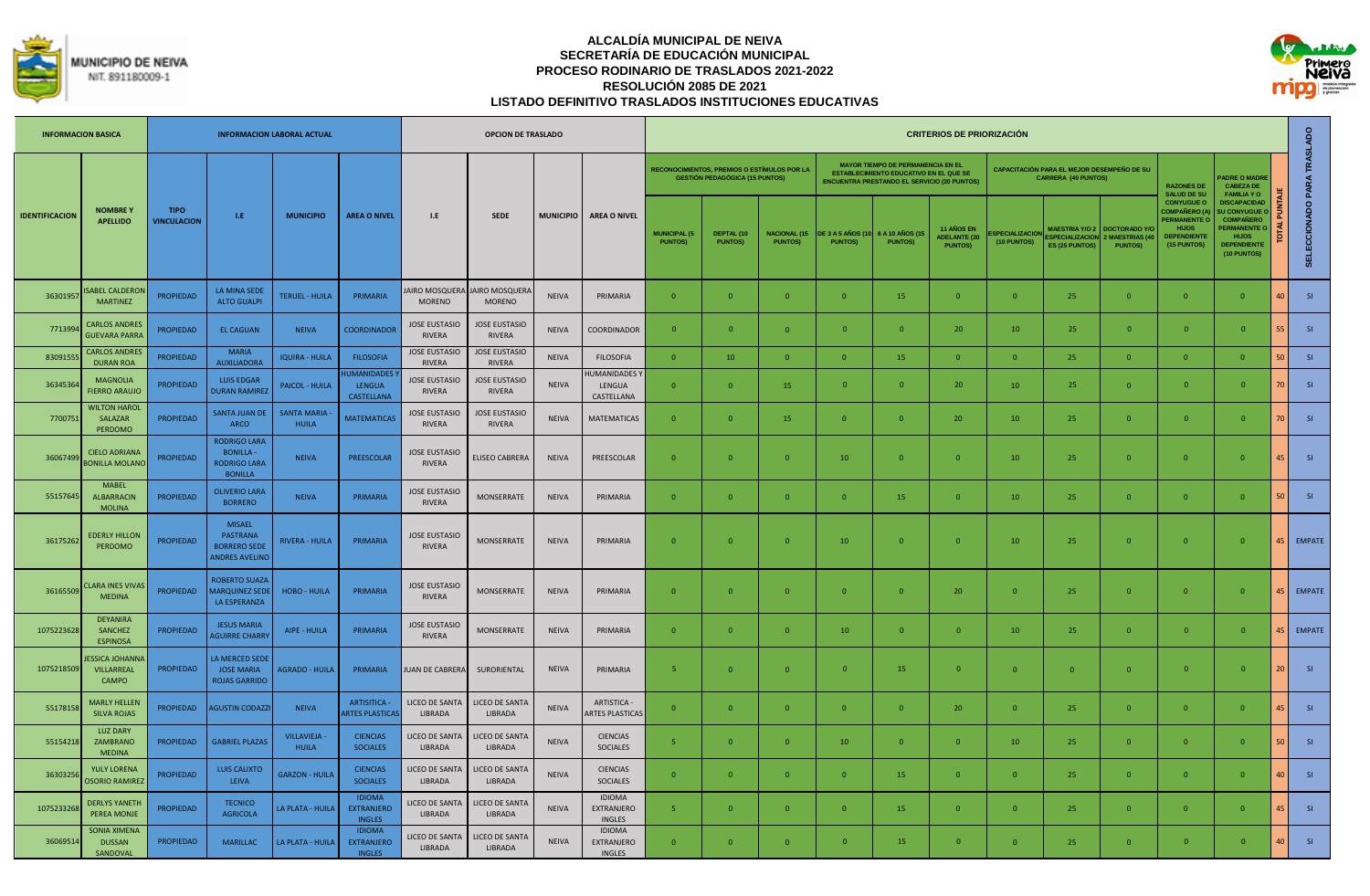



|                       | <b>INFORMACION BASICA</b>                                   |                                   |                                                                  | <b>INFORMACION LABORAL ACTUAL</b> |                                                                 |                                                            | <b>OPCION DE TRASLADO</b>                                  |                  |                                                                            |                                       |                                                                                      |                                        |                                            |                                                                                                                                                 | <b>CRITERIOS DE PRIORIZACIÓN</b>                           |                                      |                                                                          |                                                       |                                                                                                                     |                                                                                                                                        |        |                            |
|-----------------------|-------------------------------------------------------------|-----------------------------------|------------------------------------------------------------------|-----------------------------------|-----------------------------------------------------------------|------------------------------------------------------------|------------------------------------------------------------|------------------|----------------------------------------------------------------------------|---------------------------------------|--------------------------------------------------------------------------------------|----------------------------------------|--------------------------------------------|-------------------------------------------------------------------------------------------------------------------------------------------------|------------------------------------------------------------|--------------------------------------|--------------------------------------------------------------------------|-------------------------------------------------------|---------------------------------------------------------------------------------------------------------------------|----------------------------------------------------------------------------------------------------------------------------------------|--------|----------------------------|
|                       |                                                             |                                   |                                                                  |                                   |                                                                 |                                                            |                                                            |                  |                                                                            |                                       | RECONOCIMIENTOS, PREMIOS O ESTÍMULOS POR LA<br><b>GESTIÓN PEDAGÓGICA (15 PUNTOS)</b> |                                        |                                            | <b>MAYOR TIEMPO DE PERMANENCIA EN EL</b><br><b>ESTABLECIMIENTO EDUCATIVO EN EL QUE SE</b><br><b>ENCUENTRA PRESTANDO EL SERVICIO (20 PUNTOS)</b> |                                                            |                                      | CAPACITACIÓN PARA EL MEJOR DESEMPEÑO DE SU<br><b>CARRERA (40 PUNTOS)</b> |                                                       | <b>RAZONES DE</b><br><b>SALUD DE SU</b>                                                                             | <b>ADRE O MADRE</b><br><b>CABEZA DE</b><br><b>FAMILIA YO</b>                                                                           |        |                            |
| <b>IDENTIFICACION</b> | <b>NOMBREY</b><br><b>APELLIDO</b>                           | <b>TIPO</b><br><b>VINCULACION</b> | LE.                                                              | <b>MUNICIPIO</b>                  | <b>AREA O NIVEL</b>                                             | 1.E                                                        | <b>SEDE</b>                                                | <b>MUNICIPIO</b> | <b>AREA O NIVEL</b>                                                        | <b>MUNICIPAL (5</b><br><b>PUNTOS)</b> | DEPTAL (10<br><b>PUNTOS)</b>                                                         | <b>NACIONAL (15)</b><br><b>PUNTOS)</b> | <b>DE 3 A 5 AÑOS (10</b><br><b>PUNTOS)</b> | 6 A 10 AÑOS (15<br><b>PUNTOS)</b>                                                                                                               | <b>11 AÑOS EN</b><br><b>ADELANTE (20</b><br><b>PUNTOS)</b> | <b>SPECIALIZACION</b><br>(10 PUNTOS) | <b>MAESTRIA Y/O 2</b><br><b>ESPECIALIZACION</b><br>ES (25 PUNTOS)        | <b>DOCTORADO Y/</b><br>MAESTRIAS (4<br><b>PUNTOS)</b> | <b>CONYUGUE O</b><br><b>COMPAÑERO (A</b><br><b>ERMANENTE (</b><br><b>HIJOS</b><br><b>DEPENDIENTE</b><br>(15 PUNTOS) | <b>DISCAPACIDAD</b><br><b>SU CONYUGUE</b><br><b>COMPAÑERO</b><br><b>ERMANENTE</b><br><b>HIJOS</b><br><b>DEPENDIENTE</b><br>(10 PUNTOS) |        | SELECCIONADO PARA TRASLADO |
| 55163292              | UZ MARY PLAZA:<br><b>FIERRO</b>                             | <b>PROPIEDAD</b>                  | <b>NICOLAS GARCIA</b><br><b>BAHAMON SEDE</b><br><b>EL CEDRAL</b> | <b>TELLO - HUILA</b>              | PRIMARIA                                                        | LICEO DE SANT/<br><b>LIBRADA</b>                           | EL TRIANGULO                                               | <b>NEIVA</b>     | PRIMARIA                                                                   | $\Omega$                              | $\Omega$                                                                             | $\Omega$                               | $\Omega$                                   | $\Omega$                                                                                                                                        | 20                                                         | 10                                   | 25                                                                       | $\overline{0}$                                        | $\mathbf{0}$                                                                                                        | $\Omega$                                                                                                                               | 55     | SI                         |
| 3617937               | <b>GLADYS TOVAR</b><br><b>VANEGAS</b>                       | PROPIEDAD                         | <b>LA VICTORIA</b>                                               | <b>VILLAVIEJA</b><br><b>HUILA</b> | <b>CIENCIAS</b><br><b>SOCIALES</b>                              | LUIS IGNACIO<br>ANDRADE                                    | <b>LUIS IGNACIO</b><br>ANDRADE                             | <b>NEIVA</b>     | <b>CIENCIAS</b><br><b>SOCIALES</b>                                         | $\Omega$                              | $\Omega$                                                                             | $\Omega$                               | $\overline{0}$                             | 15                                                                                                                                              | $\Omega$                                                   | $\Omega$                             | 25                                                                       | $\Omega$                                              | $\Omega$                                                                                                            | $\Omega$                                                                                                                               |        | SI                         |
| 12201884              | <b>RANKI VANEGA!</b><br><b>TOVAR</b>                        | <b>PROPIEDAD</b>                  | <b>JOSE ACEVEDO Y</b><br><b>GOMEZ</b>                            | <b>ACEVEDO - HUILA</b>            | <b>UMANIDADES</b><br><b>LENGUA</b><br><b>CASTELLANA</b>         | <b>MARIA</b><br>AUXILIADORA<br><b>FORTALECILLAS</b>        | <b>MARIA</b><br><b>AUXILIADORA</b><br><b>FORTALECILLAS</b> | <b>NEIVA</b>     | <b>IUMANIDADES</b><br>LENGUA<br>CASTELLANA                                 | $\mathbf{0}$                          | $\Omega$                                                                             | $\Omega$                               | 10                                         | $\Omega$                                                                                                                                        | $\overline{0}$                                             | $\Omega$                             | 25                                                                       | $\overline{0}$                                        | $\mathbf{0}$                                                                                                        | $\Omega$                                                                                                                               |        | SI                         |
| 55176953              | <b>MAYERLY</b><br><b>BERNATE TORRES</b>                     | <b>PROPIEDAD</b>                  |                                                                  | SAN JUAN BOSCO   PALERMO - HUILA  | <b>IDIOMA</b><br><b>EXTRANJERO</b><br><b>INGLES</b>             | <b>MARIA</b><br><b>AUXILIADORA</b><br><b>FORTALECILLAS</b> | <b>MARIA</b><br><b>AUXILIADORA</b><br><b>FORTALECILLAS</b> | <b>NEIVA</b>     | <b>IDIOMA</b><br>EXTRANJERO<br><b>INGLES</b>                               | $\overline{0}$                        | $\Omega$                                                                             | $\Omega$                               | 10                                         | $\overline{0}$                                                                                                                                  | $\Omega$                                                   | $\Omega$                             | 25                                                                       | $\overline{0}$                                        | $\mathbf{0}$                                                                                                        | $\Omega$                                                                                                                               |        | <b>EMPATE</b>              |
| 1075251230            | <b>AIVER MAURICIC</b><br><b>RIVERA REALPE</b>               | <b>PROPIEDAD</b>                  | <b>GALLEGO</b>                                                   | LA PLATA - HUILA                  | <b>IDIOMA</b><br><b>EXTRANJERO</b><br><b>INGLES</b>             | <b>MARIA</b><br><b>AUXILIADORA</b><br><b>FORTALECILLAS</b> | MARIA<br><b>AUXILIADORA</b><br><b>FORTALECILLAS</b>        | <b>NEIVA</b>     | <b>IDIOMA</b><br><b>EXTRANJERO</b><br><b>INGLES</b>                        | $\Omega$                              | $\Omega$                                                                             | $\Omega$                               | 10                                         | $\Omega$                                                                                                                                        | $\Omega$                                                   | $\Omega$                             | 25                                                                       | $\Omega$                                              | $\Omega$                                                                                                            | $\Omega$                                                                                                                               |        | <b>EMPATE</b>              |
| 1075233306            | CATALINA<br><b>MANCHOLA</b><br><b>TRUJILLO</b>              | <b>PROPIEDAD</b>                  | <b>JOSE ACEVEDO Y</b><br><b>GOMEZ</b>                            | <b>ACEVEDO - HUILA</b>            | <b>IDIOMA</b><br><b>EXTRANJERO</b><br><b>INGLES</b>             | <b>MARIA</b><br><b>AUXILIADORA</b><br><b>FORTALECILLAS</b> | MARIA<br><b>AUXILIADORA</b><br><b>FORTALECILLAS</b>        | <b>NEIVA</b>     | <b>IDIOMA</b><br><b>EXTRANJERO</b><br><b>INGLES</b>                        | $\Omega$                              | $\Omega$                                                                             | $\Omega$                               | 10                                         | $\Omega$                                                                                                                                        | $\overline{0}$                                             | $\Omega$                             | 25                                                                       | $\Omega$                                              | $\Omega$                                                                                                            | $\Omega$                                                                                                                               |        | 35 EMPATE                  |
| 12122004              | <b>CARLOS</b><br><b>HUMBERTO</b><br><b>CHURY CASTILLC</b>   | <b>PROPIEDAD</b>                  | LA CEJA MESITAS<br><b>DE SANTA ELEN</b>                          | AIPE - HUILA                      | PRIMARIA                                                        | <b>MARIA</b><br>AUXILIADORA<br><b>FORTALECILLAS</b>        | <b>MARIA</b><br><b>AUXILIADORA</b><br><b>FORTALECILLAS</b> | <b>NEIVA</b>     | PRIMARIA                                                                   | $\mathbf{0}$                          | $\overline{0}$                                                                       | $\overline{0}$                         | $\overline{0}$                             | 15                                                                                                                                              | $\overline{0}$                                             | $\mathbf{0}$                         | $\overline{0}$                                                           | $\overline{0}$                                        | $\mathbf{0}$                                                                                                        | $\mathbf{0}$                                                                                                                           |        | SI                         |
| 55156049              | <b>UZ YANETH SILV</b><br><b>REMISIO</b>                     | <b>PROPIEDAD</b>                  | <b>CLARETIANO</b><br><b>USTAVO TORRE</b><br>PARRA                | <b>NEIVA</b>                      | <b>DUACION FISICA</b><br><b>RECREACION Y</b><br><b>DEPORTE</b>  | MARIA CRISTINA<br>ARANGO DE<br>PASTRANA                    | <b>MARIA CRISTINA</b><br>ARANGO DE<br>PASTRANA             | <b>NEIVA</b>     | <b>EDUCACION</b><br><b>FISICA</b><br><b>RECREACION Y</b><br><b>DEPORTE</b> | $\overline{5}$                        | $\Omega$                                                                             | $\Omega$                               | $\overline{0}$                             | $\Omega$                                                                                                                                        | 20                                                         | 10 <sup>°</sup>                      | 25                                                                       | $\Omega$                                              | $\Omega$                                                                                                            | $\Omega$                                                                                                                               |        | EMPATE                     |
| 12131420              | <b>HENRY POLANIA</b><br>MOSQUERA                            | <b>PROPIEDAD</b>                  |                                                                  | ANTONIO BARAYA   BARAYA - HUILA   | <b>DUACION FISICA</b><br><b>RECREACION Y</b><br><b>DEPORTE</b>  | <b>MARIA CRISTINA</b><br>ARANGO DE<br>PASTRANA             | <b>MARIA CRISTINA</b><br>ARANGO DE<br>PASTRANA             | <b>NEIVA</b>     | <b>EDUCACION</b><br><b>FISICA</b><br><b>RECREACION Y</b><br><b>DEPORTE</b> | 5                                     | $\Omega$                                                                             | $\Omega$                               | $\Omega$                                   | $\Omega$                                                                                                                                        | 20                                                         | 10                                   | 25                                                                       | $\overline{0}$                                        | $\mathbf{0}$                                                                                                        | $\Omega$                                                                                                                               |        | 60 EMPATE                  |
| 12238111              | <b>ALEXANDER RUIZ</b><br><b>GODOY</b>                       | <b>PROPIEDAD</b>                  | <b>JOSE ACEVEDO</b><br><b>GOMEZ</b>                              | <b>ACEVEDO - HUILA</b>            | <b>EDUACION FISICA</b><br><b>RECREACION Y</b><br><b>DEPORTE</b> | MARIA CRISTINA<br>ARANGO DE<br>PASTRANA                    | <b>MARIA CRISTINA</b><br>ARANGO DE<br>PASTRANA             | <b>NEIVA</b>     | <b>EDUCACION</b><br><b>FISICA</b><br><b>RECREACION Y</b><br><b>DEPORTE</b> | 5 <sup>1</sup>                        | 10                                                                                   | $\Omega$                               | $\overline{0}$                             | $\overline{0}$                                                                                                                                  | 20                                                         | $\Omega$                             | 25                                                                       | $\overline{0}$                                        | $\overline{0}$                                                                                                      | $\Omega$                                                                                                                               |        | 60 EMPATE                  |
|                       | <b>DAYANA</b><br>1013578210 ALEJANDRA ROJAS<br>SANTOYA      | PROPIEDAD                         | <b>JUAN XXIII</b>                                                | ALGECIRAS-HUILA                   | <b>IDIOMA</b><br><b>FXTRANJFRO</b><br><b>INGLES</b>             | <b>MARIA CRISTINA</b><br>ARANGO DE<br>PASTRANA             | <b>MARIA CRISTINA</b><br>ARANGO DE<br>PASTRANA             | <b>NEIVA</b>     | <b>IDIOMA</b><br>EXTRANJERO<br><b>INGLES</b>                               | $\Omega$                              | $\Omega$                                                                             | $\Omega$                               | 10                                         | $\overline{0}$                                                                                                                                  | $\Omega$                                                   | $\Omega$                             | $\Omega$                                                                 | 40                                                    | $\overline{0}$                                                                                                      | $\Omega$                                                                                                                               |        | 50 EMPATE                  |
| 36307000              | <b>MAYURI YUCUMA</b><br>VANEGAS                             | <b>PROPIEDAD</b>                  | TECNICO I.P.C.<br><b>ANDRES ROSA</b>                             | <b>NEIVA</b>                      | <b>IDIOMA</b><br><b>EXTRANJERO</b><br><b>INGLES</b>             | MARIA CRISTINA<br>ARANGO DE<br>PASTRANA                    | <b>MARIA CRISTINA</b><br>ARANGO DE<br>PASTRANA             | <b>NEIVA</b>     | <b>IDIOMA</b><br>EXTRANJERO<br><b>INGLES</b>                               | $\mathbf{0}$                          | $\Omega$                                                                             | $\Omega$                               | $\overline{0}$                             | 15                                                                                                                                              | $\Omega$                                                   | 10                                   | 25                                                                       | $\Omega$                                              | $\mathbf{0}$                                                                                                        | $\Omega$                                                                                                                               |        | EMPATE                     |
| 36177803              | <b>OSIRIS VARGAS</b><br>PEREZ                               | PROPIEDAD                         | <b>ANTONIO BARAYA</b>                                            | <b>BARAYA - HUILA</b>             | PREESCOLAR                                                      | MARIA CRISTINA<br>ARANGO DE<br>PASTRANA                    | MI PEQUEÑO<br><b>MUNDO</b>                                 | <b>NEIVA</b>     | PREESCOLAR                                                                 | -5                                    | $\Omega$                                                                             | $\Omega$                               | 10                                         | $\overline{0}$                                                                                                                                  | $\overline{0}$                                             | 10                                   | 25                                                                       | $\overline{0}$                                        | $\overline{0}$                                                                                                      | 10                                                                                                                                     | $60 -$ | SI                         |
| 26427911              | <b>NORMA</b><br><b>FERNANDA</b><br><b>SUAREZ DIAZ</b>       | <b>PROPIEDAD</b>                  | <b>MARIA</b><br><b>AUXILIADORA</b><br><b>FORTALECILLAS</b>       | <b>NEIVA</b>                      | PRIMARIA                                                        | MARIA CRISTINA<br>ARANGO DE<br>PASTRANA                    | <b>LOS PINOS</b>                                           | <b>NEIVA</b>     | PRIMARIA                                                                   | $\overline{5}$                        | 10                                                                                   | $\Omega$                               | $\overline{0}$                             | 15                                                                                                                                              | $\Omega$                                                   | $\Omega$                             | 25                                                                       | $\Omega$                                              | $\Omega$                                                                                                            | $\Omega$                                                                                                                               |        | SI                         |
| 36309893              | <b>NORMA</b><br><b>CONSTANZA</b><br>PERDOMO<br><b>GOMEZ</b> | <b>PROPIEDAD</b>                  | LA MINA SEDE<br><b>CORRALES</b>                                  | <b>TERUEL - HUILA</b>             | PRIMARIA                                                        | MARIA CRISTINA<br>ARANGO DE<br>PASTRANA                    | <b>MARIA CRISTINA</b><br>ARANGO DE<br>PASTRANA             | <b>NEIVA</b>     | PRIMARIA                                                                   | $\mathbf{0}$                          | 10                                                                                   | $\Omega$                               | $\overline{0}$                             | $\Omega$                                                                                                                                        | 20                                                         | 10 <sup>°</sup>                      | 25                                                                       | $\mathbf{0}$                                          | $\overline{0}$                                                                                                      | $\mathbf{0}$                                                                                                                           | 65     | SI                         |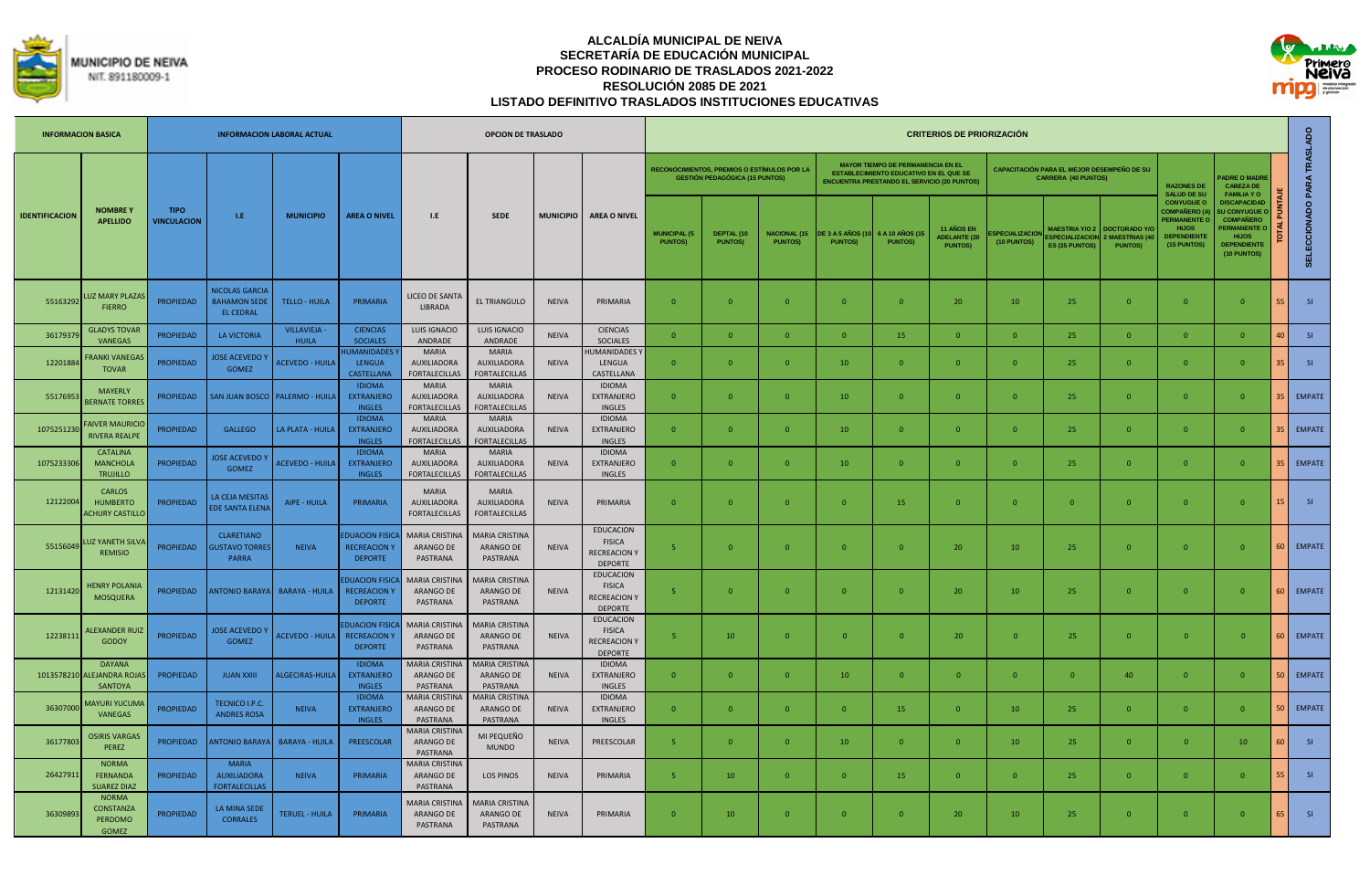



|                       | <b>INFORMACION BASICA</b>                                |                                   |                                                                                             | <b>INFORMACION LABORAL ACTUAL</b>   |                                                                               |                                                | <b>OPCION DE TRASLADO</b>                      |                  |                                                                            |                                       |                                                                                      |                                        |                                           |                                                                                                                                                 | <b>CRITERIOS DE PRIORIZACIÓN</b>                           |                                     |                                                                                 |                                                             |                                                                                                                    |                                                                                                                                          |    |                            |
|-----------------------|----------------------------------------------------------|-----------------------------------|---------------------------------------------------------------------------------------------|-------------------------------------|-------------------------------------------------------------------------------|------------------------------------------------|------------------------------------------------|------------------|----------------------------------------------------------------------------|---------------------------------------|--------------------------------------------------------------------------------------|----------------------------------------|-------------------------------------------|-------------------------------------------------------------------------------------------------------------------------------------------------|------------------------------------------------------------|-------------------------------------|---------------------------------------------------------------------------------|-------------------------------------------------------------|--------------------------------------------------------------------------------------------------------------------|------------------------------------------------------------------------------------------------------------------------------------------|----|----------------------------|
|                       |                                                          |                                   |                                                                                             |                                     |                                                                               |                                                |                                                |                  |                                                                            |                                       | RECONOCIMIENTOS, PREMIOS O ESTÍMULOS POR LA<br><b>GESTIÓN PEDAGÓGICA (15 PUNTOS)</b> |                                        |                                           | <b>MAYOR TIEMPO DE PERMANENCIA EN EL</b><br><b>ESTABLECIMIENTO EDUCATIVO EN EL QUE SE</b><br><b>ENCUENTRA PRESTANDO EL SERVICIO (20 PUNTOS)</b> |                                                            |                                     | <b>CAPACITACIÓN PARA EL MEJOR DESEMPEÑO DE SU</b><br><b>CARRERA (40 PUNTOS)</b> |                                                             | <b>RAZONES DE</b><br><b>SALUD DE SU</b>                                                                            | <b>ADRE O MADRE</b><br><b>CABEZA DE</b><br><b>FAMILIA YO</b>                                                                             |    |                            |
| <b>IDENTIFICACION</b> | <b>NOMBREY</b><br><b>APELLIDO</b>                        | <b>TIPO</b><br><b>VINCULACION</b> | LE.                                                                                         | <b>MUNICIPIO</b>                    | <b>AREA O NIVEL</b>                                                           | L.E                                            | <b>SEDE</b>                                    | <b>MUNICIPIO</b> | <b>AREA O NIVEL</b>                                                        | <b>MUNICIPAL (5</b><br><b>PUNTOS)</b> | DEPTAL (10<br><b>PUNTOS)</b>                                                         | <b>NACIONAL (15)</b><br><b>PUNTOS)</b> | <b>DE 3 A 5 AÑOS (1</b><br><b>PUNTOS)</b> | 6 A 10 AÑOS (1<br><b>PUNTOS)</b>                                                                                                                | <b>11 AÑOS EN</b><br><b>ADELANTE (20</b><br><b>PUNTOS)</b> | <b>SPECIALIZACIO</b><br>(10 PUNTOS) | <b>MAESTRIA Y/O 2</b><br><b>SPECIALIZACION</b><br>ES (25 PUNTOS)                | <b>DOCTORADO Y</b><br><b>MAESTRIAS (4</b><br><b>PUNTOSI</b> | <b>CONYUGUE O</b><br><b>COMPAÑERO (A</b><br><b>PERMANENTE O</b><br><b>HIJOS</b><br><b>EPENDIENT</b><br>(15 PUNTOS) | <b>DISCAPACIDAD</b><br><b>U CONYUGUE</b><br><b>COMPAÑERO</b><br><b>PERMANENTE O</b><br><b>HIJOS</b><br><b>DEPENDIENTE</b><br>(10 PUNTOS) |    | SELECCIONADO PARA TRASLADO |
| 26477411              | <b>BETTY ESNEDY</b><br><b>HERRERA MENDE</b>              | <b>PROPIEDAD</b>                  | <b>GANRIEL PLAZAS</b><br><b>SEDE ALBERTO</b><br><b>GALINDO</b>                              | <b>VILLAVIEJA -</b><br><b>HUILA</b> | PRIMARIA                                                                      | <b>MARIA CRISTINA</b><br>ARANGO DE<br>PASTRANA | <b>MARIA CRISTINA</b><br>ARANGO DE<br>PASTRANA | <b>NEIVA</b>     | PRIMARIA                                                                   | 5.                                    | 10                                                                                   | $\Omega$                               | $\Omega$                                  | $\Omega$                                                                                                                                        | 20                                                         | $\Omega$                            | 25                                                                              | $\Omega$                                                    | $\overline{0}$                                                                                                     | $\Omega$                                                                                                                                 | 60 | SI                         |
| 55158999              | <b>MONICA</b><br>PERDOMO<br><b>OROZCO</b>                | <b>PROPIEDAD</b>                  |                                                                                             | SAN JUAN BOSCO   PALERMO - HUILA    | PRIMARIA                                                                      | <b>MARIA CRISTINA</b><br>ARANGO DE<br>PASTRANA | <b>MARIA CRISTINA</b><br>ARANGO DE<br>PASTRANA | <b>NEIVA</b>     | PRIMARIA                                                                   | $\Omega$                              | $\Omega$                                                                             | $\Omega$                               | $\mathbf{0}$                              | $\Omega$                                                                                                                                        | 20                                                         | 10                                  | 25                                                                              | $\mathbf{0}$                                                | $\mathbf{0}$                                                                                                       | $\overline{0}$                                                                                                                           | 51 | SI                         |
| 7699288               | <b>LADYMEER LEON</b><br><b>CUELLAR</b>                   | <b>PROPIEDAD</b>                  | <b>LA PRIMAVERA</b>                                                                         | <b>TERUEL - HUILA</b>               | <b>CIENCIAS</b><br><b>NATURALES Y</b><br><b>EDUCACION</b><br><b>AMBIENTAL</b> | <b>MISAEL</b><br>PASTRANA<br><b>BORRERO</b>    | MISAEL<br>PASTRANA<br><b>BORRERO</b>           | <b>NFIVA</b>     | <b>CIENCIAS</b><br><b>NATURALES Y</b><br><b>EDUCACION</b><br>AMBIENTAL     | $\Omega$                              | $\Omega$                                                                             | 15                                     | $\Omega$                                  | $\Omega$                                                                                                                                        | 20                                                         | $\Omega$                            | $\Omega$                                                                        | 40                                                          | $\overline{0}$                                                                                                     | $\Omega$                                                                                                                                 | 75 | SI                         |
| 3630797               | <b>MARIA MERCEDE</b><br><b>FREITTE ROA</b>               | <b>PROPIEDAD</b>                  | <b>ECOPETROL</b>                                                                            | <b>CAMPOALEGRE</b><br><b>HUILA</b>  | <b>CIENCIAS</b><br><b>SOCIALES</b>                                            | <b>MISAEL</b><br>PASTRANA<br><b>BORRERO</b>    | <b>MISAEL</b><br>PASTRANA<br><b>BORRERO</b>    | <b>NEIVA</b>     | <b>CIENCIAS</b><br>SOCIALES                                                | $\Omega$                              | $\Omega$                                                                             | $\Omega$                               | 10                                        | $\overline{0}$                                                                                                                                  | $\Omega$                                                   | 10                                  | 25                                                                              | $\Omega$                                                    | $\overline{0}$                                                                                                     | $\Omega$                                                                                                                                 | 45 | <b>SI</b>                  |
| 7732981               | <b>JHON JAIRO</b><br>MUÑOZ                               | <b>PROPIEDAD</b>                  | <b>RODRIGO LARA</b><br><b>BONILLA</b>                                                       | <b>NEIVA</b>                        | <b>IUMANIDADES</b><br><b>LENGUA</b><br>CASTELLANA                             | <b>MISAEL</b><br>PASTRANA<br><b>BORRERO</b>    | <b>MISAEL</b><br>PASTRANA<br><b>BORRERO</b>    | <b>NEIVA</b>     | <b>IUMANIDADES Y</b><br>LENGUA<br>CASTELLANA                               | $\mathbf{0}$                          | $\Omega$                                                                             | $\Omega$                               | 10                                        | $\overline{0}$                                                                                                                                  | $\overline{0}$                                             | 10                                  | 25                                                                              | $\overline{0}$                                              | 15                                                                                                                 | 10                                                                                                                                       | 70 | SI                         |
| 36067412              | <b>RANCY ADRIANA</b><br><b>MANRIQUE</b><br><b>GARCIA</b> | <b>PROPIEDAD</b>                  | <b>ANA ELISA</b><br><b>CUENCA LARA</b><br><b>SEDE AMELIA</b><br>PERDOMO DE<br><b>GARCIA</b> |                                     | <b>AGUARA - HUILA MATEMATICAS</b>                                             | <b>MISAEL</b><br>PASTRANA<br><b>BORRERO</b>    | <b>MISAEL</b><br>PASTRANA<br><b>BORRERO</b>    | <b>NEIVA</b>     | <b>MATEMATICAS</b>                                                         | $\overline{0}$                        | $\overline{0}$                                                                       | $\Omega$                               | $\overline{0}$                            | $\overline{0}$                                                                                                                                  | 20                                                         | 10                                  | 25                                                                              | $\overline{0}$                                              | $\overline{0}$                                                                                                     | $\overline{0}$                                                                                                                           | 55 | SI                         |
| 3631499               | <b>KERLLY VARGAS</b><br>SALAZAR                          | <b>PROPIEDAD</b>                  | <b>RODRIGO LARA</b><br><b>BONILLA</b>                                                       | <b>NEIVA</b>                        | PRIMARIA                                                                      | <b>MISAEL</b><br>PASTRANA<br><b>BORRERO</b>    | LA RIOJA                                       | <b>NEIVA</b>     | PRIMARIA                                                                   | $\mathbf{0}$                          | $\overline{0}$                                                                       | $\overline{0}$                         | 10                                        | $\overline{0}$                                                                                                                                  | $\overline{0}$                                             | 10                                  | $\mathbf{0}$                                                                    | $\overline{0}$                                              | 15                                                                                                                 | 10                                                                                                                                       | 45 | SI                         |
| 7703400               | <b>VILLIAN HERRER</b><br>PEREZ                           | <b>PROPIEDAD</b>                  | <b>LUIS EDGAR</b><br><b>DURAN RAMIRE</b>                                                    | PAICOL - HUILA                      | PRIMARIA                                                                      | <b>MISAFL</b><br>PASTRANA<br><b>BORRERO</b>    | MISAEL<br>PASTRANA<br><b>BORRERO</b>           | <b>NEIVA</b>     | PRIMARIA                                                                   | $\overline{0}$                        | 10                                                                                   |                                        | $\overline{0}$                            | 15                                                                                                                                              | $\overline{0}$                                             | $\overline{0}$                      | $\overline{0}$                                                                  | $\overline{0}$                                              | $\mathbf{0}$                                                                                                       | $\overline{0}$                                                                                                                           | 25 | SI                         |
| 12142978              | <b>EIBAR EMIRO</b><br><b>NAVIA GARCES</b>                | <b>PROPIEDAD</b>                  | LA MERCED                                                                                   | <b>AGRADO - HUILA</b>               | <b>FDUACION FISICA</b><br><b>RECREACION Y</b><br><b>DEPORTE</b>               | <b>OLIVERIO LARA</b><br><b>BORRERO</b>         | <b>OLIVERIO LARA</b><br><b>BORRERO</b>         | <b>NEIVA</b>     | <b>EDUCACION</b><br><b>FISICA</b><br><b>RECREACION Y</b><br><b>DEPORTE</b> | 5 <sup>1</sup>                        | $\overline{0}$                                                                       | $\Omega$                               | $\mathbf{0}$                              | $\overline{0}$                                                                                                                                  | 20                                                         | $\mathbf{0}$                        | $\mathbf{0}$                                                                    | $\overline{0}$                                              | $\overline{0}$                                                                                                     | $\overline{0}$                                                                                                                           | 25 | SI                         |
| 12136506              | <b>ROBERT GARCIA</b><br><b>GALINDO</b>                   | <b>PROPIEDAD</b>                  | <b>SAN JOAQUIN</b>                                                                          | <b>SANTA MARIA</b><br><b>HUILA</b>  | <b>IUMANIDADES</b><br><b>LENGUA</b><br>CASTELLANA                             | <b>OLIVERIO LARA</b><br><b>BORRERO</b>         | <b>OLIVERIO LARA</b><br><b>BORRERO</b>         | <b>NEIVA</b>     | <b>HUMANIDADESY</b><br>LENGUA<br>CASTELLANA                                | $\mathbf{0}$                          | $\overline{0}$                                                                       | 15                                     | $\overline{0}$                            | $\overline{0}$                                                                                                                                  | 20                                                         | $\overline{0}$                      | 25                                                                              | $\mathbf{0}$                                                | $\overline{0}$                                                                                                     | $\overline{0}$                                                                                                                           | 60 | <b>EMPATE</b>              |
| 55162820              | <b>MARTHA CECILIA</b><br><b>QUIZA FIERRO</b>             | <b>PROPIEDAD</b>                  | PAULO VI                                                                                    | <b>COLOMBIA</b><br><b>HUILA</b>     | <b>IUMANIDADES</b><br>LENGUA<br>CASTELLANA                                    | <b>OLIVERIO LARA</b><br><b>BORRERO</b>         | <b>OLIVERIO LARA</b><br><b>BORRERO</b>         | <b>NEIVA</b>     | <b>IUMANIDADES</b><br>LENGUA<br>CASTELLANA                                 | -5                                    | $\Omega$                                                                             | $\Omega$                               | $\mathbf{0}$                              | $\overline{0}$                                                                                                                                  | 20                                                         | 10                                  | 25                                                                              | $\mathbf{0}$                                                | $\overline{0}$                                                                                                     | $\Omega$                                                                                                                                 | 60 | <b>EMPATE</b>              |
| 83242957              | <b>JOSE ROMEY</b><br>AMAYA<br><b>QUINTERO</b>            | PROPIEDAD                         | <b>JOSE HILARIO</b><br>LOPEZ                                                                | CAMPOALEGRE<br><b>HUILA</b>         | <b>CIENCIAS</b><br><b>NATURALES</b><br><b>QUIMICA</b>                         | PROMOCION<br>SOCIAL                            | PROMOCION<br>SOCIAL                            | <b>NEIVA</b>     | <b>CIENCIAS</b><br>NATURALES<br>QUIMICA                                    | 5                                     | $\overline{0}$                                                                       | $\Omega$                               | $\overline{0}$                            | $\overline{0}$                                                                                                                                  | 20                                                         | $\overline{0}$                      | 25                                                                              | $\overline{0}$                                              | $\mathbf{0}$                                                                                                       | $\overline{0}$                                                                                                                           | 50 | S1                         |
| 3617654               | <b>ANGELA MARIA</b><br><b>SERRANO PARRA</b>              | PROPIEDAD                         | <b>TECNICO</b><br><b>SUPERIOR</b>                                                           | <b>NEIVA</b>                        | <b>COORDINADOR</b>                                                            | PROMOCION<br>SOCIAL                            | PROMOCION<br>SOCIAL                            | <b>NEIVA</b>     | COORDINADOR                                                                | $\mathbf{0}$                          | $\Omega$                                                                             |                                        | 10                                        | $\overline{0}$                                                                                                                                  | $\overline{0}$                                             | $\mathbf{0}$                        | 25                                                                              | $\overline{0}$                                              | $\overline{0}$                                                                                                     | $\overline{0}$                                                                                                                           |    | SI                         |
| 5515552               | <b>DORIS BUYUCU</b><br>PENAGOS                           | <b>PROPIEDAD</b>                  | <b>LA PRIMAVERA</b><br>SEDE EL TABLON                                                       | <b>TERUEL - HUILA</b>               | PRIMARIA                                                                      | <b>PROMOCION</b><br>SOCIAL                     | COLOMBO<br>ANDINO                              | <b>NEIVA</b>     | PRIMARIA                                                                   | -5.                                   | $\overline{0}$                                                                       | $\Omega$                               | $\overline{0}$                            | $\overline{0}$                                                                                                                                  | 20                                                         | 10                                  | 25                                                                              | $\Omega$                                                    | $\overline{0}$                                                                                                     | $\overline{0}$                                                                                                                           | 60 | SI                         |
| 55158172              | <b>DUPERLY</b><br><b>BAHAMON</b><br><b>ALVAREZ</b>       | <b>PROPIEDAD</b>                  | <b>ANA ELISA</b><br><b>CUENCA LARA</b><br><b>MONJE</b><br><b>CASANOVA</b>                   | SEDE FERNANDO   YAGUARA - HUILA     | PRIMARIA                                                                      | PROMOCION<br>SOCIAL                            | COLOMBO<br>ANDINO                              | <b>NEIVA</b>     | PRIMARIA                                                                   | $\Omega$                              | 10                                                                                   | $\Omega$                               | 10                                        | $\Omega$                                                                                                                                        | $\Omega$                                                   | 10                                  | 25                                                                              | $\overline{0}$                                              | $\Omega$                                                                                                           | $\overline{0}$                                                                                                                           | 55 | <b>EMPATE</b>              |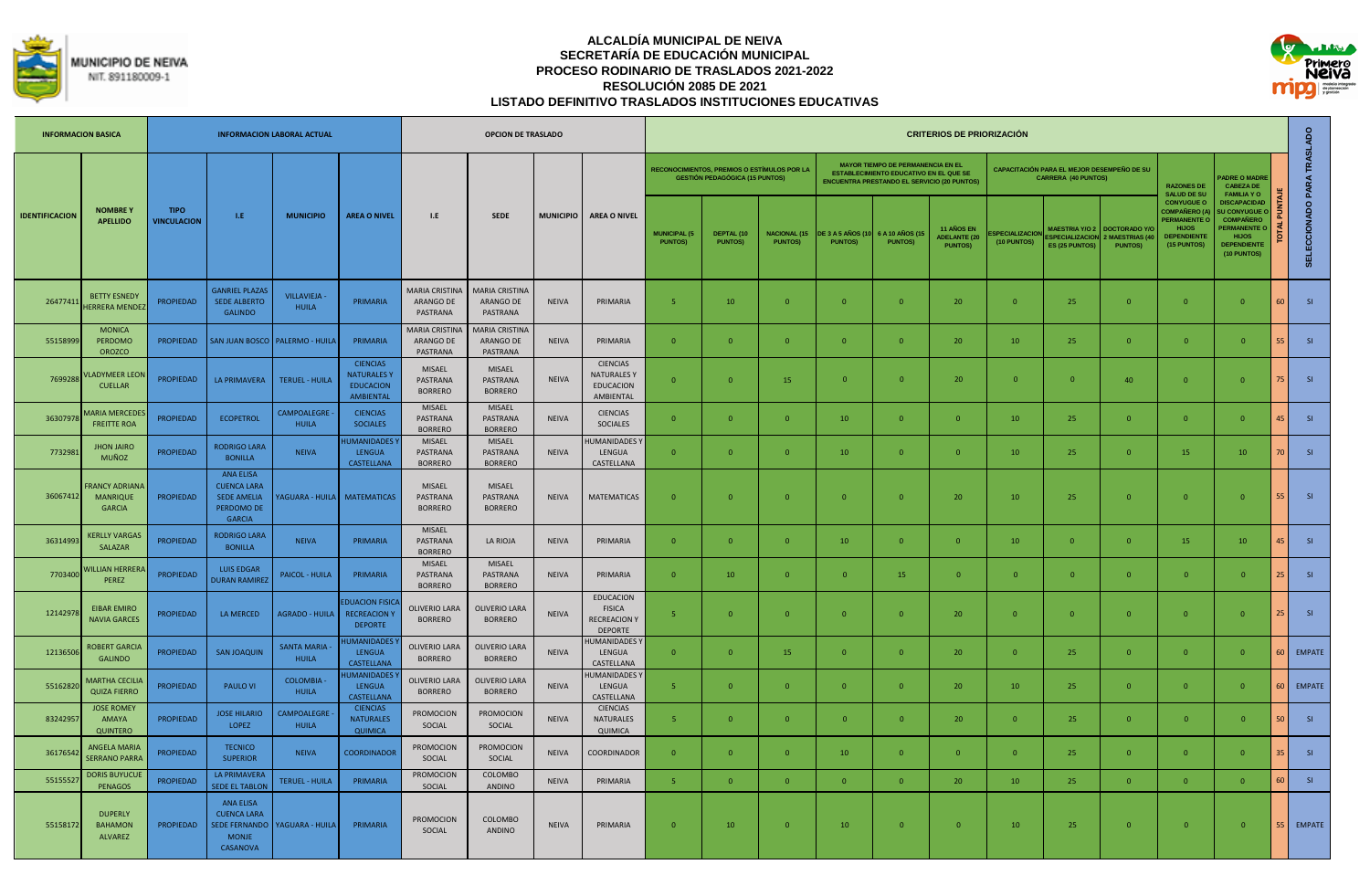



|                       | <b>INFORMACION BASICA</b>                            |                                   |                                                                                              | <b>INFORMACION LABORAL ACTUAL</b>   |                                                                       |                                             | <b>OPCION DE TRASLADO</b>                        |                  |                                                                            |                                       |                                                                                             |                                       |                                            |                                                                                                                                                 | <b>CRITERIOS DE PRIORIZACIÓN</b>                    |                              |                                                                          |                                                                 |                                                                                                              |                                                                                                                                         |                 |                            |
|-----------------------|------------------------------------------------------|-----------------------------------|----------------------------------------------------------------------------------------------|-------------------------------------|-----------------------------------------------------------------------|---------------------------------------------|--------------------------------------------------|------------------|----------------------------------------------------------------------------|---------------------------------------|---------------------------------------------------------------------------------------------|---------------------------------------|--------------------------------------------|-------------------------------------------------------------------------------------------------------------------------------------------------|-----------------------------------------------------|------------------------------|--------------------------------------------------------------------------|-----------------------------------------------------------------|--------------------------------------------------------------------------------------------------------------|-----------------------------------------------------------------------------------------------------------------------------------------|-----------------|----------------------------|
|                       |                                                      |                                   |                                                                                              |                                     |                                                                       |                                             |                                                  |                  |                                                                            |                                       | <b>RECONOCIMIENTOS, PREMIOS O ESTÍMULOS POR LA</b><br><b>GESTIÓN PEDAGÓGICA (15 PUNTOS)</b> |                                       |                                            | <b>MAYOR TIEMPO DE PERMANENCIA EN EL</b><br><b>ESTABLECIMIENTO EDUCATIVO EN EL QUE SE</b><br><b>ENCUENTRA PRESTANDO EL SERVICIO (20 PUNTOS)</b> |                                                     |                              | CAPACITACIÓN PARA EL MEJOR DESEMPEÑO DE SU<br><b>CARRERA (40 PUNTOS)</b> |                                                                 | <b>RAZONES DE</b><br><b>SALUD DE SU</b>                                                                      | <b>ADRE O MADRE</b><br><b>CABEZA DE</b><br><b>FAMILIA YO</b>                                                                            |                 |                            |
| <b>IDENTIFICACION</b> | <b>NOMBREY</b><br><b>APELLIDO</b>                    | <b>TIPO</b><br><b>VINCULACION</b> | LE.                                                                                          | <b>MUNICIPIO</b>                    | <b>AREA O NIVEL</b>                                                   | I.E                                         | <b>SEDE</b>                                      | <b>MUNICIPIO</b> | <b>AREA O NIVEL</b>                                                        | <b>MUNICIPAL (5</b><br><b>PUNTOS)</b> | DEPTAL (10<br><b>PUNTOSY</b>                                                                | <b>NACIONAL (15</b><br><b>PUNTOS)</b> | <b>DE 3 A 5 AÑOS (10</b><br><b>PUNTOS)</b> | 6 A 10 AÑOS (15<br><b>PUNTOS)</b>                                                                                                               | 11 AÑOS EN<br><b>ADELANTE (20</b><br><b>PUNTOS)</b> | PECIALIZACION<br>(10 PUNTOS) | <b>SPECIAL IZACION</b><br>ES (25 PUNTOS)                                 | MAESTRIA Y/O 2 DOCTORADO Y/<br>2 MAESTRIAS (4<br><b>PUNTOS)</b> | <b>CONYUGUE O</b><br>COMPAÑERO (/<br><b>PERMANENTE O</b><br><b>HIJOS</b><br><b>DEPENDIENTI</b><br>(15 PUNTOS | <b>DISCAPACIDAD</b><br><b>U CONYUGUE</b><br><b>COMPAÑERO</b><br><b>ERMANENTE O</b><br><b>HIJOS</b><br><b>DEPENDIENTE</b><br>(10 PUNTOS) |                 | SELECCIONADO PARA TRASLADO |
| 36300347              | YOHANA ANDREA<br><b>GUEVARA</b><br><b>TRUJILLO</b>   | <b>PROPIEDAD</b>                  | <b>ROBERTO SUAZA</b><br><b>MARQUIÑEZ SEDI</b><br><b>JACINTO RAMOS</b>                        | <b>HOBO - HUILA</b>                 | PRIMARIA                                                              | PROMOCION<br>SOCIAL                         | COLOMBO<br><b>ANDINO</b>                         | <b>NEIVA</b>     | PRIMARIA                                                                   | $\overline{0}$                        | $\overline{0}$                                                                              | $\Omega$                              | $\overline{0}$                             | $\overline{0}$                                                                                                                                  | 20                                                  | 10                           | 25                                                                       | $\overline{0}$                                                  | $\overline{0}$                                                                                               | $\mathbf{0}$                                                                                                                            | 55              | <b>EMPATE</b>              |
| 36313492              | <b>LEIDY MARLOTH</b><br><b>BARRERA</b><br>CARDOZO    | <b>PROPIEDAD</b>                  | <b>GABRIEL PLAZAS</b><br><b>SEDE ALBERTO</b><br><b>GALINDO</b>                               | <b>VILLAVIEJA -</b><br><b>HUILA</b> | PRIMARIA                                                              | <b>PROMOCION</b><br>SOCIAL                  | CONTRALORIA<br><b>GENERAL DE LA</b><br>REPUBLICA | <b>NEIVA</b>     | PRIMARIA                                                                   | $-5$                                  | $\Omega$                                                                                    | $\Omega$                              | $\mathbf{0}$                               | $\overline{0}$                                                                                                                                  | 20                                                  | 10                           | 25                                                                       | $\overline{0}$                                                  | $\overline{0}$                                                                                               | $\Omega$                                                                                                                                | 60              | SI                         |
| 26551629              | DIANA CRISTINA<br><b>GUTIERREZ</b><br>QUIMBAYA       | PROPIEDAD                         | <b>MISAEL</b><br><b>PASTRANA</b><br><b>BORRERO SEDE</b><br><b>MARGARITA</b><br><b>RIVERA</b> | <b>RIVERA - HUILA</b>               | PRIMARIA                                                              | <b>PROMOCION</b><br>SOCIAL                  | LAS MERCEDES                                     | <b>NEIVA</b>     | PRIMARIA                                                                   | $\Omega$                              | 10                                                                                          | $\Omega$                              | 10                                         | $\Omega$                                                                                                                                        | $\mathbf{0}$                                        | 10                           | 25                                                                       | $\overline{0}$                                                  | $\Omega$                                                                                                     | $\Omega$                                                                                                                                | 55              | SI                         |
| 5515316               | <b>OLANDA FLOREZ</b><br>QUIROGA                      | <b>PROPIEDAD</b>                  | IUESTRA SEÑOR/<br><b>DEL SOCORRO</b>                                                         | PITAL - HUILA                       | PRIMARIA                                                              | <b>PROMOCION</b><br>SOCIAL                  | LAS MERCEDES                                     | <b>NEIVA</b>     | PRIMARIA                                                                   | $\Omega$                              | $\Omega$                                                                                    | $\Omega$                              | $\mathbf{0}$                               | $\overline{0}$                                                                                                                                  | 20                                                  | 10                           | 25                                                                       | $\Omega$                                                        | $\overline{0}$                                                                                               | $\overline{0}$                                                                                                                          | 55              | SI                         |
| 17328828              | <b>ENRY VAZQUEZ</b><br><b>AVILA</b>                  | <b>PROPIEDAD</b>                  | <b>JORGE VILLAMIL</b><br><b>ORTEGA</b>                                                       | <b>GIGANTE - HUILA</b>              | <b>COORDINADOR</b>                                                    | RICARDO<br><b>BORRERO</b><br>ALVAREZ        | <b>RICARDO</b><br><b>BORRERO</b><br>ALVAREZ      | <b>NEIVA</b>     | COORDINADOR                                                                | $\Omega$                              | $\Omega$                                                                                    | $\Omega$                              | $\Omega$                                   | 15                                                                                                                                              | $\overline{0}$                                      | $\Omega$                     | 25                                                                       | $\overline{0}$                                                  | $\overline{0}$                                                                                               | $\Omega$                                                                                                                                | $\Delta \Gamma$ | SI                         |
| 107785133             | <b>VAN MAURICIO</b><br><b>CEDIEL SUAZA</b>           | <b>PROPIEDAD</b>                  | <b>ESTEBAN ROJAS</b><br><b>TOVAR SEDE</b><br><b>ESTEBAN ROJAS</b><br><b>TOVAR</b>            | <b>TARQUI-HUILA</b>                 | <b>IDIOMA</b><br><b>EXTRANJERO</b><br><b>INGLES</b>                   | <b>RICARDO</b><br><b>BORRERO</b><br>ALVAREZ | <b>RICARDO</b><br><b>BORRERO</b><br>ALVAREZ      | <b>NEIVA</b>     | <b>IDIOMA</b><br>EXTRANJERO<br><b>INGLES</b>                               | $\overline{0}$                        | 10                                                                                          | $\Omega$                              | 10                                         | $\Omega$                                                                                                                                        | $\overline{0}$                                      | $\overline{0}$               | 25                                                                       | $\overline{0}$                                                  | $\overline{0}$                                                                                               | $\Omega$                                                                                                                                | 45              | SI                         |
| 772977                | <b>NDRES CASTILLO</b><br><b>ESCOBAR</b>              | <b>PROPIEDAD</b>                  | AN ADOLFO SED<br><b>COLEGIO</b>                                                              | ACEVEDO - HUILA                     | <b>ORIENTADOR</b>                                                     | RICARDO<br><b>BORRERO</b><br><b>ALVARFZ</b> | <b>RICARDO</b><br><b>BORRERO</b><br>ALVAREZ      | <b>NEIVA</b>     | ORIENTADOR<br>ESCOLAR                                                      | -5.                                   | $\overline{0}$                                                                              | $\Omega$                              | 10                                         | $\overline{0}$                                                                                                                                  | $\mathbf{0}$                                        | $\mathbf{0}$                 | 25                                                                       | $\overline{0}$                                                  | $\overline{0}$                                                                                               | $\mathbf{0}$                                                                                                                            | $\Delta \Gamma$ | SI                         |
| 2643396               | <b>CLARA CECILIA</b><br>SOLANO<br><b>BAHAMON</b>     | <b>PROPIEDAD</b>                  | <b>VILLEMAR EL</b><br><b>CARMEN</b>                                                          | <b>BOGOTA D.C.</b>                  | PREESCOLAR                                                            | RICARDO<br><b>BORRERO</b><br><b>ALVAREZ</b> | <b>ARDIN INFANTIL</b><br>NACIONAL                | <b>NEIVA</b>     | PREESCOLAR                                                                 | $\Omega$                              | $\Omega$                                                                                    | $\Omega$                              | $\Omega$                                   | 15                                                                                                                                              | $\Omega$                                            | 10                           | 25                                                                       | $\overline{0}$                                                  | $\overline{0}$                                                                                               | $\Omega$                                                                                                                                | 50              | SI                         |
| 36306700              | <b>DORA LILIA ORTI</b><br>ORTIZ                      | <b>PROPIEDAD</b>                  | <b>JUAN XXIII SEDE</b><br><b>AGUSTIN CODAZZI</b>                                             | ALGECIRAS-HUILA                     | PRIMARIA                                                              | RICARDO<br><b>BORRERO</b><br>ALVAREZ        | ORIENTE                                          | <b>NEIVA</b>     | PRIMARIA                                                                   | -5                                    | 10                                                                                          | $\Omega$                              | $\Omega$                                   | $\Omega$                                                                                                                                        | 20                                                  | 10                           | 25                                                                       | $\Omega$                                                        | $\Omega$                                                                                                     | $\Omega$                                                                                                                                | 7 <sup>c</sup>  | <b>SI</b>                  |
| 5506576               | YENNY PAOLA<br><b>CHAVARRO</b><br>ROBAYO             | <b>PROPIEDAD</b>                  | <b>RODRIGO LARA</b><br><b>BONILLA</b>                                                        | <b>NEIVA</b>                        | PRIMARIA                                                              | RICARDO<br><b>BORRERO</b><br>ALVAREZ        | <b>RICARDO</b><br><b>BORRERO</b><br>ALVAREZ      | <b>NEIVA</b>     | PRIMARIA                                                                   | $\overline{0}$                        | $\Omega$                                                                                    | $\Omega$                              | 10 <sup>°</sup>                            | $\overline{0}$                                                                                                                                  | $\mathbf{0}$                                        | $\Omega$                     | $\Omega$                                                                 | $\Omega$                                                        | $\overline{0}$                                                                                               | $\Omega$                                                                                                                                | 10 <sup>°</sup> | <b>SI</b>                  |
| 768584                | <b>JAVIER ANTONIC</b><br><b>SUAREZ JAIMES</b>        | <b>PROPIEDAD</b>                  | <b>CAGUANCITO</b><br><b>SEDE</b><br><b>CAGUANCITO</b>                                        | <b>GARZON - HUILA</b>               | <b>EDUACION FISICA</b><br><b>RECREACION Y</b><br><b>DEPORTE</b>       | <b>ROBERTO DURAN</b><br>ALVIRA              | VEGALARGA                                        | <b>NEIVA</b>     | <b>EDUCACION</b><br><b>FISICA</b><br><b>RECREACION Y</b><br><b>DEPORTE</b> | $\overline{0}$                        | $\overline{0}$                                                                              | $\Omega$                              | $\overline{0}$                             | $\overline{0}$                                                                                                                                  | 20                                                  | $\overline{0}$               | 25                                                                       | $\overline{0}$                                                  | $\overline{0}$                                                                                               | $\Omega$                                                                                                                                | 45              | SI                         |
| 1075541018            | <b>WENDY JANICE</b><br>CARDENAS<br><b>BONILLA</b>    | <b>PROPIEDAD</b>                  | CANSARROCINE:<br><b>SEDE BAJO</b><br><b>GETZEN</b>                                           | LA PLATA - HUILA                    | <b>IUMANIDADES</b><br><b>LENGUA</b><br>CASTELLANA                     | <b>ROBERTO DURAN</b><br>ALVIRA              | VEGALARGA                                        | <b>NEIVA</b>     | <b>IUMANIDADES</b><br>LENGUA<br>CASTELLANA                                 | $-5$                                  | $\Omega$                                                                                    | $\Omega$                              | $\overline{0}$                             | 15                                                                                                                                              | $\mathbf{0}$                                        | $\overline{0}$               | $\Omega$                                                                 | $\overline{0}$                                                  | $\overline{0}$                                                                                               | $\Omega$                                                                                                                                | 20              | SI                         |
| 107523528             | CARLOS ALBERTO<br><b>BASTOS CASTRO</b>               | PROPIEDAD                         | A ARCADIA SEDI<br>LA ESPERANZA                                                               | ALGECIRAS-HUILA                     | <b>IUMANIDADES</b><br><b>LENGUA</b><br>CASTELLANA                     | <b>ROBERTO DURAN</b><br><b>ALVIRA</b>       | VEGALARGA                                        | <b>NEIVA</b>     | <b>IUMANIDADES</b><br>LENGUA<br>CASTELLANA                                 | $\Omega$                              | $\Omega$                                                                                    |                                       | $\Omega$                                   | 15                                                                                                                                              | $\Omega$                                            | $\Omega$                     | $\Omega$                                                                 | $\Omega$                                                        | $\Omega$                                                                                                     | $\Omega$                                                                                                                                | 15              | SI                         |
| 52170493              | <b>AARITZA MILENA</b><br>GONZALEZ<br><b>TRUJILLO</b> | <b>PROPIEDAD</b>                  | <b>ISMAFL</b><br><b>PERDOMO</b>                                                              | <b>BOGOTA DC</b>                    | <b>CIENCIAS</b><br><b>NATURALESY</b><br><b>EDUCACION</b><br>AMBIENTAL | <b>RODRIGO LARA</b><br><b>BONILLA</b>       | RODRIGO LARA<br><b>BONILLA</b>                   | <b>NEIVA</b>     | <b>CIENCIAS</b><br><b>NATURALES Y</b><br><b>EDUCACION</b><br>AMBIENTAL     | $\Omega$                              | $\Omega$                                                                                    | $\Omega$                              | $\Omega$                                   | $\Omega$                                                                                                                                        | 20                                                  | 10                           | 25                                                                       | $\Omega$                                                        | $\overline{0}$                                                                                               | $\Omega$                                                                                                                                | 55              | SI                         |
| 1075249267            | ERIKA PERDOMO<br><b>CUCHIMBA</b>                     | <b>PROPIEDAD</b>                  | <b>MARIA</b><br><b>AUXILIADORA</b><br><b>SEDE SAN LUIS</b>                                   | <b>IQUIRA - HUILA</b>               | <b>UMANIDADES</b><br><b>LENGUA</b><br>CASTELLANA                      | <b>RODRIGO LARA</b><br><b>BONILLA</b>       | <b>RODRIGO LARA</b><br><b>BONILLA</b>            | <b>NEIVA</b>     | <b>IUMANIDADES</b><br>LENGUA<br>CASTELLANA                                 | $\Omega$                              | $\Omega$                                                                                    | 15                                    | $\Omega$                                   | 15                                                                                                                                              | $\Omega$                                            | $\Omega$                     | 25                                                                       | $\Omega$                                                        | $\Omega$                                                                                                     | $\Omega$                                                                                                                                | 55              | <b>EMPATE</b>              |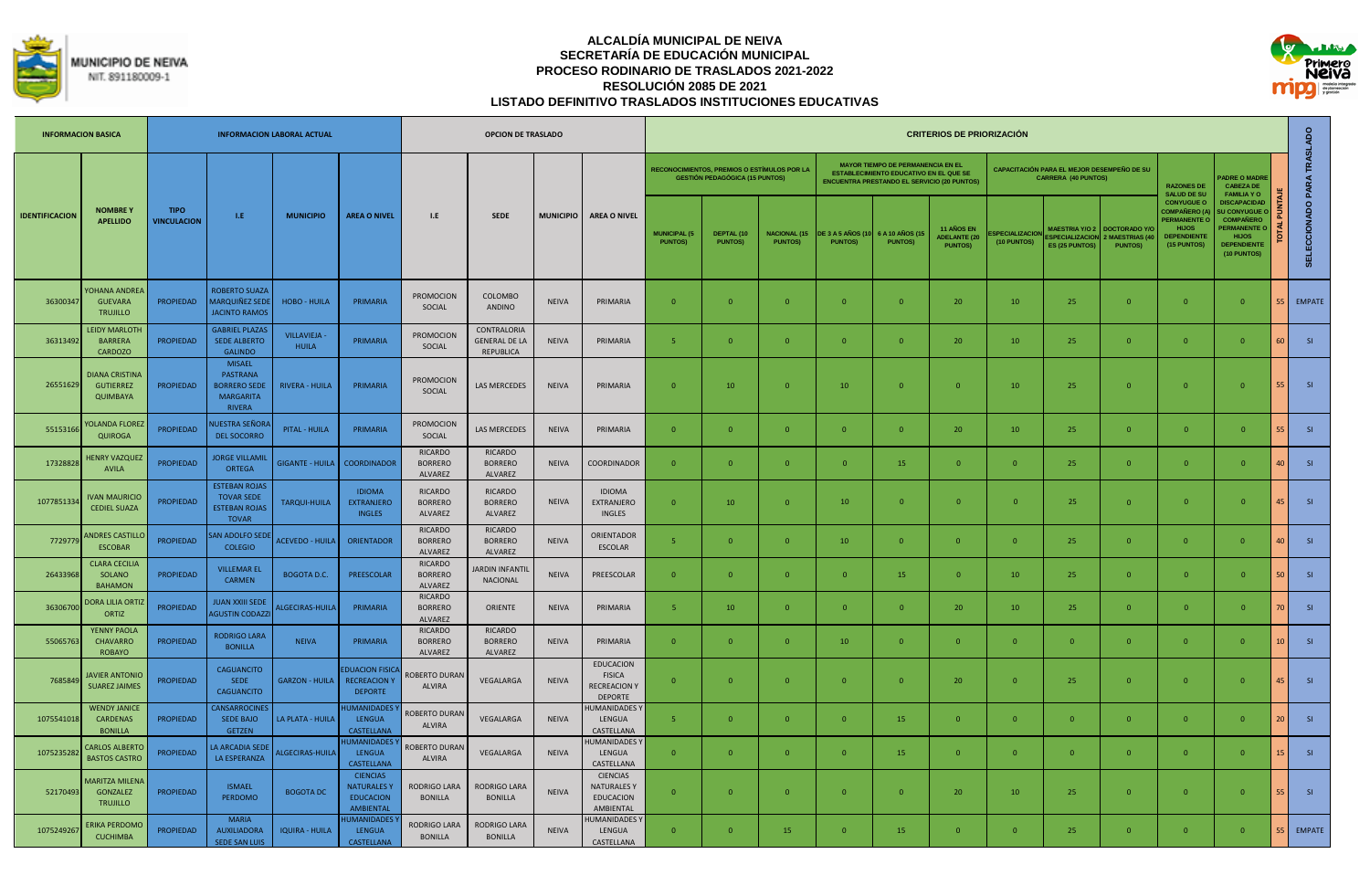



|                       | <b>INFORMACION BASICA</b>                                               |                                   |                                                                                                       | <b>INFORMACION LABORAL ACTUAL</b>   |                                                     |                                       | <b>OPCION DE TRASLADO</b>              |                  |                                                     |                                       |                                                                                             |                                       |                                           |                                                                                                                                                 | <b>CRITERIOS DE PRIORIZACIÓN</b>                    |                                      |                                                                          |                                                             |                                                                                                                       |                                                                                                                                         |                 |                            |
|-----------------------|-------------------------------------------------------------------------|-----------------------------------|-------------------------------------------------------------------------------------------------------|-------------------------------------|-----------------------------------------------------|---------------------------------------|----------------------------------------|------------------|-----------------------------------------------------|---------------------------------------|---------------------------------------------------------------------------------------------|---------------------------------------|-------------------------------------------|-------------------------------------------------------------------------------------------------------------------------------------------------|-----------------------------------------------------|--------------------------------------|--------------------------------------------------------------------------|-------------------------------------------------------------|-----------------------------------------------------------------------------------------------------------------------|-----------------------------------------------------------------------------------------------------------------------------------------|-----------------|----------------------------|
|                       |                                                                         |                                   |                                                                                                       |                                     |                                                     |                                       |                                        |                  |                                                     |                                       | <b>RECONOCIMIENTOS, PREMIOS O ESTÍMULOS POR LA</b><br><b>GESTIÓN PEDAGÓGICA (15 PUNTOS)</b> |                                       |                                           | <b>MAYOR TIEMPO DE PERMANENCIA EN EL</b><br><b>ESTABLECIMIENTO EDUCATIVO EN EL QUE SE</b><br><b>ENCUENTRA PRESTANDO EL SERVICIO (20 PUNTOS)</b> |                                                     |                                      | CAPACITACIÓN PARA EL MEJOR DESEMPEÑO DE SU<br><b>CARRERA (40 PUNTOS)</b> |                                                             | <b>RAZONES DE</b><br><b>SALUD DE SU</b>                                                                               | <b>ADRE O MADRE</b><br><b>CABEZA DE</b><br><b>FAMILIA Y O</b>                                                                           |                 |                            |
| <b>IDENTIFICACION</b> | <b>NOMBREY</b><br><b>APELLIDO</b>                                       | <b>TIPO</b><br><b>VINCULACION</b> | LE.                                                                                                   | <b>MUNICIPIO</b>                    | <b>AREA O NIVEL</b>                                 | L.E                                   | <b>SEDE</b>                            | <b>MUNICIPIO</b> | <b>AREA O NIVEL</b>                                 | <b>MUNICIPAL (5</b><br><b>PUNTOS)</b> | DEPTAL (10<br><b>PUNTOSI</b>                                                                | <b>NACIONAL (15</b><br><b>PUNTOS)</b> | <b>DE 3 A 5 AÑOS (1</b><br><b>PUNTOS)</b> | 6 A 10 AÑOS (15<br><b>PUNTOSI</b>                                                                                                               | 11 AÑOS EN<br><b>ADELANTE (20</b><br><b>PUNTOS)</b> | <b>SPECIALIZACION</b><br>(10 PUNTOS) | <b>MAESTRIA Y/O 2</b><br><b>ESPECIALIZACION</b><br><b>ES (25 PUNTOS)</b> | <b>DOCTORADO Y/</b><br><b>MAESTRIAS (</b><br><b>PUNTOS)</b> | <b>CONYUGUE O</b><br><b>COMPAÑERO (A)</b><br><b>PERMANENTE O</b><br><b>HIJOS</b><br><b>DEPENDIENTE</b><br>(15 PUNTOS) | <b>DISCAPACIDAD</b><br><b>U CONYUGUE O</b><br><b>COMPAÑERO</b><br><b>ERMANENTE</b><br><b>HIJOS</b><br><b>DEPENDIENTE</b><br>(10 PUNTOS) |                 | SELECCIONADO PARA TRASLADO |
| 769184                | <b>ORGE ARMANDO</b><br><b>ESPINOSA PEREZ</b>                            | <b>PROPIEDAD</b>                  | <b>ANA ELISA</b><br><b>CUENCA LARA</b>                                                                | <b>AGUARA - HUILA</b>               | <b>HUMANIDADES</b><br><b>LENGUA</b><br>CASTELLANA   | RODRIGO LARA<br><b>BONILLA</b>        | RODRIGO LARA<br><b>BONILLA</b>         | <b>NEIVA</b>     | <b>IUMANIDADES</b><br>LENGUA<br>CASTELLANA          | $\Omega$                              | 10                                                                                          | $\Omega$                              | 10 <sup>°</sup>                           | $\overline{0}$                                                                                                                                  | $\Omega$                                            | 10 <sup>°</sup>                      | 25                                                                       | $\Omega$                                                    | $\Omega$                                                                                                              | $\Omega$                                                                                                                                |                 | <b>EMPATE</b>              |
| 7733033               | <b>FELIPE ERNESTC</b><br>PERDOMO<br><b>POLANCO</b>                      | <b>PROPIEDAD</b>                  | <b>LUIS EDGAR</b><br><b>OURAN RAMIREZ</b>                                                             | <b>PAICOL - HUILA</b>               | <b>IDIOMA</b><br><b>EXTRANJERO</b><br><b>INGLES</b> | <b>RODRIGO LARA</b><br><b>BONILLA</b> | JORGE VILLAMIL                         | <b>NEIVA</b>     | <b>IDIOMA</b><br><b>EXTRANJERO</b><br><b>INGLES</b> | $\Omega$                              | $\Omega$                                                                                    | 15                                    | $\Omega$                                  | 15                                                                                                                                              | $\Omega$                                            | $\Omega$                             | 25                                                                       | $\overline{0}$                                              | $\overline{0}$                                                                                                        | $\Omega$                                                                                                                                | 55.             | S1                         |
| 3606702               | <b>LUZ ANDREA</b><br><b>VARGAS ADAME</b>                                | <b>PROPIEDAD</b>                  | LA VICTORIA                                                                                           | <b>VILLAVIEJA -</b><br><b>HUILA</b> | <b>IDIOMA</b><br><b>EXTRANJERO</b><br><b>INGLES</b> | RODRIGO LARA<br><b>BONILLA</b>        | RODRIGO LARA<br><b>BONILLA</b>         | <b>NEIVA</b>     | <b>IDIOMA</b><br><b>EXTRANJERO</b><br><b>INGLES</b> | $\Omega$                              | $\Omega$                                                                                    | $\Omega$                              | $\overline{0}$                            | 15                                                                                                                                              | $\Omega$                                            |                                      | 25                                                                       | $\Omega$                                                    | $\Omega$                                                                                                              | $\Omega$                                                                                                                                | 40              | S1                         |
| 1081514971            | <b>MARLY</b><br><b>ALEXANDRA</b><br><b>TRUJILLO</b><br><b>RODRIGUEZ</b> | PROPIEDAD                         | <b>RICABRISA</b>                                                                                      | TARQUI-HUILA                        | <b>IDIOMA</b><br><b>EXTRANJERO</b><br><b>INGLES</b> | <b>RODRIGO LARA</b><br><b>BONILLA</b> | RODRIGO LARA<br><b>BONILLA</b>         | <b>NEIVA</b>     | <b>IDIOMA</b><br>EXTRANJERO<br><b>INGLES</b>        | $\mathbf{0}$                          | $\Omega$                                                                                    | $\Omega$                              | 10                                        | $\overline{0}$                                                                                                                                  | $\Omega$                                            |                                      | 25                                                                       | $\Omega$                                                    | $\mathbf{0}$                                                                                                          | $\Omega$                                                                                                                                | 35 <sup>1</sup> | S1                         |
| 773289                | <b>JAVIER ANDRES</b><br><b>ACOSTA NARVAEZ</b>                           | PROPIEDAD                         | <b>EL PARAISO SEDE</b><br>EL PARAISO                                                                  |                                     | ALGECIRAS-HUILA MATEMATICAS                         | <b>RODRIGO LARA</b><br><b>BONILLA</b> | RODRIGO LARA<br><b>BONILLA</b>         | <b>NEIVA</b>     | <b>MATEMATICAS</b>                                  | $\overline{0}$                        | $\Omega$                                                                                    | $\mathbf{0}$                          | $\overline{0}$                            | 15                                                                                                                                              | $\overline{0}$                                      | 10                                   | 25                                                                       | $\overline{0}$                                              | $\overline{0}$                                                                                                        | $\overline{0}$                                                                                                                          | <b>50</b>       | S1                         |
| 55151700              | <b>PATRICIA</b><br><b>RAMIREZ</b><br><b>PASCUAS</b>                     | <b>PROPIEDAD</b>                  | <b>LUIS EDGAR</b><br><b>DURAN RAMIRE</b><br><b>SEDE REGULO</b><br><b>SUAREZ</b>                       | PAICOL - HUILA                      | PREESCOLAR                                          | RODRIGO LARA<br><b>BONILLA</b>        | RODRIGO LARA<br><b>BONILLA</b>         | <b>NEIVA</b>     | PREESCOLAR                                          | $\overline{0}$                        | 10                                                                                          | $\Omega$                              | $\overline{0}$                            | 15                                                                                                                                              | $\overline{0}$                                      | 10                                   | $\Omega$                                                                 | $\overline{0}$                                              | $\overline{0}$                                                                                                        | $\overline{0}$                                                                                                                          | 35 <sup>1</sup> | S1                         |
| 3321300               | LVIRA ECHAVE<br>ESPAÑA                                                  | <b>PROPIEDAD</b>                  | <b>SANTA JUAN DI</b><br>ARCO                                                                          | <b>SANTA MARIA</b><br><b>HUILA</b>  | PRIMARIA                                            | <b>RODRIGO LARA</b><br><b>BONILLA</b> | <b>BLANCA MOTTA</b><br>SALAS           | <b>NEIVA</b>     | PRIMARIA                                            | $\mathbf{0}$                          | 10                                                                                          | $\Omega$                              | $\mathbf{0}$                              | $\overline{0}$                                                                                                                                  | 20                                                  | $\overline{0}$                       | $\mathbf{0}$                                                             | $\Omega$                                                    | $\mathbf{0}$                                                                                                          | $\mathbf{0}$                                                                                                                            | 30 <sup>°</sup> | S1                         |
| 3617277               | <b>LUZ STELLA</b><br><b>BOBADILLA</b><br>CARVAJAL                       | <b>PROPIEDAD</b>                  | <b>MISAEL</b><br><b>PASTRANA</b><br><b>BORRERO SEDE</b><br><b>FRANCISCO DE</b><br><b>JESUS GARZON</b> | <b>RIVERA - HUILA</b>               | PRIMARIA                                            | <b>RODRIGO LARA</b><br><b>BONILLA</b> | <b>OLIVERIO LARA</b><br><b>BORRERO</b> | <b>NEIVA</b>     | PRIMARIA                                            | $\Omega$                              | $\Omega$                                                                                    | $\Omega$                              | $\overline{0}$                            | $\Omega$                                                                                                                                        | 20                                                  |                                      | $\mathbf{0}$                                                             | $\Omega$                                                    | $\overline{0}$                                                                                                        | $\mathbf{0}$                                                                                                                            | 20 <sup>1</sup> | S1                         |
| 26550614              | <b>OHANA ANDREA</b><br>AVENDAÑO<br><b>GARCIA</b>                        | PROPIEDAD                         | <b>NUCLEO ESCOLAR</b><br>EL GUADUAL SEDI<br><b>AGUAS CALIENTE</b>                                     | <b>RIVERA - HUILA</b>               | PRIMARIA                                            | <b>RODRIGO LARA</b><br><b>BONILLA</b> | RODRIGO LARA<br><b>BONILLA</b>         | <b>NEIVA</b>     | PRIMARIA                                            | 5                                     | $\Omega$                                                                                    | $\Omega$                              | $\Omega$                                  | 15                                                                                                                                              | $\Omega$                                            | 10                                   | 25                                                                       | $\Omega$                                                    | $\overline{0}$                                                                                                        | $\Omega$                                                                                                                                |                 | S1                         |
| 7700595               | <b>JORGE GARCIA</b>                                                     | <b>PROPIEDAD</b>                  | <b>IUCLEO ESCOLAI</b><br><b>EL GUADUAL</b>                                                            | <b>RIVERA - HUILA</b>               | PRIMARIA                                            | <b>RODRIGO LARA</b><br><b>BONILLA</b> | RODRIGO LARA<br>BONILLA                | <b>NEIVA</b>     | PRIMARIA                                            | $\Omega$                              | $\Omega$                                                                                    | $\Omega$                              | 10                                        | $\overline{0}$                                                                                                                                  | $\Omega$                                            | 10                                   | 25                                                                       | $\overline{0}$                                              | $\overline{0}$                                                                                                        | $\Omega$                                                                                                                                | 45              | S1                         |
| 93343623              | RICHAR FREDDY<br><b>OYOLA GUZMAN</b>                                    | <b>PROPIEDAD</b>                  | <b>MARIANO OSPIN</b><br><b>PEREZ SEDE</b><br>ANGEL<br><b>HERMINSUL</b><br>CASTAÑEDA                   | <b>NATAGAIMA</b><br><b>TOLIMA</b>   | PRIMARIA                                            | RODRIGO LARA<br><b>BONILLA</b>        | RODRIGO LARA<br><b>BONILLA</b>         | <b>NEIVA</b>     | PRIMARIA                                            | $\Omega$                              | $\Omega$                                                                                    | 15                                    | $\mathbf{0}$                              | $\overline{0}$                                                                                                                                  | 20                                                  | $\Omega$                             | $\Omega$                                                                 | $\Omega$                                                    | $\overline{0}$                                                                                                        | $\mathbf{0}$                                                                                                                            | 35 <sup>1</sup> | S1                         |
| 2642173               | <b>ROCIO YINETH</b><br><b>SALINAS VARGAS</b>                            | <b>PROPIEDAD</b>                  | SILVANIA                                                                                              | <b>GIGANTE - HUILA</b>              | PRIMARIA                                            | <b>RODRIGO LARA</b><br><b>BONILLA</b> | RODRIGO LARA<br><b>BONILLA</b>         | <b>NEIVA</b>     | PRIMARIA                                            | $\mathbf{0}$                          | $\Omega$                                                                                    | 15                                    | $\Omega$                                  | $\Omega$                                                                                                                                        | 20                                                  | $\Omega$                             | $\overline{0}$                                                           | $\Omega$                                                    | $\overline{0}$                                                                                                        | $\Omega$                                                                                                                                |                 | S1                         |
| 108018584             | <b>KAREN MELISA</b><br>RAMIREZ ROJAS                                    | <b>PROPIEDAD</b>                  | <b>LUIS EDGAR</b><br><b>DURAN RAMIREZ</b>                                                             | PAICOL - HUILA                      | PRIMARIA                                            | <b>RODRIGO LARA</b><br><b>BONILLA</b> | RODRIGO LARA<br><b>BONILLA</b>         | <b>NEIVA</b>     | PRIMARIA                                            | $\mathbf{0}$                          | 10                                                                                          | $\Omega$                              | $\Omega$                                  | 15                                                                                                                                              | $\Omega$                                            | $\Omega$                             | $\Omega$                                                                 | $\Omega$                                                    | $\overline{0}$                                                                                                        | $\Omega$                                                                                                                                | 25              | S1                         |
| 55152773              | <b>NORMA</b><br>CONSTANZA<br><b>QUINTERO TOVAR</b>                      | PROPIEDAD                         | VILLALOSADA<br><b>SEDE EL PERICO</b>                                                                  | LA PLATA - HUILA                    | PRIMARIA                                            | RODRIGO LARA<br><b>BONILLA</b>        | RODRIGO LARA<br><b>BONILLA</b>         | <b>NEIVA</b>     | PRIMARIA                                            | $\mathbf{0}$                          | $\overline{0}$                                                                              | $\mathbf{0}$                          | $\overline{0}$                            | $\overline{0}$                                                                                                                                  | 20                                                  | $\Omega$                             | $\overline{0}$                                                           | $\overline{0}$                                              | $\overline{0}$                                                                                                        | $\overline{0}$                                                                                                                          | 20              | S1                         |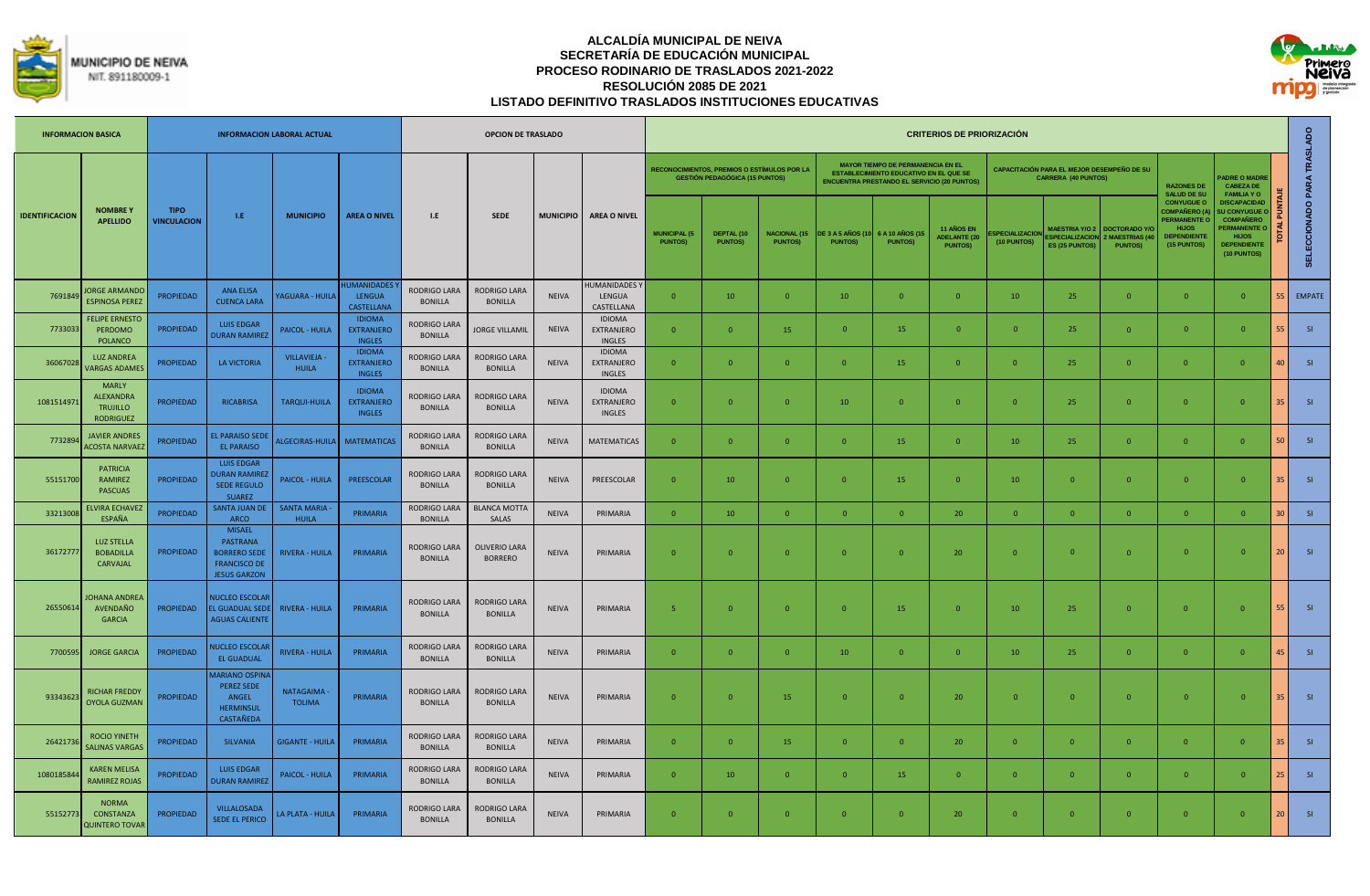



|                       | <b>INFORMACION BASICA</b>                                |                                   |                                                              | <b>INFORMACION LABORAL ACTUAL</b>   |                                                               |                                            | <b>OPCION DE TRASLADO</b>            |                  |                                                                            |                                       |                                                                                      |                                        |                                            |                                                                                                                                                | <b>CRITERIOS DE PRIORIZACIÓN</b>                           |                              |                                                                                 |                                                             |                                                                                                               |                                                                                                                                         |                            |
|-----------------------|----------------------------------------------------------|-----------------------------------|--------------------------------------------------------------|-------------------------------------|---------------------------------------------------------------|--------------------------------------------|--------------------------------------|------------------|----------------------------------------------------------------------------|---------------------------------------|--------------------------------------------------------------------------------------|----------------------------------------|--------------------------------------------|------------------------------------------------------------------------------------------------------------------------------------------------|------------------------------------------------------------|------------------------------|---------------------------------------------------------------------------------|-------------------------------------------------------------|---------------------------------------------------------------------------------------------------------------|-----------------------------------------------------------------------------------------------------------------------------------------|----------------------------|
|                       |                                                          |                                   |                                                              |                                     |                                                               |                                            |                                      |                  |                                                                            |                                       | RECONOCIMIENTOS. PREMIOS O ESTÍMULOS POR LA<br><b>GESTIÓN PEDAGÓGICA (15 PUNTOS)</b> |                                        |                                            | <b>MAYOR TIEMPO DE PERMANENCIA EN EL</b><br><b>ESTABLECIMIENTO EDUCATIVO EN EL QUE SE</b><br><b>ENCUENTRA PRESTANDO EL SERVICIO (20 PUNTOS</b> |                                                            |                              | <b>CAPACITACIÓN PARA EL MEJOR DESEMPEÑO DE SU</b><br><b>CARRERA (40 PUNTOS)</b> |                                                             | <b>RAZONES DE</b><br><b>SALUD DE SU</b>                                                                       | <b>ADRE O MADRI</b><br><b>CABEZA DE</b><br><b>FAMILIA YO</b>                                                                            |                            |
| <b>IDENTIFICACION</b> | <b>NOMBRE Y</b><br><b>APELLIDO</b>                       | <b>TIPO</b><br><b>VINCULACION</b> | $\mathbf{LE}$                                                | <b>MUNICIPIO</b>                    | <b>AREA O NIVEL</b>                                           | L.E                                        | <b>SEDE</b>                          | <b>MUNICIPIO</b> | <b>AREA O NIVEL</b>                                                        | <b>MUNICIPAL (5</b><br><b>PUNTOS)</b> | DEPTAL (10<br><b>PUNTOS)</b>                                                         | <b>NACIONAL (15)</b><br><b>PUNTOS)</b> | <b>DE 3 A 5 AÑOS (1)</b><br><b>PUNTOS)</b> | 6 A 10 AÑOS (15<br><b>PUNTOS)</b>                                                                                                              | <b>11 AÑOS EN</b><br><b>ADELANTE (20</b><br><b>PUNTOS)</b> | SPECIALIZACIO<br>(10 PUNTOS) | <b>MAESTRIA Y/O 2</b><br><b>SPECIALIZACIO</b><br><b>ES (25 PUNTOS</b>           | <b>DOCTORADO Y</b><br><b>MAESTRIAS (4</b><br><b>PUNTOSI</b> | <b>CONYUGUE O</b><br><b>COMPAÑERO (<i>I</i></b><br>PERMANENTE O<br><b>HIJOS</b><br>DEPENDIENTI<br>(15 PUNTOS) | <b>DISCAPACIDAD</b><br><b>U CONYUGUE</b><br><b>COMPAÑERO</b><br><b>ERMANENTE O</b><br><b>HIJOS</b><br><b>DEPENDIENTE</b><br>(10 PUNTOS) | SELECCIONADO PARA TRASLADO |
| 1083908572            | <b>NATALY SARRIA</b><br><b>CORDOBA</b>                   | <b>PROPIEDAD</b>                  | <b>OBERTO DURAN</b><br><b>ALVIRA SEDE</b><br>VEGALARGA       | <b>NEIVA</b>                        | PRIMARIA                                                      | RODRIGO LARA<br><b>BONILLA</b>             | RODRIGO LARA<br><b>BONILLA</b>       | <b>NEIVA</b>     | PRIMARIA                                                                   | $\Omega$                              | $\Omega$                                                                             | $\Omega$                               | 10                                         | $\Omega$                                                                                                                                       | $\overline{0}$                                             | 10                           | $\Omega$                                                                        | $\Omega$                                                    | $\Omega$                                                                                                      | $\Omega$                                                                                                                                | SI<br>$\overline{2}$       |
| 36180928              | <b>ANGELA ROSA</b><br><b>CASTILLO</b><br>AGUDELO         | <b>PROPIEDAD</b>                  | <b>ANA ELISA</b><br><b>CUENCA LARA</b><br><b>SEDE LETRAN</b> | <b>AGUARA - HUILA</b>               | PRIMARIA                                                      | RODRIGO LARA<br><b>BONILLA</b>             | RODRIGO LARA<br><b>BONILLA</b>       | <b>NEIVA</b>     | PRIMARIA                                                                   | $\mathbf{0}$                          | $\overline{0}$                                                                       | $\Omega$                               | 10                                         | $\overline{0}$                                                                                                                                 | $\overline{0}$                                             | 10                           | $\mathbf{0}$                                                                    | $\mathbf{0}$                                                | $\overline{0}$                                                                                                | $\overline{0}$                                                                                                                          | SI<br>20                   |
| 771128                | <b>NICOLAS HERRE</b><br><b>CABRERA</b>                   | <b>PROPIEDAD</b>                  | <b>SAN MIGUEL</b>                                            | CAMPOALEGRE -<br><b>HUILA</b>       | <b>UMANIDADES</b><br><b>LENGUA</b><br>CASTELLANA              | <b>SAN ANTONIO DE</b><br>ANACONIA          | PALESTINA                            | <b>NEIVA</b>     | <b>IUMANIDADES</b><br>LENGUA<br>CASTELLANA                                 | $\overline{5}$                        | $\Omega$                                                                             | $\Omega$                               | $\Omega$                                   | 15                                                                                                                                             | $\mathbf{0}$                                               | 10                           | 25                                                                              | $\Omega$                                                    | $\overline{0}$                                                                                                | $\Omega$                                                                                                                                | 55<br>SI                   |
| 7724964               | <b>ALFXANDFR</b><br><b>HERNANDEZ</b><br><b>RAMIREZ</b>   | <b>PROPIEDAD</b>                  | <b>AGROPECUARIA</b><br>DE AIPE SEDE<br><b>COLEGIO</b>        | AIPE - HUILA                        | <b>MATEMATICAS</b>                                            | <b>SAN ANTONIO DI</b><br>ANACONIA          | SAN ANTONIO DI<br>ANACONIA           | <b>NEIVA</b>     | <b>MATEMATICAS</b>                                                         | $\mathbf{0}$                          | $\overline{0}$                                                                       | $\overline{0}$                         | 10                                         | $\overline{0}$                                                                                                                                 | $\overline{0}$                                             | 10                           | 25                                                                              | $\mathbf{0}$                                                | $\overline{0}$                                                                                                | $\overline{0}$                                                                                                                          | SI<br>45                   |
| 55161267              | <b>ISMELDA</b><br>CASTELLANOS<br>GOMEZ                   | <b>PROPIEDAD</b>                  | <b>SAN ALFONSO</b><br><b>SEDE SAN</b><br><b>JUANITO</b>      | <b>VILLAVIEJA -</b><br>HUILA        | PRIMARIA                                                      | <b>SAN ANTONIO DE</b><br>ANACONIA          | SAN ANTONIO DE<br>ANACONIA           | <b>NEIVA</b>     | PRIMARIA                                                                   | $\Omega$                              | $\Omega$                                                                             | $\Omega$                               | $\overline{0}$                             | $\Omega$                                                                                                                                       | 20                                                         | $\Omega$                     | $\Omega$                                                                        | $\Omega$                                                    | $\Omega$                                                                                                      | $\Omega$                                                                                                                                | <b>SI</b><br>20            |
| 55152593              | <b>MARTHA</b><br>PATRICIA<br><b>SANCHEZ MARIN</b>        | <b>PROPIEDAD</b>                  | <b>TECNICO</b><br><b>NDUSTRIAL SAN</b><br><b>LORENZO</b>     | CAJAMARCA -<br><b>TOLIMA</b>        | PRIMARIA                                                      | AN ANTONIO DE<br><b>ANACONIA</b>           | SAN JOSE                             | <b>NEIVA</b>     | PRIMARIA                                                                   | $\Omega$                              | $\Omega$                                                                             | $\Omega$                               | 10                                         | $\overline{0}$                                                                                                                                 | $\Omega$                                                   | 10                           | 25                                                                              | $\Omega$                                                    | $\Omega$                                                                                                      | $\Omega$                                                                                                                                | SI<br>45                   |
| 73267882              | <b>ENE RODRIGUEZ</b><br><b>ECHEVERRY</b>                 | <b>PROPIEDAD</b>                  | <b>SAN ALFONSO</b>                                           | <b>VILLAVIEJA</b> -<br><b>HUILA</b> | <b>RECTOR</b>                                                 | AN ANTONIO DI<br>ANACONIA                  | AN ANTONIO DI<br>ANACONIA            | <b>NEIVA</b>     | <b>RECTOR</b>                                                              | $\mathbf{0}$                          | $\Omega$                                                                             | $\Omega$                               | 10                                         | $\Omega$                                                                                                                                       | $\mathbf{0}$                                               | 10                           | $\mathbf{0}$                                                                    | $\mathbf{0}$                                                | $\mathbf{0}$                                                                                                  | $\overline{0}$                                                                                                                          | SI<br>$\overline{2}$       |
| 1075211707            | <b>MANUEL</b><br><b>FERNANDO OSS</b><br><b>VARGAS</b>    | PROPIEDAD                         | <b>MONSERRATE</b>                                            | LA PLATA - HUILA                    | <b>TECNOLOGIA E</b><br><b>INFORMATICA</b>                     | <b>SAN LUIS</b><br><b>BELTRAN</b>          | <b>SAN LUIS</b><br><b>BELTRAN</b>    | NEIVA            | <b>TECNOLOGIA E</b><br><b>INFORMATICA</b>                                  | $\mathbf{0}$                          | $\overline{0}$                                                                       | $\Omega$                               | 10                                         | $\overline{0}$                                                                                                                                 | $\mathbf{0}$                                               | 10                           | $\mathbf{0}$                                                                    | $\mathbf{0}$                                                | 15                                                                                                            | $\Omega$                                                                                                                                | SI<br>35                   |
| 55180198              | <b>SANDRA PATRICIA</b><br><b>MEDINA PUENTE:</b>          | <b>PROPIEDAD</b>                  | EL CAGUAN - EL<br>CAGUAN                                     | <b>NEIVA</b>                        | PRIMARIA                                                      | SANTA LIBRADA                              | <b>SANTA LIBRADA</b>                 | <b>NEIVA</b>     | PRIMARIA                                                                   | -5                                    | $\Omega$                                                                             | $\Omega$                               | 10                                         | $\overline{0}$                                                                                                                                 | $\mathbf{0}$                                               | $\overline{\mathbf{0}}$      | 25                                                                              | $\overline{0}$                                              | $\overline{0}$                                                                                                | $\Omega$                                                                                                                                | SI<br>40                   |
| 7711673               | <b>HON ALEXANDER</b><br>ARTUNDUAGA<br><b>ROSERO</b>      | <b>PROPIEDAD</b>                  | <b>ANTA JUANA DE</b><br>ARCO                                 | <b>SANTA MARIA</b><br><b>HUILA</b>  | <b>TECNOLOGIA E</b><br><b>INFORMATICA</b>                     | SANTA LIBRADA                              | <b>SANTA LIBRADA</b>                 | <b>NEIVA</b>     | <b>TECNOLOGIA E</b><br><b>INFORMATICA</b>                                  | $\Omega$                              | $\Omega$                                                                             | 15                                     | $\Omega$                                   | $\Omega$                                                                                                                                       | 20                                                         | 10                           | 25                                                                              | $\Omega$                                                    | $\Omega$                                                                                                      | $\Omega$                                                                                                                                | SI<br>7 <sub>0</sub>       |
| 83258457              | <b>ALEJANDRO</b><br>ROJAS<br>FERNANDEZ                   | <b>PROPIEDAD</b>                  | <b>OBERTO SUARE</b><br><b>MARQUINEZ</b>                      | HOBO - HUILA                        | <b>DUACION FISIC</b><br><b>RECREACION Y</b><br><b>DEPORTE</b> | TECNICO I.P.C.<br>ANDRES ROSA              | TECNICO I.P.C.<br><b>ANDRES ROSA</b> | <b>NEIVA</b>     | <b>EDUCACION</b><br><b>FISICA</b><br><b>RECREACION Y</b><br><b>DEPORTE</b> | $\mathbf{0}$                          | 10                                                                                   | $\Omega$                               | 10                                         | $\Omega$                                                                                                                                       | $\overline{0}$                                             | 10                           | $\mathbf{0}$                                                                    | $\overline{0}$                                              | $\mathbf{0}$                                                                                                  | $\Omega$                                                                                                                                | SI<br>30                   |
| 7721107               | <b>ROBINSON</b><br><b>MURCIA</b><br>CASTAÑEDA            | <b>PROPIEDAD</b>                  | <b>MUNICIPAL</b><br><b>NACIONAL</b>                          | PITALITO - HUILA                    | <b>IUMANIDADES</b><br><b>LENGUA</b><br><b>CASTELLANA</b>      | TECNICO I.P.C.<br>ANDRES ROSA              | TECNICO I.P.C.<br><b>ANDRES ROSA</b> | <b>NEIVA</b>     | <b>IUMANIDADES</b><br>LENGUA<br>CASTELLANA                                 | $\overline{0}$                        | $\overline{0}$                                                                       | 15                                     | $\overline{0}$                             | 15                                                                                                                                             | $\overline{0}$                                             | 10                           | 25                                                                              | $\mathbf{0}$                                                | $\overline{0}$                                                                                                | $\overline{0}$                                                                                                                          | SI<br>65                   |
| 1075251464            | <b>KERLY YOLIMA</b><br><b>ESCOBAR</b><br><b>CESPEDES</b> | <b>PROPIEDAD</b>                  | <b>EL PARAISO</b>                                            | ALGECIRAS-HUILA                     | PRIMARIA                                                      | <b>TECNICO I.P.C</b><br><b>ANDRES ROSA</b> | LA GAITANA                           | <b>NEIVA</b>     | PRIMARIA                                                                   | $\mathbf{0}$                          | $\Omega$                                                                             | $\Omega$                               | $\Omega$                                   | 15                                                                                                                                             | $\mathbf{0}$                                               | 10                           | $\mathbf{0}$                                                                    | $\mathbf{0}$                                                | $\overline{0}$                                                                                                | $\Omega$                                                                                                                                | SI <sub>s</sub><br>25      |
| 106171992             | <b>LEIDY YOHANA</b><br><b>MEDINA MUÑOZ</b>               | <b>PROPIEDAD</b>                  | PABLO VI SEDE<br><b>SANTA INES</b>                           | LOPEZ DE MICAY<br>CAUCA             | PRIMARIA                                                      | TECNICO I.P.C.<br>ANDRES ROSA              | TECNICO I.P.C.<br>ANDRES ROSA        | <b>NEIVA</b>     | PRIMARIA                                                                   | $\Omega$                              | $\Omega$                                                                             | $\Omega$                               | 10                                         | $\Omega$                                                                                                                                       | $\Omega$                                                   | $\Omega$                     | $\Omega$                                                                        | $\Omega$                                                    | $\Omega$                                                                                                      | $\Omega$                                                                                                                                | <b>SI</b><br>10            |
| 5517878               | LYDA MARCELA<br><b>OSORIO OLAYA</b>                      | PROPIEDAD                         | PACARNI                                                      | <b>TESALIA - HUILA</b>              | <b>TECNOLOGIA E</b><br><b>INFORMATICA</b>                     | <b>TECNICO I.P.C</b><br><b>ANDRES ROSA</b> | TECNICO I.P.C.<br><b>ANDRES ROSA</b> | <b>NEIVA</b>     | <b>TECNOLOGIA E</b><br><b>INFORMATICA</b>                                  | $\mathbf{0}$                          | $\overline{0}$                                                                       | $\Omega$                               | 10                                         | $\overline{0}$                                                                                                                                 | $\mathbf{0}$                                               | 10                           | 25                                                                              | $\mathbf{0}$                                                | $\overline{0}$                                                                                                | $\Omega$                                                                                                                                | SI<br>45                   |
| 12277056              | <b>ARTURO VARGA</b><br><b>CUELLAR</b>                    | PROPIEDAD                         | EL ROSARIO                                                   | TESALIA - HUILA                     | <b>MATEMATICAS</b>                                            | <b>TECNICO</b><br><b>SUPERIOR</b>          | <b>TECNICO</b><br><b>SUPERIOR</b>    | <b>NEIVA</b>     | MATEMATICAS                                                                | $\mathbf{0}$                          | $\overline{0}$                                                                       |                                        | $\mathbf{0}$                               | $\mathbf{0}$                                                                                                                                   | 20                                                         | 10                           | 25                                                                              | $\mathbf{0}$                                                | $\overline{0}$                                                                                                | $\overline{0}$                                                                                                                          | <b>EMPATE</b><br>55        |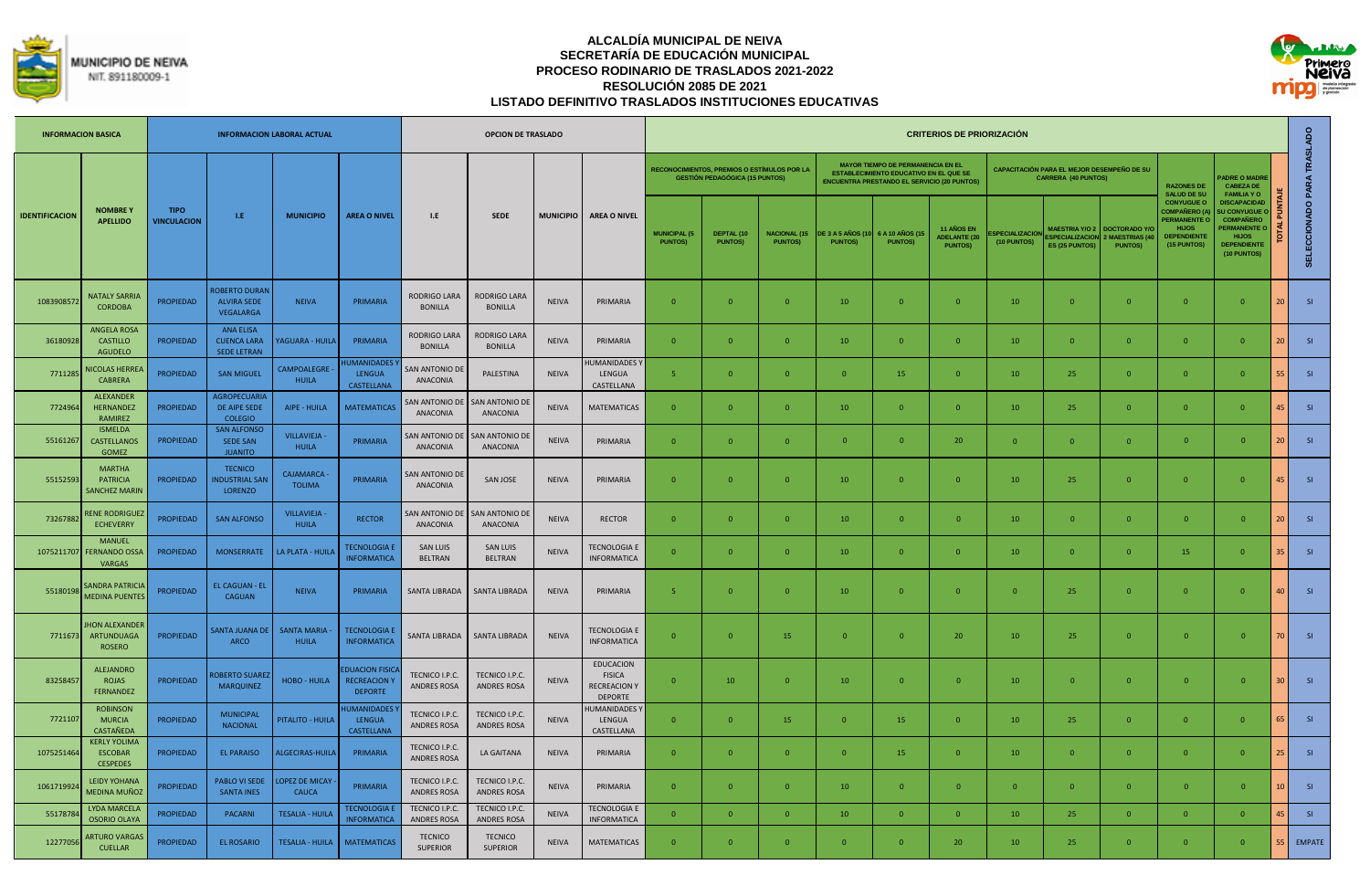



| <b>INFORMACION BASICA</b> |                                                               |                                   |                                                               | <b>INFORMACION LABORAL ACTUAL</b>              |                     |                                   | <b>OPCION DE TRASLADO</b>           |              |                        |                                       |                                                                                      |                |                                                  |                                                                                                                                                 | <b>CRITERIOS DE PRIORIZACIÓN</b>                    |                                       |                                                                          |                                                                                                   |                                                                                                                       |                                                                                                                                             |      |               |
|---------------------------|---------------------------------------------------------------|-----------------------------------|---------------------------------------------------------------|------------------------------------------------|---------------------|-----------------------------------|-------------------------------------|--------------|------------------------|---------------------------------------|--------------------------------------------------------------------------------------|----------------|--------------------------------------------------|-------------------------------------------------------------------------------------------------------------------------------------------------|-----------------------------------------------------|---------------------------------------|--------------------------------------------------------------------------|---------------------------------------------------------------------------------------------------|-----------------------------------------------------------------------------------------------------------------------|---------------------------------------------------------------------------------------------------------------------------------------------|------|---------------|
|                           |                                                               |                                   |                                                               |                                                |                     |                                   |                                     |              |                        |                                       | RECONOCIMIENTOS, PREMIOS O ESTÍMULOS POR LA<br><b>GESTIÓN PEDAGÓGICA (15 PUNTOS)</b> |                |                                                  | <b>MAYOR TIEMPO DE PERMANENCIA EN EL</b><br><b>ESTABLECIMIENTO EDUCATIVO EN EL QUE SE</b><br><b>ENCUENTRA PRESTANDO EL SERVICIO (20 PUNTOS)</b> |                                                     |                                       | CAPACITACIÓN PARA EL MEJOR DESEMPEÑO DE SU<br><b>CARRERA (40 PUNTOS)</b> |                                                                                                   | <b>RAZONES DE</b><br><b>SALUD DE SU</b>                                                                               | <b>PADRE O MADRE</b><br><b>CABEZA DE</b><br><b>FAMILIA YO</b>                                                                               |      |               |
| <b>IDENTIFICACION</b>     | <b>NOMBREY</b><br><b>APELLIDO</b>                             | <b>TIPO</b><br><b>VINCULACION</b> | LE.                                                           | <b>MUNICIPIO</b>                               | <b>AREA O NIVEL</b> | I.E                               | <b>SEDE</b>                         |              | MUNICIPIO AREA O NIVEL | <b>MUNICIPAL (5</b><br><b>PUNTOS)</b> | DEPTAL (10<br><b>PUNTOS)</b>                                                         | <b>PUNTOS)</b> | NACIONAL (15 DE 3 A 5 AÑOS (10<br><b>PUNTOS)</b> | 6 A 10 AÑOS (15<br><b>PUNTOSI</b>                                                                                                               | 11 AÑOS EN<br><b>ADELANTE (20</b><br><b>PUNTOS)</b> | <b>ESPECIALIZACION</b><br>(10 PUNTOS) | ES (25 PUNTOS)                                                           | <b>MAESTRIA Y/O 2   DOCTORADO Y/O</b><br><b>ESPECIALIZACION</b> 2 MAESTRIAS (40<br><b>PUNTOS)</b> | <b>CONYUGUE O</b><br><b>COMPAÑERO (A)</b><br><b>PERMANENTE O</b><br><b>HIJOS</b><br><b>DEPENDIENTE</b><br>(15 PUNTOS) | <b>DISCAPACIDAD</b><br><b>SU CONYUGUE C</b><br><b>COMPAÑERO</b><br><b>PERMANENTE O</b><br><b>HIJOS</b><br><b>DEPENDIENTE</b><br>(10 PUNTOS) |      | 중<br>$\circ$  |
| 7731947                   | <b>JAIR ALBERTO</b><br>ZAPATA<br><b>MANCHOLA</b>              | <b>PROPIEDAD</b>                  |                                                               | SAN SEBASTIAN   LA PLATA - HUILA   MATEMATICAS |                     | <b>TECNICO</b><br><b>SUPERIOR</b> | <b>TECNICO</b><br><b>SUPERIOR</b>   | <b>NEIVA</b> | <b>MATEMATICAS</b>     | $\Omega$                              | - 0                                                                                  |                | $\Omega$                                         | $\Omega$                                                                                                                                        | 20                                                  | 10                                    | 25                                                                       |                                                                                                   | $\Omega$                                                                                                              |                                                                                                                                             |      | <b>EMPATE</b> |
| 80871867                  | <b>GABRIEL ALONSO</b><br><b>VASQUEZ TORRES</b>                | <b>PROPIEDAD</b>                  | SAN ADOLFO                                                    | ACEVEDO - HUILA MATEMATICAS                    |                     | <b>TECNICO</b><br><b>SUPERIOR</b> | <b>FLORESMIRO</b><br>AZUERO         | <b>NEIVA</b> | MATEMATICAS            | $\overline{\phantom{a}}$              | $\sqrt{ }$                                                                           | $\Omega$       | 10                                               | $\Omega$                                                                                                                                        | $\sqrt{ }$                                          |                                       | 25                                                                       |                                                                                                   | $\Omega$                                                                                                              | $\cap$                                                                                                                                      | 40 I | <b>EMPATE</b> |
| 1081154882                | <b>MANUFL</b><br><b>FERNANDO</b><br>OVALLE<br><b>CERQUERA</b> | <b>PROPIFDAD</b>                  | <b>ROBERTO DURAN</b><br><b>ALVIRA</b>                         | <b>NEIVA</b>                                   | <b>MATEMATICAS</b>  | <b>TECNICO</b><br><b>SUPERIOR</b> | <b>FLORESMIRO</b><br>AZUERO         | <b>NEIVA</b> | MATEMATICAS            | $\overline{\phantom{a}}$              | $\sqrt{ }$                                                                           | $\Omega$       | 10 <sup>°</sup>                                  | $\Omega$                                                                                                                                        | <u>ി</u>                                            |                                       | 25                                                                       |                                                                                                   | $\Omega$                                                                                                              | $\Omega$                                                                                                                                    | 40 I | <b>EMPATE</b> |
| 83093302                  | <b>FABIO NELSON</b><br><b>PUENTES CELIS</b>                   | <b>PROPIEDAD</b>                  | <b>EDUARDO</b><br>SANTOS -<br><b>EDUARDO</b><br><b>SANTOS</b> | <b>NEIVA</b>                                   | PRIMARIA            | <b>TECNICO</b><br><b>SUPERIOR</b> | <b>ELENA LARA</b><br><b>CUELLAR</b> | <b>NEIVA</b> | PRIMARIA               | $\Omega$                              | $\Omega$                                                                             | $\Omega$       | 10                                               | $\Omega$                                                                                                                                        | <u>ി</u>                                            | 10                                    | 25                                                                       | $\cap$                                                                                            | $\Omega$                                                                                                              | $\cap$                                                                                                                                      | 45 I | SI.           |
| 36068298                  | <b>DIANA PATRICIA</b><br><b>SALAS PASCUAS</b>                 | PROPIEDAD                         | LUIS EDGAR<br><b>DURAN RAMIREZ</b><br><b>SEDE SAN MATIAS</b>  | PAICOL - HUILA                                 | PRIMARIA            | <b>TECNICO</b><br><b>SUPERIOR</b> | <b>LOS MARTIRES</b>                 | <b>NEIVA</b> | PRIMARIA               | $\Omega$                              | 10                                                                                   | $\Omega$       | $\Omega$                                         | $\Omega$                                                                                                                                        | 20                                                  | 10                                    | $\Omega$                                                                 |                                                                                                   | 0                                                                                                                     |                                                                                                                                             | 40 I | S1            |

Nota: Nos permitimos informar que nos encontramos en proceso de desempate de conformidad con el PARÁGRAFO PRIMERO del ARTÍCULO CUARTO de la Resolución No. 2085 de 2021 establece: "Cuando dos o más docentes o directivos doc ser trasladados al mismo lugar, el nominador adoptará la decisión previo concepto del Rector del establecimiento educativo receptor cuando se trate de docentes, o del Consejo Directivo del establecimiento educativo recepto produce dentro de los cinco (5) días siguientes a su requerimiento, el nominador adoptará la decisión del caso (inciso segundo del artículo 2.4.5.1.4. del Decreto 1075 de 2015)."

Respecto de los docentes seleccionados se procederá con el proceso de traslado, para lo cual, se les notificará el respectivo acto administrativo al correo electrónico.

Respecto a los docentes que presentan empate una vez se resuelva se publicará el resultado definitivo en la página web del Municipio de Neiva y se dará continuidad al proceso de traslado.